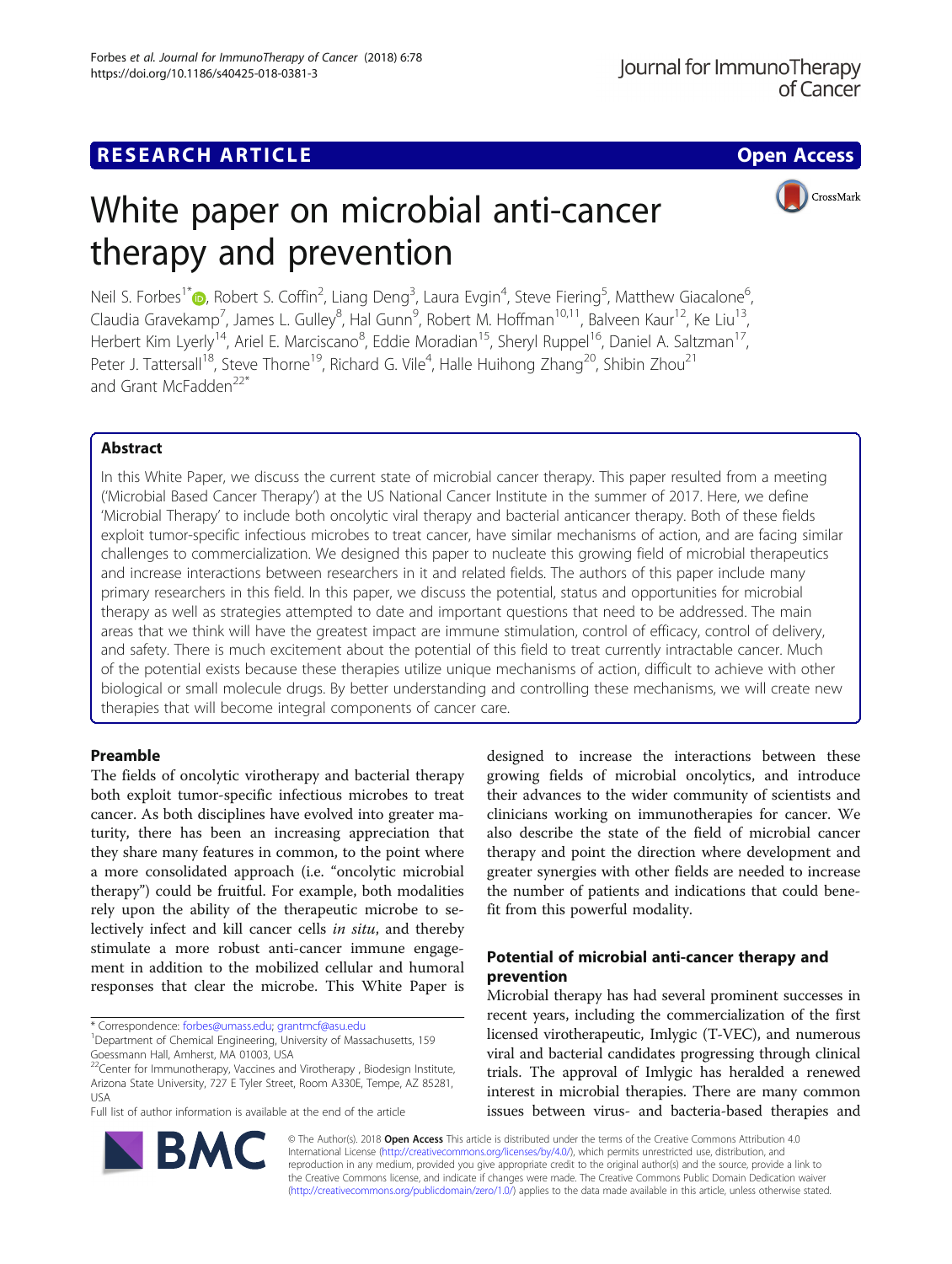addressing them concurrently will help advance and unify these two research communities. Specifically, we will spell out the major limitations still facing microbial therapies and what steps are necessary to promote greater translation into clinical use, especially in combination with other emerging modalities such as cancer immunotherapy.

Microbial therapies (viral or bacterial) are derived from naturally occurring microorganisms that have often been genetically modified to reduce systemic pathogenicity and increase anti-cancer efficacy. Microbial therapies eliminate malignant tissue by various mechanisms, such as in situ production of cytolytic or immunostimulatory agents within tumor beds. Both viral and bacterial therapies have been shown to be capable of re-sensitizing tumors that have suppressed immune surveillance within the tumor microenvironment. Stimulation of the immune system amplifies the desired anti-tumor responses, clearing distant tumor tissue and preventing recrudescence of the cancer.

The potential to cure cancer, or render some as chronically treatable, is the force that is driving discovery and innovation with microbial therapies. Microbial therapies have the potential to provide solutions to many clinical needs that cannot be addressed by current cancer therapeutics. These needs include treatment of refractory metastatic cancers, multidrug-resistant cancers, and cancers that evade immune clearance. This group affects almost all cancer sites including solid carcinomas of the digestive and reproductive systems, melanoma, sarcoma, and blood cancers. Due to the diversity and plasticity of candidate microbes, the development of multiple microbial therapies has the unique potential to address each of these widespread problems. Continual improvements in genetic manipulations have greatly sped up the time from idea generation and preclinical proof-of-concept to clinical testing, and these increases can only be expected to continue to improve in the future.

An essential strength of microbial-based therapies is their specific targeting of cancerous cells and tissues. As such, microbial therapies are well-suited as therapies for metastatic disease, the primary cause of death from cancer. In addition, microbial therapies can circumvent the multi-drug resistant phenotypes that inevitably limit the long-term effectiveness of targeted small-molecule therapies. Microbial therapies have been created to reverse the immune suppression frequently exhibited in late stage tumors that is essential for the proliferation of many cancers [[1\]](#page-18-0); and motile bacteria or carrier-cell loaded viruses have been developed to penetrate tumorous regions inaccessible to standard biologics and small molecules [[2\]](#page-18-0). These factors allow for potent tumoricidal effects capable of generating secondary immunotherapeutic effects while simultaneously minimizing off-target tissue damage and reducing local and systemic toxicities.

Microbiota can be manipulated, and these manipulations can be designed to offer features that may improve their ability to treat cancer. For example, the expression of microbial genes can be controlled by features of the environment, such as hypoxia, or other features of cancer cells, such as abnormal gene expression. Recombinant microbiota incorporating genetic features that are turned on or off in the presence of cancer-specific changes may enable a very large dose-response index, improving safety while enhancing the anticancer effects [[3\]](#page-18-0).

Strategies for prevention with microbes is less developed than therapeutic strategies. Microbes that have been envisioned as cancer preventatives include prophylactic vaccines that target precancerous lesions and viruses that enhance and prime the immune response against precancerous cells. Microbial prophylactic vaccines have the potential to target cancers with viral etiology.

#### History of microbial therapy

Microbial therapy against cancer has a long history. The interaction of bacteria and cancer has been known for several centuries. Records go back at least 200 years describing cancer patients going into remission after a bacterial infection [[4\]](#page-18-0). For example, in 1867, the German physician Busch reported that a cancer went into remission when the patient contracted erysipelas, now known as Streptococcus pyogenes [\[4\]](#page-18-0). This strategy was adopted and promoted by William B. Coley of New York Cancer Hospital, which later became Memorial Sloan-Kettering Cancer Center. Coley read about 47 cases of cancer where each patient became infected with bacteria and tumors regressed. In response, Coley looked for evidence in his hospital and located two patients whose tumors regressed after S. pyogenes infection. He then began treating patients and had excellent results infecting cancer patients with S. pyogenes. His first patient recovered from head and neck cancer. Coley subsequently used killed S. pyogenes in combination with a second killed organism now known as Ser*ratia marcescen* bacteria  $[5, 6]$  $[5, 6]$  $[5, 6]$  $[5, 6]$ . The mixture of the killed organisms became known as Coley's Toxins [\[5,](#page-18-0) [6](#page-18-0)]. James Ewing, for whom the Ewing sarcoma is named was Coley's boss, did not allow Coley to continue to use his toxins. Coley died deeply disappointed in 1936 and thus ended bacterial therapy of cancer for almost 70 years.

Hoption Cann et al. [[7\]](#page-18-0) compared the outcome of Coley's bacterial treatment to current chemotherapy and found the 10-year survival rates of Coley's patients, whose records were meticulously maintained by his daughter, Helen Coley Nauts, were comparable to patients receiving current conventional therapy [\[7](#page-18-0)]. Coley is now known as the "father of immunotherapy of cancer", and bacterial therapy is thought by many to be exclusively immunotherapy. However, a large number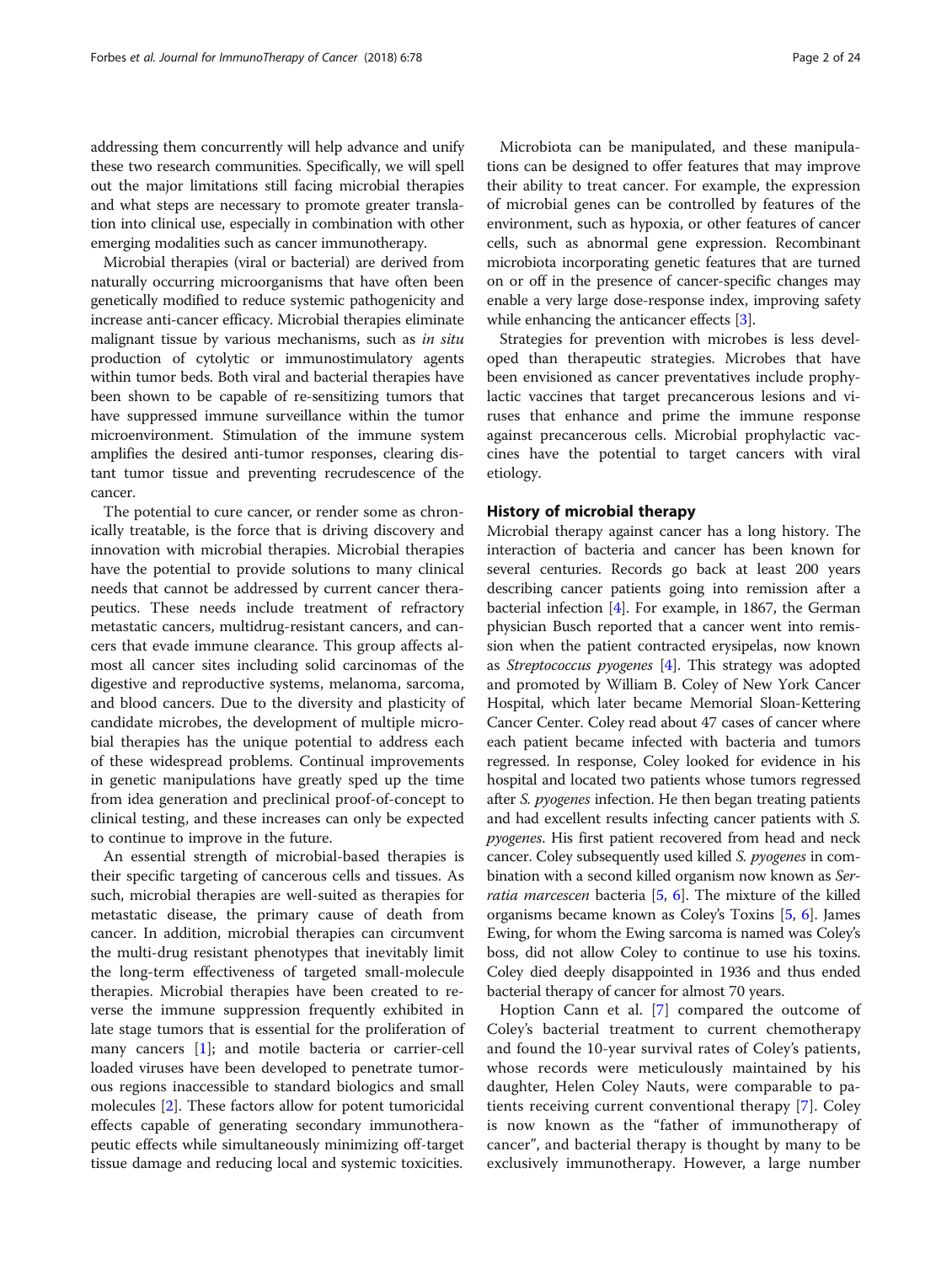of studies have shown that, in addition to being immunological, bacteria can be engineered to directly kill cancer cells [\[4](#page-18-0), [8](#page-18-0)–[10](#page-18-0)].

The history of virotherapy for cancer is similar to bacterial therapy [[11](#page-18-0), [12\]](#page-18-0). Viruses were discovered later than bacteria and were only determined to be of a particulate nature in 1917 [\[13\]](#page-18-0). However, it had been observed that viral infection could lead to tumor regression. In 1904, Dock reported the regression of a patient's leukemia after infection with influenza [[14,](#page-18-0) [15\]](#page-19-0). There has been interest in viral therapy ever since the appearance of these early reports. It wasn't until 1949 that a trial was attempted after it was observed that hepatitis had an effect against Hodgkin's disease [[16\]](#page-19-0). It would take several more decades and the advent of genetic engineering before viruses could be made effectively nontoxic, as shown by the seminal work of Martuza, who showed that herpes simplex virus could be used to treat glioma [[17\]](#page-19-0).

## Current status of microbial therapy: Major preclinical and clinical advances

The past few decades have seen an increase of systematic development and testing of microbial therapies. Enthusiasm for continued development of such therapies is due to early successes in preclinical and clinical studies. A number of viruses from diverse genera have been developed into anticancer therapies, several genera of bacteria have been tested in preclinical studies, and a few bacterial platforms have been tested in clinical settings [\[18,](#page-19-0) [19](#page-19-0)]. These rationale-based scientific investigations into microbial therapies led to the approval of the first-in-class, oncolytic-herpes-simplex-virus-1-derived therapy, Imylgic [[20](#page-19-0)] by the US Food and Drug Administration (FDA) and European Medicines Agency (EMA) in 2015 for the treatment of late stage melanoma (see Case Box #1). These oncolytic viral therapies demonstrated an exceptional safety profile through Phase III clinical trials.

Although initially designed as tumor lysing agents, the oncolytic virus (OV) platform also possesses activity as anti-vascular agents, gene therapy vectors, and their therapeutic capacity is intrinsically linked to their immune-stimulatory capabilities [[21,](#page-19-0) [22](#page-19-0)]. The major developments in the field have focused on enhancing their capacity as oncolytic vaccines, and as disruptors of the immune-inhibitory tumor microenvironment. This focus has been particularly important in the clinic, where the development of correlative assays as surrogate markers for efficacy and combinatorial strategies with other anti-cancer agents reflect the capacity of oncolytic viruses as unique immunomodulators [\[23](#page-19-0)].

For bacteria-based microbial therapies, many preclinical studies have shown retarded tumor growth and increased survival [\[24](#page-19-0), [25\]](#page-19-0). Complete tumor regression was achieved with oncolytic bacteria in immunocompetent animals bearing syngeneic tumors and in companion dogs with spontaneous tumors [[10](#page-18-0), [26,](#page-19-0) [27](#page-19-0)]. Bacterial strains have been engineered with therapeutic payloads that resulted in enhanced antitumor activity [\[18](#page-19-0)]. Preclinical pharmacologic and toxicologic studies have been conducted to support bacterial strains used in clinical studies. In general, properly attenuated live bacteria have satisfactory safety profiles in both healthy and tumor-bearing animals [[28,](#page-19-0) [29](#page-19-0)]. Following intravenous administration, attenuated bacteria or bacterial spores are cleared from the circulation and the clearance organs, i.e. liver and spleen, in hours to several days [\[2](#page-18-0), [28](#page-19-0)]. Recent clinical trials showed encouraging response rates with dually attenuated Listeria monocytogenes designed to deliver recombinantly expressed tumor-specific antigens and the bacterium was well tolerated [[30](#page-19-0)–[35\]](#page-19-0).

A prime example of a current cancer therapy based on an attenuated microbe is the treatment of superficial bladder cancer with the Bacillus Calmette-Guerin (BCG) vaccine. This modality likely functions by the nonspecific stimulation of immune responses against the tumor, and represents the only bacterial-based cancer therapy that is currently an established medical standard-of-care [\[36](#page-19-0)].

## Unmet medical needs: Opportunities for microbial therapy and prevention

Novel treatment strategies are urgently needed to fill the unmet medical needs for cancer patients where the four traditional categories of cancer management are not effective. These pillars of cancer therapy include surgery, radiation, chemotherapy and more recently, immunotherapy [[37\]](#page-19-0). Recent success with immune-checkpoint blockade (ICB) monotherapy has led to FDA approval and use to control many cancer types [\[37](#page-19-0)–[40](#page-19-0)]. However, many patients don't respond to ICB agents because of (1) intrinsic genetic characteristics of the cancer; (2) an immunosuppressive microenvironment; (3) host environmental influences, or (4) insufficient tumor antigen load to stimulate effective anti-cancer cellular responses [[41](#page-19-0), [42](#page-19-0)]. For example, patients with advanced pancreatic ductal adenocarcinoma, metastatic prostate cancer, or mismatch repair-proficient (MMRp or MSI-h) colorectal cancer generally fail to respond to anti-CTLA-4 or anti-PD1/PD-L1 monotherapy and continue to pose therapeutic challenges to oncologists [[43](#page-19-0)–[48\]](#page-19-0). In addition to primary resistance to ICB, acquired resistance to ICB has also been reported in both animal models and in patients, which contributes to treatment failure and disease recurrence [[49](#page-19-0)–[52\]](#page-19-0). The mechanisms of acquired resistance to ICB include, but are not limited to: (1) loss of tumor-suppressor gene, such as PTEN [\[51,](#page-19-0) [53](#page-19-0)] or overexpression of β-catenin [[52](#page-19-0)], (2) up-regulation of inhibitory molecules such as PD-L1 and VISTA  $[50]$ , (3) loss of neoantigens in the evolved tumors [\[49\]](#page-19-0), (4) epigenetic silencing of chemokines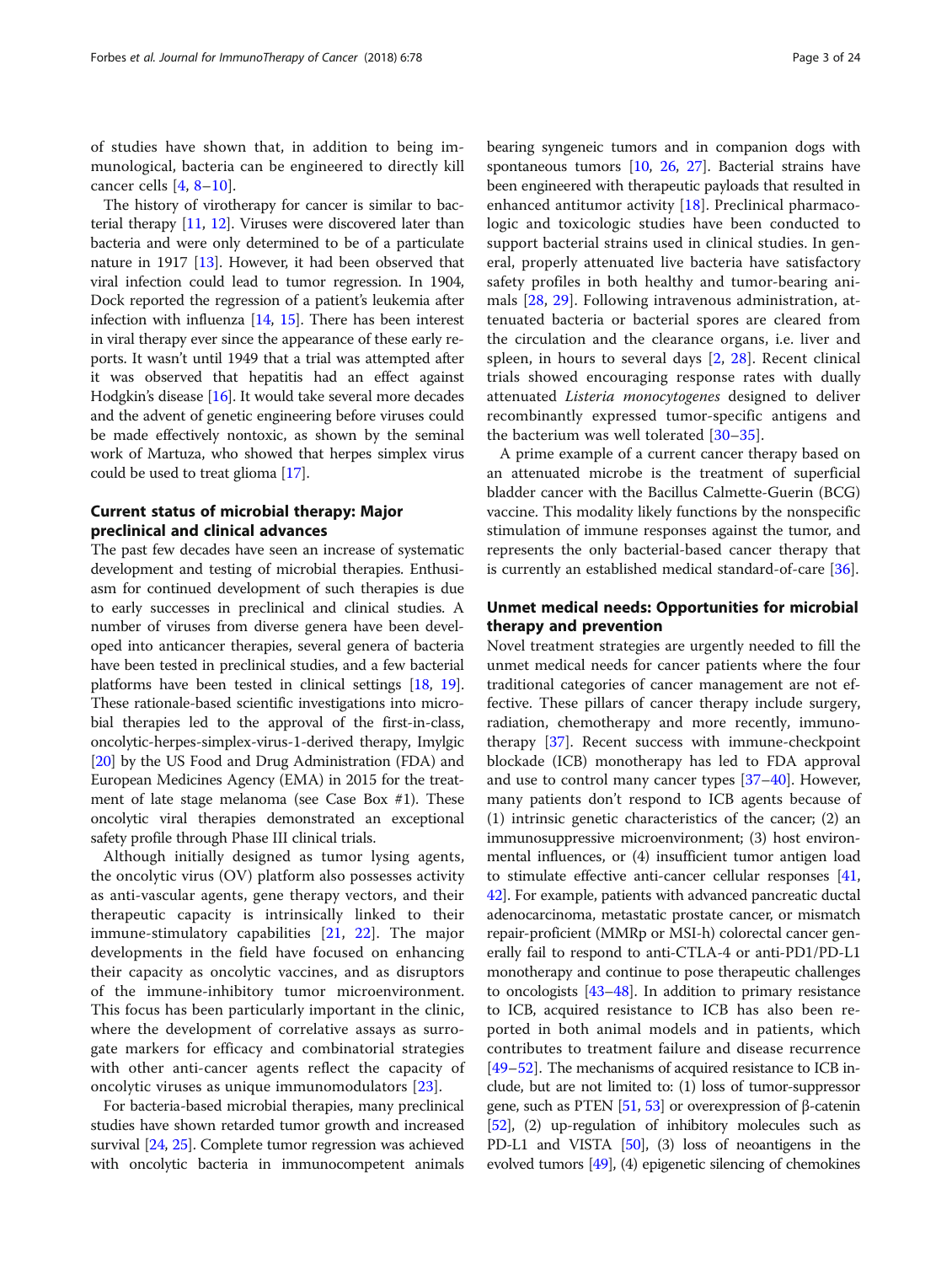## Box 1 Case examples: Talimogene laherparepvec (T-VEC, Imlygic)

T-VEC is a modified herpesvirus with deletion of two viral genes and insertion of GM-CSF. The initial developer of T-VEC was BioVex Ltd, a UK-based company which originated from the academic lab of Robert Coffin at University College London in 1999. It was designed to induce a more systemic benefit than previous oncolytic viruses by providing an immune enhancement component. To increase local anti-cancer effects T-VEC was derived from a higher potency clinical isolate of HSV than had been used before. Two viral genes were deleted: ICP34.5 and ICP47. Deletion of ICP34.5 provides tumor selectivity and deletion of ICP47 leads to increased expression of US11 and usually inhibits antigen presentation. Increased US11 partially overcomes the phenotype of ICP34.5 deletion, which reduces tumor replication, without reducing tumor selectivity. The gene encoding GM-CSF was inserted into the virus to recruit and activate dendritic cells. This was based on the prior observation that tumor-cell-derived cancer vaccines expressing GM-CSF (so-called GVAX vaccines; Cell Genesys) had demonstrated clinical promise. Previous GVAX vaccines needed to be derived from tumor biopsies (i.e. be autologous), which was logistically challenging. T-VEC was intended to generate an autologous GVAX-like vaccine directly in the patient in situ, without the patient-specific manufacturing complexity, and with the direct tumor-killing ability of an oncolytic virus.

T-VEC initially began a phase 1 study in the UK in 2003. This study demonstrated that the optimal dosing strategy was a lower initial dose followed by higher subsequent doses. The initial dose served to seroconvert or boost anti-HSV immunity, which then reduced the side effects for subsequent higher doses. These side effects were transient fevers and local reactions. Using this dosing approach T-VEC was well tolerated, and showed promising signs of anti-tumor activity, including necrosis and shrinkage of injected tumors and tumors which were nearby, and inflammation of distant, uninjected tumors [[211](#page-23-0)]. Further studies were conducted in head and neck cancer in combination with chemotherapy and radiation [\[212](#page-23-0)], pancreatic cancer (unpublished), and melanoma [\[213](#page-23-0)]. The 50 patient melanoma study showed a 26% response rate in a mixed population of melanoma patients (Stage IIIc-IVM1c, both previously treated and first line), which was felt very promising (particularly as at that time - 2007- no drug had demonstrated improved survival in melanoma) and led to the initiation of a phase 3 study.

The Phase 3 study [[20\]](#page-19-0) was conducted in the UK, US, Canada and South Africa, and enrolled 436 Stage IIIb-IVM1c patients randomized 2:1 to be treated with T-VEC or subcutaneous GM-CSF. The primary endpoint agreed with the FDA under SPA was 'durable response rate' (DRR). This provided a rigorous assessment of efficacy and required that patients maintained a continuous six month period of response (PR or CR) to count towards the primary objective of the trial. This was also based on the assessment of all tumors rather than only a subset of tumors, and allowed that progression could occur before response, i.e. as might be expected with an immune-based approach. This study was initiated by BioVex in 2009, and then completed by Amgen, by whom BioVex was acquired in 2011. The results of this study showed a 16.3% DRR for T-VEC vs 2.1% for GM-CSF, with an overall response rate (ORR) of 26.4% vs. 5.7%, respectively [[20,](#page-19-0) [210](#page-23-0)]. Median survival was 23.3 months for T-VEC and 18.9 months for GM-CSF ( $P=0.051$ ). The improvement in survival was greater in patients without visceral disease (Stage IIIb, IIIc or IVM1a disease) and in previously untreated patients. The trial met its primary objective in the ITT population, and was approved by the FDA for that patient group in 2015. However, the most appropriate patients for treatment with single T-VEC appeared to be those without visceral disease or who were first line. EMA approval was received for these groups in 2016.

that facilitate tumor-specific T cell recruitment to tumors [[53](#page-19-0)], (5) loss of B2M required for cell surface expression of HLA-I [\[54](#page-19-0), [55\]](#page-19-0), and (6) loss-of-function mutations in JAK1 or JAK2 [[54](#page-19-0)].

Other examples of refractory cancers are melanoma, urothelial carcinoma, some lung cancers and malignant pleural mesothelioma (MPM). Two forms of melanoma that lack effective treatment are locally-advanced unresectable disease that is refractory to immune-checkpoint inhibitors, and refractory visceral metastatic disease. Similarly, in urothelial carcinoma, non-muscle invasive bladder cancer can be refractory to Bacillus Calmette-Guerin (BCG) and locally advanced muscle invasive and/or metastatic disease can be refractory to both platinum agents and ICB. In lung cancer, treatments are needed for

patients who have failed chemotherapy and are PD-L1<sup>low</sup> and PD-L1<sup>neg</sup>, indicating poor response to ICB agents targeting the PD-1/PD-L1 axis. The poor efficacy of standard therapy for MPM (surgery, chemotherapy and radiation) would be improved by the addition of new modalities. Unmet needs that could be addressed with microbial preventive agents include cancers with viral etiology such as hepatitis C virus (HCV), Merkel cell polyomavirus (MCV), Epstein-Barr virus (EBV), human herpesvirus 8 (HHV-8), and human T-cell lymphotropic virus type 1 (HTLV-1). While many other opportunities for microbial oncology therapeutics exist, they are most likely to get clinical traction in indications such as these examples where high-priority unmet needs exist. If durable clinical benefit is obtained in these indications, microbial-based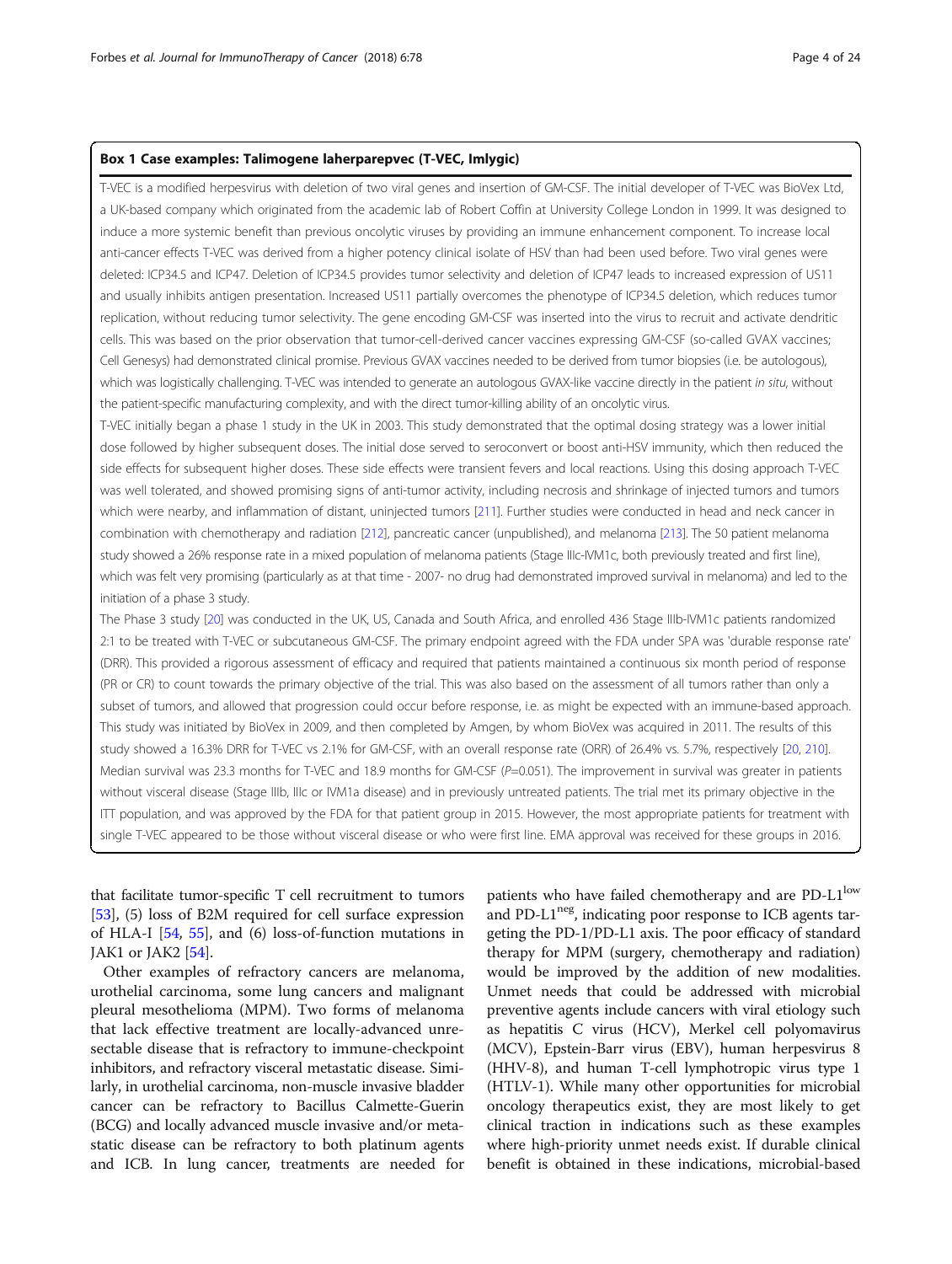therapies would be well positioned to address other oncology indications.

#### Microbial strategies attempted to date

Microbial therapies have unique mechanisms to control cancer. It is the uniqueness of these mechanisms that provides the potential for these therapies to address unmet needs that cannot be attained with molecular therapies. There are three major mechanisms employed by microbial therapies to control cancer: gene delivery, immune stimulation, and direct oncolysis. For many viral therapies, these three mechanisms are intimately linked and are driven by single genes or single mechanisms. For bacteria, which are larger and contain more genetic material, these mechanisms can be integrated or built from disparate mechanisms.

#### Virotherapy and cancer vaccines

Most virus-based therapies are multi-mechanistic. These therapies function by delivering genes into the cancer host cells. Many of these delivered genes are designed to either directly engage the immune system or to lyse cancer cells. This lysis leads to the release of cancer specific antigens that in turn stimulate the acquired immune system. Virus therapies can be grouped into two types: cancer vaccines and virotherapies. Vaccines encode and express cancer-specific antigens or epitopes. In contrast, virotherapies do not encode exogenous tumor antigens but drive lytic mechanisms that kill cells to unmask or unleash endogenous antigens from the cells that become infected. "Oncolytic vaccines" are a hybrid strategy, in which an oncolytic vector also encodes a tumor antigen or neo-epitope.

Viral therapies can utilize either replicating or non-replicating viruses. Replication-competent viruses retain the ability to replicate and spread to adjacent un-infected tumor cells and are, in theory, dose amplifying. Eventual death of virus-infected tumor cells ensues a second mode of efficacy resulting from host anti-tumor immune responses roused by the release of tumor antigens along with inflammation due to infection. Together this has the potential to educate a host memory response to clear both injected lesions as well as un-infected metastatic disease.

Most nonreplicating viruses are utilized predominantly as gene delivery vehicles that can deliver toxins, tumor suppressors, genes that result in drug sensitization to chemotherapy, or genes that convert a non-toxic drug into its toxic intermediate  $[56]$  $[56]$ . These agents have been exploited as carriers of tumor suppressor genes, such as p53, or to deliver cytotoxic suicide genes. This has the potential to be a self-limiting mechanism because tumor cell death results in clearance of the vector [\[57\]](#page-19-0). An example of immune-modulating gene therapy that just entered first-in-human trials is an adenovirus encoding for human FIT3L to elicit an antitumor immunity [\[58\]](#page-19-0). There are several ongoing clinical trials with non-replicating viruses (Table 1).

Many viral strains have been exploited for anti-cancer drug development. DNA viruses include: Adenoviridae, HSV-1, Parvoviridae (see Case Box #2), and Poxviridae. RNA viruses exploited for development into tumor agents of destruction include Paramyxoviridae, Picornaviridae, Reoviridae, Retroviridae, and Rhabdoviridae [\[59](#page-19-0)]. Some strains of viruses that are not associated with human pathology, such as the normally rabbit-specific myxoma virus, have also shown a natural propensity for replication and destruction in human tumors. A table of current active clinical trials with different oncolytic viruses is shown in Table [2](#page-5-0).

## Cancer vaccination: Gene delivery to engage the immune system

Viral vectors are the default selection for gene-delivery therapies. Research over the past three decades has led to a deep understanding of viral tropism, genome sequences, regulatory elements and immune-evasion mechanisms. These efforts have culminated in the development of a versatile arsenal of increasingly tumor-selective viral-vector technologies. Replacement of naturally-occurring viral genetic-regulatory elements with tumor-specific elements has been a key enabling feature that has led to the generation of numerous tumor-selective viral vectors [\[60](#page-19-0), [61](#page-20-0)]. These modified viruses limit gene expression and infectivity to tumor cells while sparing normal cells, allowing for the incorporation of a wide array of different genes encoding for potent effector proteins such as cytokines, chemokines, protein toxins, gene silencing RNAs, micro RNAs, and prodrug-converting enzymes [\[62](#page-20-0)]. Viruses have been used as vaccination agents, either by inducing cross-reactive immunity, or more commonly

**Table 1** Examples of recent trials for non-replicating-virus-mediated cancer gene therapy

| Biological Agent | Virus (gene)        | NCT#        | Indication                         |
|------------------|---------------------|-------------|------------------------------------|
| AAV2hAQP1        | AAV (Aquaporin-1)   | NCT02446249 | Squamous cell Head and Neck cancer |
| NP <sub>2</sub>  | <b>HSV-1 (NP2)</b>  | NCT00804076 | Cancer pain                        |
| Ad5CMV-p53       | Adenovirus (p53)    | NCT00003147 | Liver cancer                       |
| TK99UN           | Adenovirus (HSV TK) | NCT00844623 | Hepatocellular carcinoma           |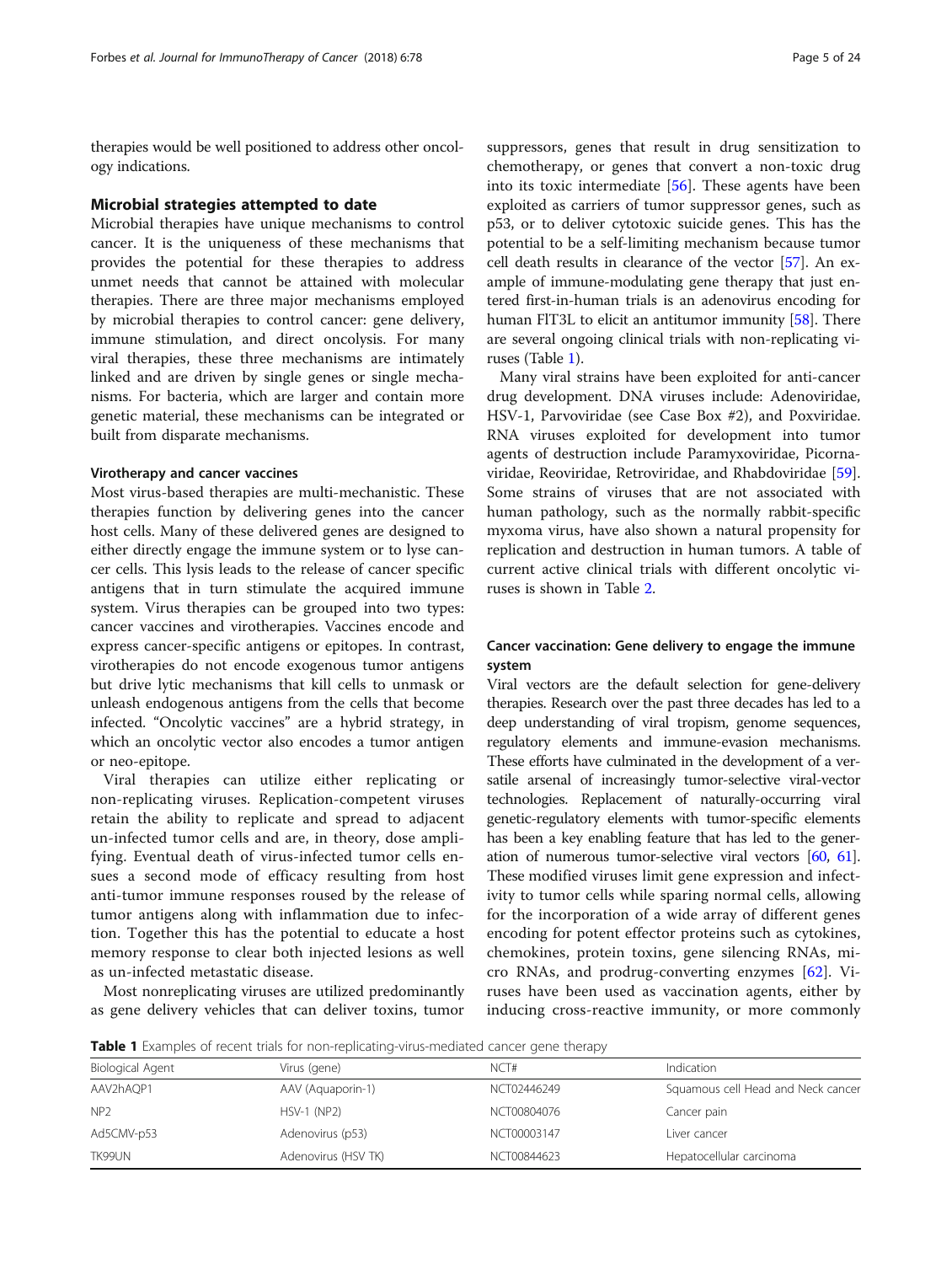## <span id="page-5-0"></span>Box 2 Case examples: Rodent protoparvoviruses

Parvoviruses are the smallest viruses currently being developed as oncotherapeutic agents. The rodent protoparvovirus H-1 is currently in Phase I/IIA clinical trials against glioblastoma [[214](#page-23-0), [215](#page-23-0)] and pancreatic cancer [\[216](#page-23-0)] in Germany. Viral capsids are non-enveloped and extremely rugged, simplifying their production, purification and storage [\[217](#page-23-0)–[219](#page-23-0)], as well as enhancing their tissue penetration properties. The protoparvoviruses belong to the same virus family as the adeno-associated viruses (AAV), which have already found extensive clinical use as gene therapy vectors. Unlike AAV, protoparvoviruses, do not require a helper virus for vegetative growth. However the rodent protoparvoviruses can infect human cells only if the cells are neoplastically transformed, and thus are intrinsically oncotropic [\[220,](#page-23-0) [221](#page-23-0)]. They exhibit a relatively high spontaneous mutation rate in cell culture, allowing them to be rapidly selected for enhanced targeting of tumor cells by serial passage [\[222\]](#page-23-0). A replicating, but non-propagating, vector system has been developed from these viruses, capable of expressing up to two immunomodulatory genes in place of the viral-coat-protein coding sequence. The vector construct can be packaged into a tumor-cell-targetenhanced capsid selected in vitro. The dual-transgene can express either co-stimulatory or immunoregulatory molecules, or both, from the same cassette. Viral infection induces robust pro-phagocytic signals, such as ectopic calreticulin expression, and secretion of alarmins, such as HMGB1. Current applications using parvoviruses include glioblastoma multiforme, malignant melanoma and pancreatic ductal adenocarcinoma.

being engineered to express specific antigens to be targeted by adaptive immune responses.

To enhance the immune response, the processing of specific antigens can be altered. For example, gene sequences encoding fusion proteins linked to intracellular-trafficking elements have been demonstrated to improve and enhance antigen presentation  $[63, 64]$  $[63, 64]$  $[63, 64]$  $[63, 64]$ . The potential to locally augment an adaptive immune response to tumor neoantigens is quite promising, as there is a consensus that shared mutated antigens are uncommon, and the majority of mutated antigens serving as neoantigens are private. Consequently, local secretion of a variety of immune-stimulating molecules, such as GM-CSF and IL-12 have been engineered into microbes, as well as adaptor proteins such as MyD88 [[65](#page-20-0), [66](#page-20-0)].

Another approach to cancer vaccination is "in situ" vaccination (ISV). Vaccines exploit antigens to be recognized by the immune system and adjuvants to activate the immune system, but for cancer, the problematic issue has been to choose exactly which antigens are the "right" ones. ISV uses the tumor as the source of the antigen and injects the adjuvant directly into the tumor. The overall goal is to generate a strong local antitumor response that reverses the local tumor-mediated immunosuppression and then to have that local response become systemic to fight potential or recognized metastatic disease [[67](#page-20-0), [68](#page-20-0)]. For over 30 years, the standard-of-care to treat superficial bladder cancer after surgery has been applying Bacillus Calmette-Guerin to the bladder lumen as an ISV immune adjuvant [\[69\]](#page-20-0). Another current ISV treatment in clinical usage is resiquimod, a TLR 7 agonist, for cutaneous T cell lymphoma treatment [\[70](#page-20-0)]. There are a variety of ongoing studies investigating the best approaches to in situ vaccination, such as developing a plant

| Biological Agent | <b>Virus</b>   | NCT#                       | Indication                              |
|------------------|----------------|----------------------------|-----------------------------------------|
| TG6002           | Vaccinia virus | NCT03294486                | Glioblastoma                            |
| ADV/HSV-tk       | Adenovirus     | NCT03004183                | NSCLC and triple-negative Breast Cancer |
| Pexa-Vec         | Vaccinia       | NCT03206073<br>NCT02562755 | Colorectal<br>Hepatocellular Carcinoma  |
| LOAd703          | Adenovirus     | NCT02705196                | Pancreatic Cancer                       |
| CG0070           | Adenovirus     | NCT02365818                | Bladder cancer                          |
| MV-NIS           | <b>Measles</b> | NCT00408590<br>NCT02192775 | Ovarian cancer<br>Multiple myeloma      |
| $HF-10$          | $HSV-1$        | NCT03252808                | Melanoma                                |
| GL-ONC1          | Vaccinia virus | NCT02714374<br>NCT02759588 | Solid Tumors<br>Ovarian cancer          |
| <b>VCN-01</b>    | Adenovirus     | NCT02045602                | Advanced Solid Tumors                   |
| Ad-MAGEA3        | Adenovirus     | NCT02879760                | <b>NSCLC</b>                            |
| OBP-301          | Adenovirus     | NCT03190824                | Unresectable Metastatic Melanoma        |
| G <sub>207</sub> | $HSV-1$        | NCT02457845                | Pediatric Brain Tumors                  |

Table 2 Examples of active studies with oncolytic viruses

Abbreviations: NSCLC non-small cell lung cancer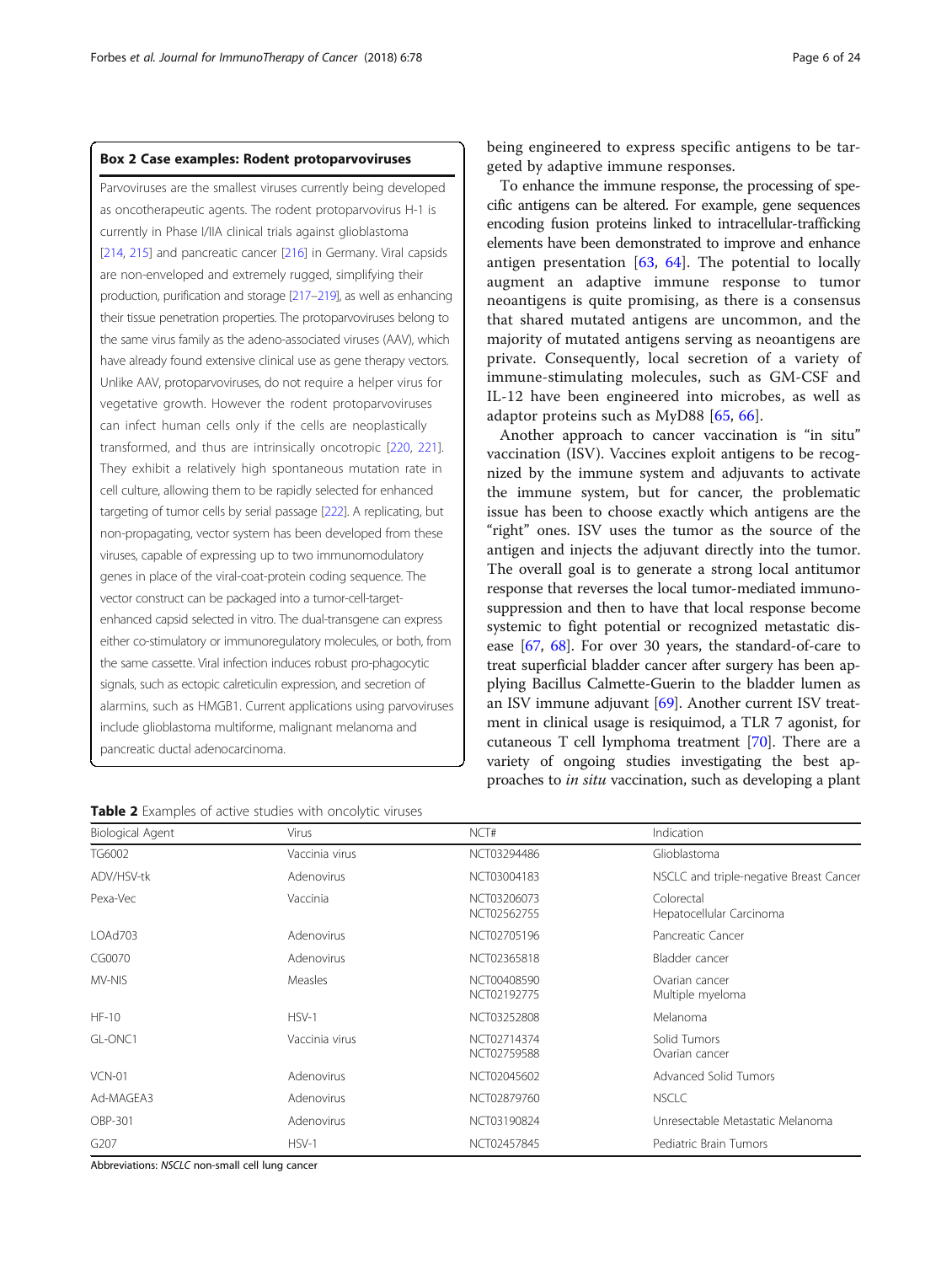virus, cowpea mosaic viral-like nanoparticle, as a potent ISV reagent [\[71\]](#page-20-0).

## Oncolytic viruses: Vaccines and virotherapy

One limitation of cancer vaccines is that, although tumor-associated antigens have been well characterized, the presence of tumor-specific neoantigens generated by somatic mutations within the genome of a cancer cell, are most commonly private, with shared antigens representing a very small percentage of known antigens [[72](#page-20-0)]. Consequently, strategies to identify and generate tumor-specific immune response are being sought. To create immunogenic viral vectors, natural viruses have been modified to express tumor-specific antigens during the tumor-cell-lysis portion of the viral-infection cycle. This modification results in in situ "oncolytic vaccination", at least partly promoted by antigen cross-presentation [[73](#page-20-0)]. To better promote the immune response against these host antigens, several oncolytic viruses encode for immunostimulatory cytokines such as Type-I interferons or GM-CSF [\[73\]](#page-20-0). An alternative approach to strict viral-mediated oncolysis is tumor-selective dissemination and expression of a prodrug-converting enzyme followed by administration of the prodrug (e.g. Toca 511/FC) [[74](#page-20-0)]. There are numerous active clinical trials with oncolytic viruses (Table [2](#page-5-0)).

One advantage of recombinant viruses that are oncolytic, is that they are capable of causing tumor cytoreduction, but also capable to elicit adaptive immune responses to the antigens, including neoantigens released by tissue injury and death induced by the viral life cycle. Immune activation by oncolytic-virus infection of tumor tissue comprises both, immediate effects of innate immunity and also adaptive responses for long-term tumor-specific activity. Much of the enthusiasm surrounding oncolytic vaccines revolves around their appeal as multi-mechanism therapeutics [[21](#page-19-0)]. Oncolytic viruses are proposed to function through a combination of (1) selective killing via tumor-specific cell lysis (oncolysis) and (2) activation of innate and adaptive immunity via immunogenic cell death, immunostimulation from recognition of viral constituents, and release of both viral and tumor antigens [\[75\]](#page-20-0). As mentioned, oncolytic viruses can also be engineered to encode transgenes to further engage the host immune response.

This approach to microbial-based cancer therapy may be particularly well suited for use in indications not considered to be highly immunogenic, but where overexpression of specific tumor-associated antigens could be of value. These recombinant microbes are engineered to deliver or express tumor associated antigens in professional and immature antigen-presenting cells in vivo to break peripheral tolerance of tumor-antigen-specific

effector cells. Measurable clinical responses to microbial therapies designed for this purpose have been achieved and, while response rates are low, they are significant, appear to be durable, and highlight the promise of this approach.

#### Bacterial therapy

Similar to viral therapies, bacterial therapies can function predominantly by direct oncolysis or by engaging the immune system. Direct oncolysis can be mediated by secreting exotoxins or competing for nutrients [[76](#page-20-0)]. Alternately, intracellular bacteria can kill host tumor cells by inducing apoptosis or by uncontrolled proliferation resulting in bursting of the infected tumor cells [\[77\]](#page-20-0). In addition, bacterial infections inevitably activate both innate and adaptive arms of the immune system, which target not only the bacteria but also tumor cells [[78](#page-20-0)].

An essential strength of bacterial therapies is their specific targeting of cancerous cells and tissues. Each modality targets in a distinct way. For example, active bacteria have been engineered to only colonize the microenvironment of tumors [[79,](#page-20-0) [80\]](#page-20-0); oncolytic bacteria have been engineered to induce cell death specifically in cancer [[81](#page-20-0)]; and immune-sensitizing bacteria have been engineered to induce responses to cancer-specific antigens either directly [[30](#page-19-0)] or indirectly through epitope spreading [[82](#page-20-0)]. Because of these varying targeting mechanisms, microbial therapies are well-suited as therapies for metastatic disease.

A large number of bacterial genera have been investigated as potential therapeutics (Table 3). The bacterial genera receiving the most attention thus far include Listeria monocytogenes (Case Box #3), Clostridium novyi (Case Box #4), and Salmonella largely because our understanding of their pathogenicity, physiology, and genetics has led to well defined attenuation strategies critical for safe use of live bacteria in patients. Each genus of bacteria is better suited to a specific mechanism. The predominant organism for immune engagement is Listeria because of its propensity to invade immune cells. Facultative enterics, like Salmonella and Escherichia, have been used for both purposes because of their ability to stimulate the innate immune system and because of their genetic plasticity. Obligate anaerobes, such as Clostridium,

|  | <b>Table 3</b> Bacterial genera investigated as anti-cancer therapeutics |  |  |
|--|--------------------------------------------------------------------------|--|--|
|  |                                                                          |  |  |

| <b>Species</b>                                                                  |
|---------------------------------------------------------------------------------|
| C. histolyticum, C. sporogenes, C. novyi,<br>C. acetobutylicum, C. beijerinckii |
| S enterica                                                                      |
| L. monocytogenes                                                                |
| B. adolescentis, B. longum                                                      |
| L. acidophilus                                                                  |
| F. coli                                                                         |
|                                                                                 |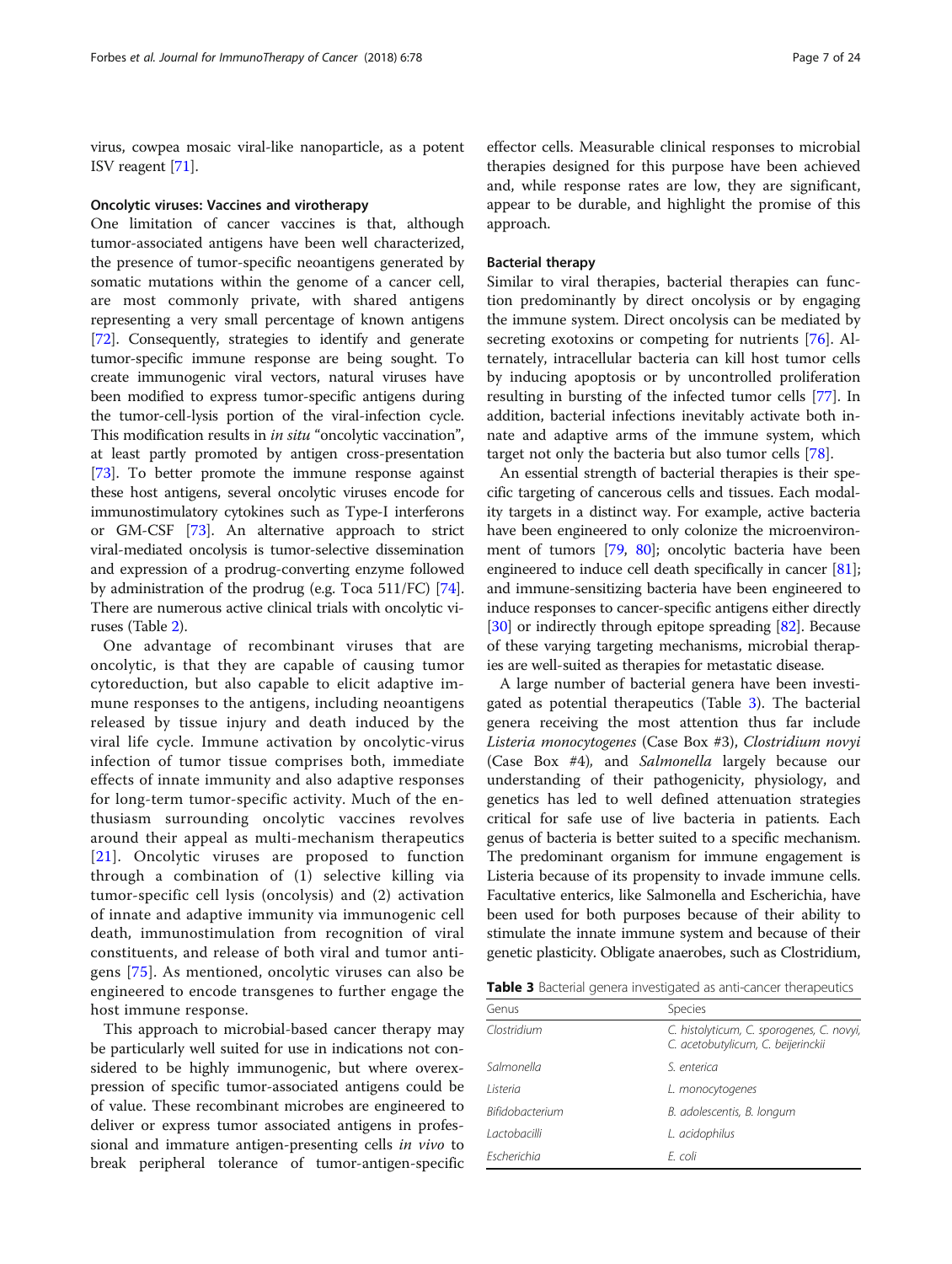## Box 3 Case Examples: Listeria

Listeria activates the NAPH-oxidase pathway resulting in high levels of reactive oxygen species (ROS) that induce immunogenic tumor cell death [\[223](#page-23-0), [224\]](#page-23-0). When Listeria was used to deliver natural-killer (NKT) cell-activator alphagalactosylceramice (αGalCer), NKT cells were recruited to the tumor microenvironment (TME). This recruitment resulted in immune stimulation of CD8 T cells to Mage-b and a nearly complete elimination of metastases [\[225\]](#page-23-0). Listeria also converts subpopulations of immune suppressive MDSCs into immune-stimulating myeloid-derived suppressor cells (MDCSs), producing high levels of IL-12 [[169](#page-22-0)]. Listeria infects macrophages (CD11+ cells) in metastases and alters their function to favor immune stimulation [\[84\]](#page-20-0). Stimulation of CD8 T cells contributes to the elimination of metastases [\[84](#page-20-0)]. Since Listeria infects tumor cells, which may present Listeria antigens on their membrane, it is that suggestive Listeria-specific T cells killed the tumor cells. Listeria also reduce the Treg population in the TME, which correlated with improved efficacy of Listeria-Her2/neu in mice with Her2/neu-expressing cancers [[226\]](#page-23-0).

can localize in hypoxic regions of tumors, a characteristic that could circumvent adverse features associated with resistance to radiation therapy or chemotherapy [\[83\]](#page-20-0).

#### Immune engagement with bacteria

The intrinsic ability to stimulate the innate immune system makes bacterial-based cancer vaccination strategies an attractive approach. Many genera of bacteria accumulate in the tumor microenvironment and once there can convert the tumor microenvironment (TME) through proinflammatory responses. Tumor-colonizing bacteria alter the immune suppressive environment of tumors and make them immune stimulating. This conversion can be achieved through different approaches, such as (1) incorporation or cloning of adjuvants into the bacteria, (2) cloning highly immunogenic antigens as an alternative for neo-antigens, (3) encoding with immunogenic cytokines which evoke anti-tumor immune responses, (4) cloning of checkpoint inhibitors into the bacteria, or (5) depletion of immune suppressing macrophages or myeloid-derived suppressor cells (MDCS). Species that have been investigated for this approach include attenuated Listeria monocytogenes, Salmonella enterica, and Clostridium novyi-NT. All of these bacteria selectively survive and multiply in the TME. For example, attenuated Listeria monocytogenes have been designed to deliver recombinantly-expressed tumor-specific antigens [\[84](#page-20-0)]. Similarly, strains of attenuated Salmonella enterica have been engineered to secrete biologically-active cytokines such as IL-2 [\[18,](#page-19-0) [85\]](#page-20-0).

#### Box 4 Case examples: Clostridium novyi

Clostridium novyi-NT (C. novyi-NT) is an attenuated strain of Clostridium novyi, a spore-forming, Gram-positive, obligate anaerobe that germinates in hypoxic tumor environments. This strain lacks the alpha-toxin gene, which is the major necrotizing toxin responsible for Clostridium species pathogenicity [[76](#page-20-0), [77](#page-20-0)]. When administered intravenously (IV) or intratumorally (IT), C. novyi-NT spores replicate within the hypoxic regions of tumors, eliciting robust tumor lysis in animals including companion dogs bearing spontaneous solid tumors. The anti-tumor effect of C. novyi-NT has also been observed in humans in two clinical trials sponsored by BioMed Valley Discoveries. In a Phase I study of C. novyi-NT in patients with advanced solid tumor malignancies, a single IV injection of C. novyi-NT spores was shown to cause tumor destruction in a metastatic lesion of a patient with colon cancer. In another Phase I study it was determined that a single IT injection of C. novyi-NT is feasible and it led to significant destruction of injected tumor masses in more than a third of patients treated. The most common toxicities are fever and tumor inflammation, which are expected due to the nature of the therapy. Preliminary findings indicate that C. novyi-NT induces a tumor-specific T-cell response. Future clinical studies will build on emerging pre-clinical data of the combination of C. novyi-NT with immune-checkpoint inhibitors.

It is worth noting that spores of the obligate anaerobic strain C. novyi-NT germinated exclusively in hypoxic tumor tissues but not in non-malignant hypoxic lesions [\[29](#page-19-0), [227](#page-23-0)], underscoring the tumor-targeting specificity of obligate anaerobes. Suggestive evidence of immunogenic tumor cell death through ROS by C. novyi-NT has been found as well. Mice cured from CT26 tumors by C. novyi-NT were protected from rechallenge with the same tumor cells, indicating underlying immune-based mechanisms [[26\]](#page-19-0). Since C. novyi-NT kills tumor cells through ROS, immunogenic tumor cell death may have led to epitope spreading and rejection of CT26 tumors.

Many classes of microbial anticancer therapies rely upon induction of immunogenic cell death (ICD) to propagate effective anti-tumor immunity. ICD is recognized as a critical process that initiates the tumor-immunity cycle and ultimately leads to an adaptive immune response [[86](#page-20-0)]. In contrast to tolerogenic cell death and other forms of tumor cell demise, ICD is characterized by three distinct molecular events which are necessary to prime and activate tumor-infiltrating dendritic cells: (1) translocation of calreticulin from the endoplasmic reticulum to the cell surface (i.e. ecto-calreticulin), (2) passive extracellular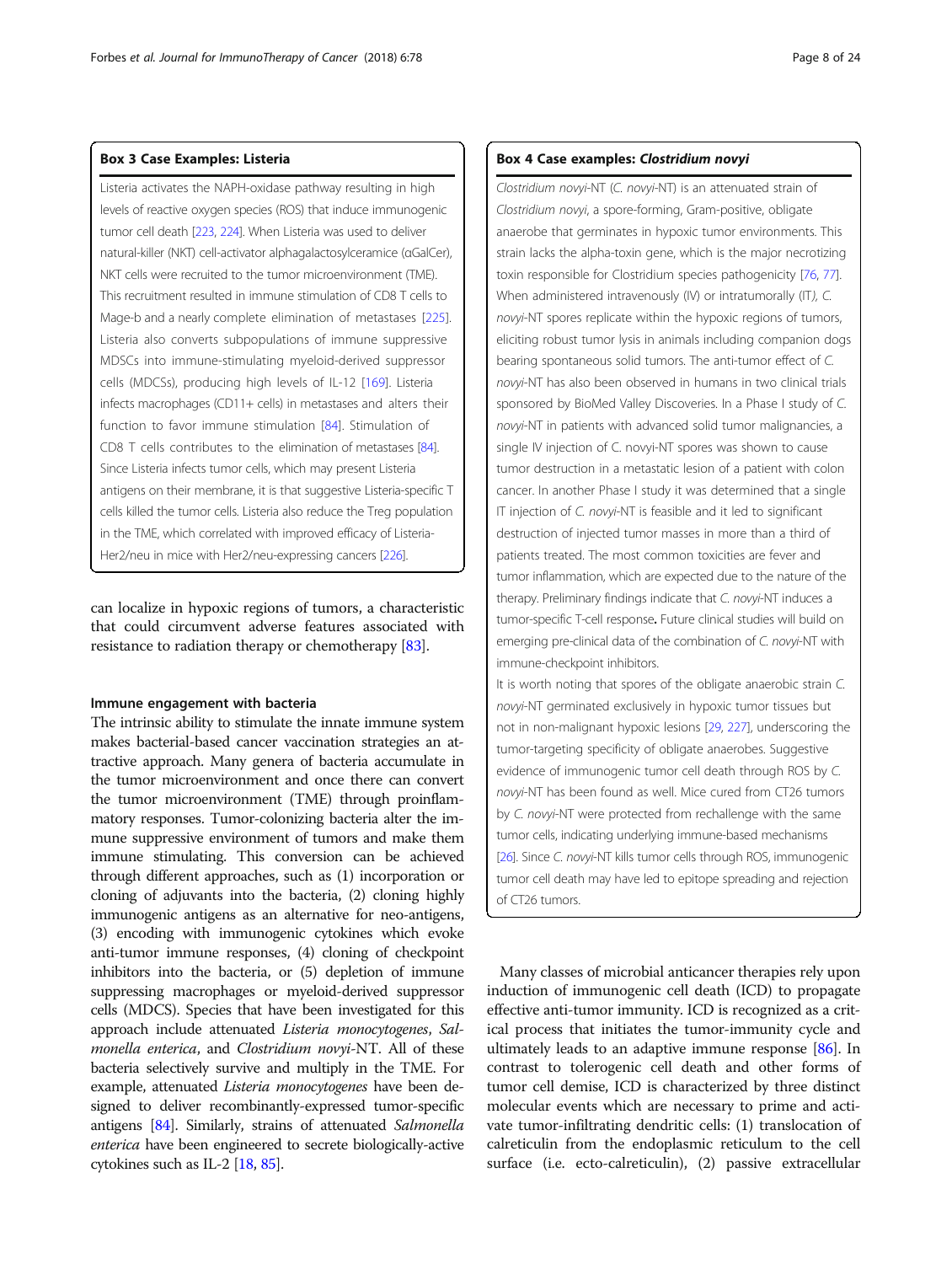release of high-mobility-group box 1 (HMGB1) from the nucleus, and (3) extracellular release of ATP [[87](#page-20-0), [88](#page-20-0)]. These molecular "danger" signals collectively function as damage-associated molecular patterns (DAMPs) which recruit professional antigen-presenting cells into the TME which can then uptake tumor-associated antigens released from dying tumor cells.

Bacterial-based vectors naturally stimulate the innate system through activation of multiple immune pathways. Diversity among membrane components between bacterial species manifests in differential expression and presence of structurally-conserved pathogen-associated molecular patterns (PAMPs). These molecules include flagella, pili, adhesins, lipotechoic acid and lipopolysaccharide and each activates specific toll-like-receptor (TLR) family members to elicit distinct innate immune-signaling cascades that ultimately translate to a comprehensive immune signature unique to each bacterial organism [[89\]](#page-20-0). Different bacteria engage the innate immune system in distinct ways including repolarization of tumor associated macrophages (TAMs) from an immunosuppressive pro-tumor M2 phenotype to a M1 anti-tumor phenotype; selective elimination of both peripheral and tumor-associated myeloid derived suppressor cells (MDSCs); and promotion of dendritic-cell maturation at the tumor site  $[90]$  $[90]$ . CD8<sup>+</sup> T cells are a major player in the adaptive antitumor immune response [[26](#page-19-0), [91\]](#page-20-0). A bacterial infection establishes an inflammatory environment that sensitizes CD8<sup>+</sup> T cells to low-density tumor antigens by enhancing proximal T-cell receptor (TCR) signaling [[92\]](#page-20-0).

## Direct tumor destruction with bacteria

In addition to their intrinsic anti-cancer effects, bacterial vectors can be genetically engineered or modified to express proteins with direct tumoricidal properties [\[18](#page-19-0)]. Because of their ability to host large amount of foreign DNA, bacteria can be used as a platform for synthetic biology and the construction of entire functional genetic circuits [\[93\]](#page-20-0). Bacteria have the capacity to accommodate heterologous DNA of larger than 300 kb [\[94](#page-20-0)]. The possibility of delivering ubiquitously-toxic molecules relies on the bacterial ability to selectively colonize, proliferate and express genes only in tumors [[95](#page-20-0)]. This specificity is maintained by introducing stable genetic circuits that are selectively responsive to unique qualities of the TME, such as differential pH, nutrient and/or oxygen availability [[96,](#page-20-0) [97\]](#page-20-0). To further limit toxicity, quorum-sensing systems have been developed that focus expression to tumors and prevent expression in normal tissue [[98\]](#page-20-0).

The most prominent bacterial toxins exploited as therapeutics are pore-forming cytolysins derived from Escherichia coli [[99](#page-20-0), [100\]](#page-20-0), or Staphylococcus aureus

[[101](#page-20-0), [102\]](#page-20-0). These molecules are natively expressed by bacteria, easily secreted, and induce apoptosis in mammalian cells [\[102](#page-20-0)–[104\]](#page-20-0). They are secreted as monomers that form multimeric pores after incorporation into the membranes of eukaryotic cells [\[105](#page-20-0)–[107\]](#page-20-0). Several cytotoxic cytokines that have been explored are FAS ligand (FASL), TNF-related apoptosis-inducing ligand (TRAIL) and TNF $\alpha$  [[25](#page-19-0), [108](#page-21-0)–[111\]](#page-21-0). In addition to being immunogenic, these molecules directly induce apoptosis [\[25](#page-19-0)] and are more toxic to cancer cells than normal cells [\[25,](#page-19-0) [108](#page-21-0)]. As therapeutics, TNFα and TRAIL are effective against bladder, breast, colon, glial, lung, ovarian, pancreatic, prostate, and renal cancer cells [\[25,](#page-19-0) [112](#page-21-0)]. However, these cytokines cannot be administered systemically because they would induce significant toxicity. Localized production by bacteria colonized within tumors obviates this problem and focuses treatment on the cancerous lesion.

Immune-cell-targeting bacteria, such as Listeria monocytogenes, can reduce tumor mass by delivering radioactivity. For example, 188-rhenium has been coupled to Listeria through anti-Listeria antibodies and shown to be effective against mice with pancreatic cancer [\[113,](#page-21-0) [114](#page-21-0)]. Bacteria can also be engineered to deliver siRNA. To achieve this strategy, E. coli has been transformed to transcribe shRNAs from a plasmid containing the invasin gene inv and the listeriolysin O gene  $hlyA$ . These two genes encode bacterial factors that are needed for transfer of shRNAs into tumor xenografts [[115](#page-21-0)].

## Combination of viruses and bacteria with other modalities

The greatest therapeutic strides with oncolytic platforms are likely to be achieved for diverse patients through multipronged pharmacological and immunomodulatory approaches. One approach is to identify chemotherapy drugs that can alter cellular signaling to sensitize tumor cells to viral replication and/or burst. Cellular DNA damage, after induction by radiation or chemotherapy, can augment HSV-1 replication by amplifying viral burst [[116\]](#page-21-0). Based on these observations, G207 has been evaluated for safety and efficacy in combination with radiation for adult and pediatric patients with brain tumors [[117\]](#page-21-0). Another rationale for utilizing high dose chemotherapy has been to use the lympho-depletive effects to counter innate immune cell mediated virus clearance. Encouraging preclinical results from this approach have resulted in a clinical trial (NCT00450814) wherein safety and efficacy of measles virus-NIS has been tested as a stand-alone therapy and in combination with cyclophosphamide. While chemotherapy is known to have immune suppressive effects, manipulating the timing of chemotherapy with viral agents can also exploit the development of anti-tumor immunity due to the release of chemotherapy-induced lymphopenia during the time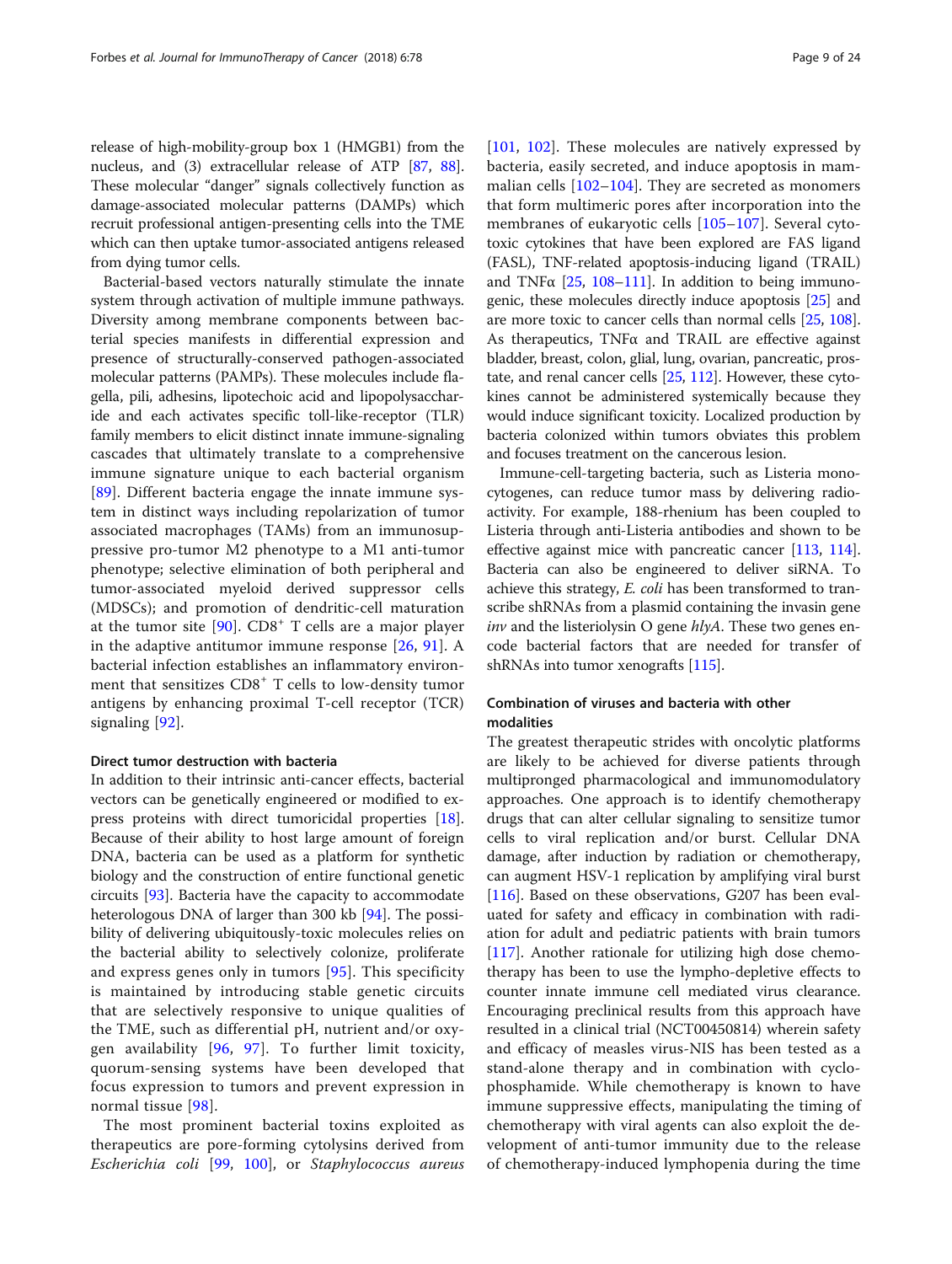of infection and hence tumor antigen presentation. This allows for expansion of tumor-selective T cells to maximize antitumor benefits [\[118](#page-21-0), [119](#page-21-0)].

The greatest attention has been paid to combination with checkpoint-inhibitory antibodies [[120](#page-21-0)–[124\]](#page-21-0). The recent success of immune-checkpoint blockade with humanized antibodies blocking negative regulatory receptors such as CTLA-4 and PD-1 has brought forth renewed interest in enhancing virus mediated anti-tumor immunity in conjunction with these agents. A randomized open Phase II study evaluating the combination of talimogene laherparepvec with ipilimumab (a humanized anti-CTLA-4 antibody therapy) in patients with advanced melanoma revealed a greater antitumor activity of the combination without increasing adverse events [\[125\]](#page-21-0). The combination of T-VEC and anti-PD-1 immunotherapy modulates the TME and promotes intratumoral T-cell infiltration resulting in overall and complete responses among patients with advanced melanoma [[126\]](#page-21-0). Oncolytic viruses have been shown to recruit and provide cytokine support to CAR-T cells [[127](#page-21-0)–[129\]](#page-21-0). Many of these strategies have demonstrated a favorable toxicity profile, high overall-response rates, and marked intra-tumoral T cell infiltration and anti-tumor T cell responses [[121,](#page-21-0) [126\]](#page-21-0).

While many bacterial-based therapeutics impart significant single agent activity, combination with other modalities may increase efficacy. Bacterial proliferation is often specific to the immune-privileged necrotic/hypoxic regions of solid tumors [[130](#page-21-0), [131](#page-21-0)], sparing the well-perfused regions that will eventually grow back. Traditional cytotoxic therapies, such as chemotherapy and radiation therapy, are most effective against cells in those well-perfused regions. Combining bacteria with these cytotoxic therapies generates synergistic effects [[24,](#page-19-0) [132](#page-21-0), [133](#page-21-0)]. Another strategy employed in combination with bacteria is the expression of cleaving enzymes that activate prodrugs specifically in the TME [\[134](#page-21-0)]. For example, delivery of HSV-TK with Salmonella converts gancyclovir to its toxic form and results in a dose-dependent reduction in tumor burden [[135\]](#page-21-0). Similarly, Listeria has been used to deliver prodrug-converting enzymes like purine-nucleoside phosphorylase and a fusion protein consisting of yeast cytosine deaminase and uracil phosphoribosyl transferase [\[136](#page-21-0)].

## Non-living bacterial strategies

Non-living bacteria-based therapies are alternative strategies that have several advantages over living organisms. This category of therapies includes bacterial minicells, cell-wall complexes, outer-membrane vesicles, and other bacterial derived therapies [[137](#page-21-0)–[139\]](#page-21-0). Bacterial minicells are small chromosomeless bacterial particles that contain all the natural and recombinant components of their parent cells yet are unable to divide and are non-infectious.

In addition to being as amenable to recombinant engineering as their parental progenitors (i.e. can be engineered to carry oncolytic proteins, for example), minicells have limited metabolic activity and can be stably loaded with small-molecule cytotoxic drugs by passive diffusion.

Site-specific immunomodutors (SSIs) are composed of components of specific bacterial pathogens. When administered subcutaneously, SSIs result in a recruitment and activation of innate immune cells (including macrophages and NK cells) in the organ in which the bacterial pathogens, from which they are derived, commonly causes infection. For example, QBKPN, derived from a lung pathogen (Klebsiella), stimulates a lung-specific anti-cancer immune response, including macrophage recruitment and M1 polarization, NK cell recruitment and activation, and upregulation of the NKG2D pathway [[140\]](#page-21-0). QBKPN reduces lung-cancer burden in mouse models and downregulates PD-1 and PD-L1 systemically in lung-cancer patients [\[140\]](#page-21-0).

## Prevention with microbial therapies

Microbial therapies have the potential to prevent cancer by several distinct dimensions. First, microbiota can be manipulated to destroy tissue, which can be utilized as a form of cancer prevention. Microbial treatment of a neoplastic lesion may serve not only to eradicate the lesion, but also stimulate an immune response. That response may, in turn, prevent subsequent invasive cancer. Cancer prevention by tissue ablation forms the basis for many contemporary cancer prevention strategies targeting particularly high-risk individuals, including prophylactic mastectomy, oophorectomy, colectomy, and thyroidectomy for significant reduction in the incidence of subsequent breast cancer, ovarian cancer, colon, and thyroid cancer, respectively [\[141\]](#page-21-0). A second preventative approach would be manipulation of the microbial pathogens that drive tumorigenesis and are associated with an altered composition of commensal microbiota (dysbiosis). Microbes are estimated to be involved in 15% to 20% of cancer cases. Preclinical studies demonstrate that modulation of inflammation, DNA damage, and metabolite production are potential mechanisms of oncogenesis or tumor suppression, which may be altered with changing the microbial composition [[142](#page-21-0)]. A third approach would utilize microbial prophylactic vaccines to target cancers with viral etiology, similar to HPV and HBV vaccines [\[143](#page-21-0)–[145\]](#page-21-0). A fourth strategy would be enhancement of the immune system response by modifying dendritic cells (DCs) to improve vaccine potency.

## Lessons learned from clinical studies

Lessons from trials with oncolytic viral therapies

In the last two decades, numerous clinical trials have been initiated with oncolytic viruses. These trials have taught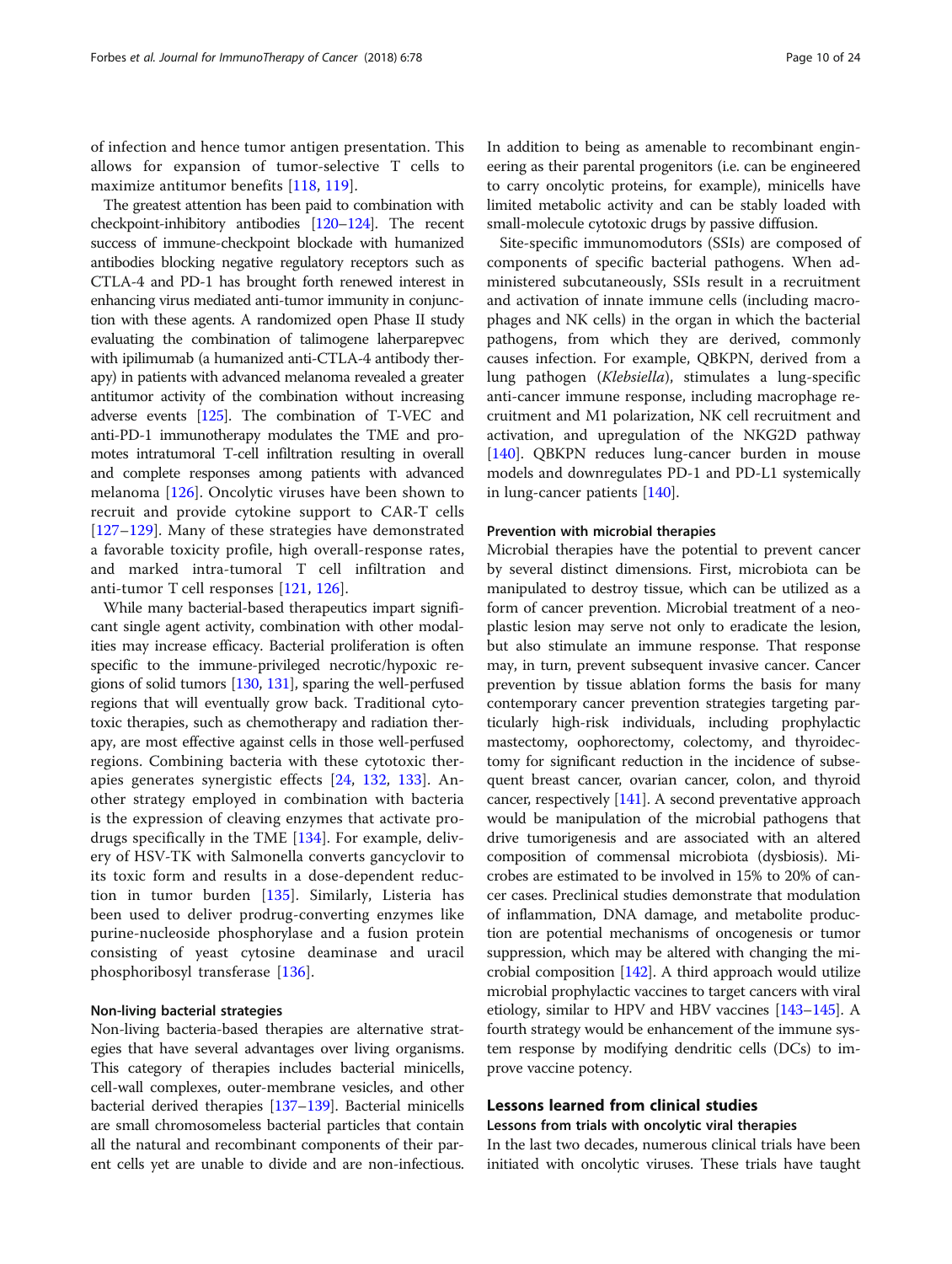many lessons about the mechanisms of cancer vaccination and how to select the most appropriate patients (see the Mayo Clinic Experience with Virotherapy, Case Box 5). For example, experience with cancer vaccines has demonstrated that targeting tumor-specific antigens alone is likely insufficient to generate effective anti-tumor immunity and to prevent immune escape. Optimal T-cell responses come from not only the engagement of the T-cell receptor binding to the MHC-peptide complex (signal 1) but also to a second signal with cytokine stimulation or a costimulatory molecule (signal 2). Two FDA-approved cancer vaccines highlight this concept. Sipuleucel-T (Provenge), an autologous dendritic cell vaccine contains a fusion protein (PA2024) consisting of the target antigen (prostatic acid phosphatase) as well as immunostimulatory GM-CSF, which can augment dendritic cell activity and maturation. Similarly, T-VEC produces GM-CSF to en-hance immunogenicity [[146](#page-21-0)].

An intriguing story has emerged suggesting that effective cancer immunotherapy can promote "antigen spread" [[137](#page-21-0)]. The notion of antigen spread suggests that immunogenic cell death of target antigen-expressing tumor cells release non-targeted antigens that prime subsequent adaptive immune responses against non-targeted antigens. This phenomenon has been observed among patients treated with PROSTVAC, which is a prostate cancer vaccine that contains transgenes for prostate-specific antigen (PSA) and three T-cell co-stimulatory transgenes: B7-1 (CD80), leukocyte function-associated antigen-3 (LFA-3), and intracellular-adhesion molecule-1 (ICAM-1) [\[138](#page-21-0), [139](#page-21-0)]. This observation suggests that T-cells specific for tumor-antigens not present in the initial vaccine construct may be an important additional mechanism of action and potentially indicative of a favorable immune response.

Numerous studies investigating the role of innate anti-viral defense responses in ocolytic viral therapy have uncovered that rapid virus clearance minimizes the initial burst of tumor cells and thus limits virotherapy by negatively regulating virus lytic tumor destruction [[147](#page-21-0)]. While infection-induced host responses can clear the virus, this initial inflammatory response to viral infection is also thought to be an essential step leading to the influx of antigen presenting cells and the development of subsequent anti-tumor immunity [\[148\]](#page-21-0). The Yin-Yang balance between innate virus clearance limiting therapeutic index and the stimulation of host anti-tumor immunity has

#### Box 5 Case examples: Mayo clinic experience with virotherapy

Since its establishment in 1997/1998, the Virotherapy Program at Mayo Clinic has carried out multiple clinical trials using adenovirus, measles virus, reovirus and vesicular stomatitis virus (VSV) platforms. As with many such trials at other Institutions, the road to establishing these trials has typically been very long, expensive and full of new learning opportunities. The overwhelming theme, from the hundreds of patients treated so far, has been that virotherapies have largely proved safe. However, there have been exceptions to this – with one patient treated by intra-tumoral injection of a VSV engineered to express IFN-ß dying days after the virus injection. The cause of this most serious of serious adverse events (SEA) is still being investigated. However, it is clear that virus replication in the liver-metastatic tumor of this patient was very robust and tumor lysis syndrome along with possibly liver-toxic levels of IFN-ß may have contributed. Conversely, although rare, the program has also seen individual cases of great therapeutic success. Thus, one patient with advanced multiple myeloma treated with the highest dose of a recombinant measles virus underwent a dramatic regression of her disease which has proved to be durable out to 4 years following a single-shot treatment. As for the SAE at the other end of the spectrum, it is not completely clear whether this impressive success for virotherapy represents the result of pure oncolysis of the measles virus in the myeloma tumors, immune stimulation following such a high dose of systemically delivered virus or a combination of both.

Perhaps the most important lesson that has come out of these hundreds of treated patients and the millions of dollars spent, is that when great successes, or tragedies do happen, it is critical that all such trials are supported by correlative studies put in place to understand the mechanistic basis behind each one. In this light, even a terrible SAE can provide critical information that will help us to advance the field. For example, deep sequencing of a patient's tumor which supported (potentially life threatening) abnormally high levels of virus replication can lead to a profile of patient selection criteria which may help to avoid such events in the future. Such information may also help us to develop adjuvant treatments which take tumors predicted to be low-level responders (low virus replication) to a more permissive state. In addition, a full and comprehensive immune-monitoring capability will allow investigators to correlate positive, negative or a lack of clinical responses to immune-virotherapy with host responses, including cytokine profiles. Therefore, it is strongly recommended that comprehensive immune, genomic and virological monitoring assays be put in place before trials recruit their first patients. In this way, the hope is that the current scenario – multiple patients treated with low toxicities and only intermittent responses (good or bad) – may soon be replaced by the preferred situation where the majority of enrolled patients respond well as a result of being pre-selected for specific immune-virotherapies based upon a clear knowledge of their likelihood to respond.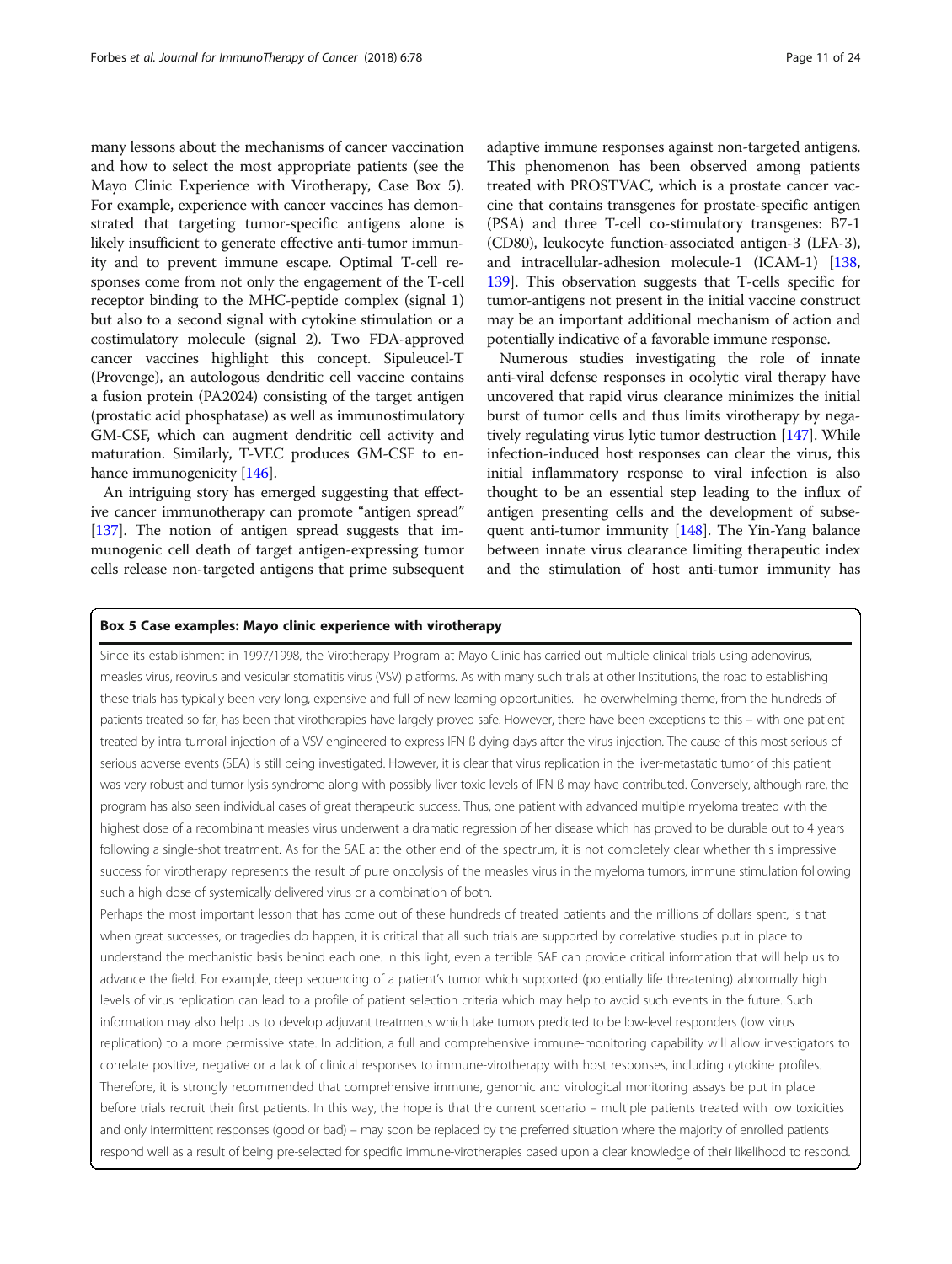emerged as a heavily debated subject, wherein host innate-defense responses are touted as being both beneficial and detrimental to therapy. Most likely the situation is further compounded by variables that impact host response such as the virus platforms used, different tumor types and stages, TME, and prior-treatment status of the patient.

#### Lessons from trials with bacterial therapies

Results from preclinical and clinical studies suggest that tumor-targeting bacteria may be a useful option for cancer treatment (see Case Box #6). However, toxicity will be a major challenge for their clinical development. A successful outcome may be achieved only when toxicities associated with the therapeutic infection can be effectively managed without compromising the therapeutic effect. Despite the complex safety considerations, the FDA has allowed several clinical trials with tumor-targeting bacteria and bacterial vaccines designed to elicit a systemic response (Table [4\)](#page-12-0) [[10](#page-18-0), [149](#page-21-0)–[152](#page-22-0)]. Clinical studies on companion dogs with spontaneous tumors have also been conducted [\[10,](#page-18-0) [153](#page-22-0), [154\]](#page-22-0). The tumor-targeting bacterial strains tested in both canine and human studies showed reasonable safety profiles in general and promising antitumor activities in some studies. It has become clear even with the limited clinical studies that substantial bacterial colonization is required for any significant clinical benefit. Therefore, careful selection of patients with tumors likely to provide an optimal niche for bacterial colonization will be important in the design of clinical studies. As tumor necrosis/hypoxia is a critical prerequisite for colonization of some bacteria, tumor biopsy or noninvasive companion

#### Box 6 Case examples: Saltikva (MDB401)

Saltikva is attenuated Salmonella armed to produce IL2. It differentiates normal environments from the abnormal, typically hypoxic environments found in solid tumors. There is a preference of varying degrees for different tumor types, but also a clear, ten-thousand-fold preference for tumors over organs such as the healthy liver. Taking residence in tumors and replicating there, this strain of Salmonella incites a host immune response and turns the cancer into a bystander to be destroyed. This ultimately leads to destruction of the tumor, and formation of memory to counter the growth of metastases. Saltikva was not envisaged as a monotherapy. Because it is orally bioavailable and safe, it may synergize with targeted therapies or chemotherapies. Veterinary application of MDB401 has been out-licensed and is on track for market introduction in 2018/19. Next steps in the human development program for Saltikva include clinical trials in the first target, sarcoma of adolescents and young adults.

Because of the potential toxicity of these therapies, knowing when and how to intervene are critical issues which will have direct impact on clinical outcomes. Dose determination is another important issue with the clinical development of bacterial therapy. Dose escalation is a standard practice in Phase I clinical trials. However, the effective dose for live bacteria depends more on the target tumor tissue where they can multiply than on the administered dose. A large tumor with extensive necrosis and minimal infiltration of inflammatory cells is more likely to support a robust bacterial infection, resulting in pronounced tumor response and toxicity, regardless of the administered dose. In contrast, a small tumor or a tumor with minimal hypoxic/necrotic regions is unlikely to show significant response even if a large number of bacteria are administered.

## Important scientific questions

tion [\[155](#page-22-0)–[157](#page-22-0)].

To fully capture the potential of microbial therapy it would be beneficial to describe the design space as comprehensively as possible. An optimal microorganism must (1) target only tumor cells, (2) have tolerable toxicities or side effects, and (3) be generically stable. These organisms would act by (1) engaging the immune system, (2) reducing tumor-associated immunosuppression, or (3) delivering anticancer agents (e.g. interleukins, sh-RNAs, and toxins like Listeriolysin O or α-haemolysin, which would cause cell lysis). Targeting could be enhanced by generating microorganisms that (1) selectively infect poorly vascularized tissues not accessible to drugs; (2) specifically target precancerous cells, metastatic tumors, and/or dormant cancer cells; (3) target tumor neovascularization; or (4) have organ-specific affinity (e.g. respiratory viruses). Microbial cancer therapy could be effective beyond direct treatment as (1) preventatives and vaccines, or (2) by preventing tumor recurrence.

To achieve these goals, many questions must be addressed about the interactions of the microbes with tumors and tumor cells. Each of the following questions is a furtive research area that, when addressed, will be instrumental in the development of effective microbial anticancer therapies.

- What mechanisms control (1) microbial tropism to tumors and metastases, (2) invasion and microbemediated lysis of tumor cells, (3) microbe-initiated immune responses, and (4) processing and presentation of microbe-delivered or tumor-cell derived antigens?
- How can toxicities and deleterious side effects be managed, eliminated or prevented?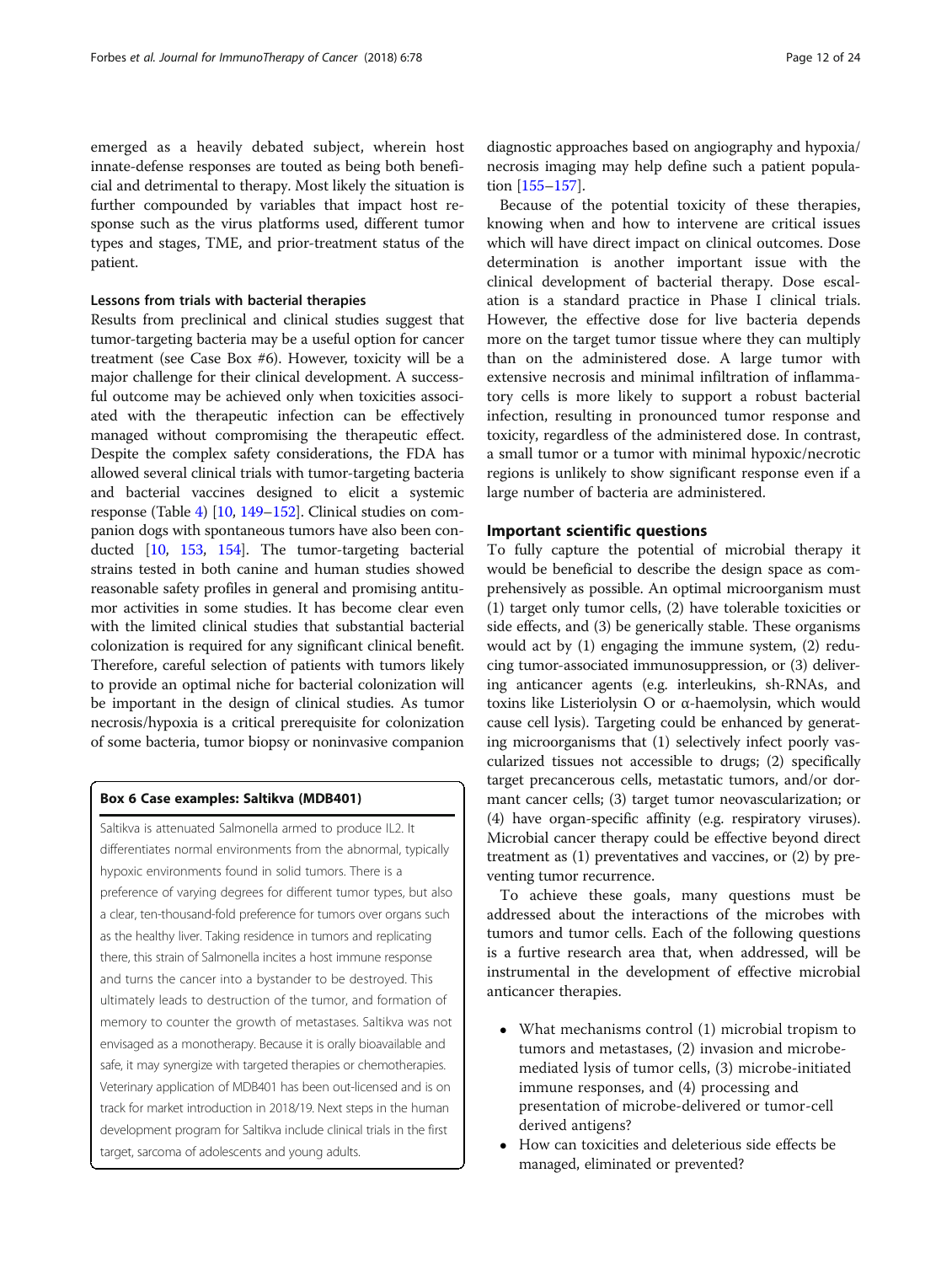<span id="page-12-0"></span>Table 4 Examples of active clinical studies with bacteria

| Biological Agent          | Bacterium       | NCT#                                      | Indication                                                                         |
|---------------------------|-----------------|-------------------------------------------|------------------------------------------------------------------------------------|
| $IL-2$                    | Salmonella      | NCT01099631                               | Liver Cancer                                                                       |
| C. novyi-NT               | Clostridium     | NCT00358397<br>NCT01118819<br>NCT01924689 | Solid Tumors                                                                       |
| APS001F                   | Bifidobacterium | NCT01562626                               | Solid Tumors                                                                       |
| JNJ-64041757              | Listeria        | NCT02592967<br>NCT02625857                | <b>NSCLC</b><br>Prostate Cancer                                                    |
| JNJ-757                   | Listeria        | NCT03371381                               | Lung Cancer                                                                        |
| pLADD                     | Listeria        | NCT03189030                               | Metastatic Colorectal Cancer                                                       |
| ADU-623                   | Listeria        | NCT01967758                               | Astrocytic Tumors                                                                  |
| ADXS11-001                | Listeria        | NCT01598792<br>NCT01266460                | Oropharyngeal Cancer<br>Cervical Cancer                                            |
| <b>CRS-207</b>            | Listeria        | NCT01675765<br>NCT00585845<br>NCT02575807 | Malignant Pleural Mesothelioma<br>Adenocarcinoma of the Pancreas<br>Ovarian Cancer |
| <b>GVAX &amp; CRS-207</b> | Listeria/GVAX   | NCT02004262                               | Pancreatic Cancer                                                                  |

In these clinical trials, Listeria do not colonize the tumor microenvironment

- What mechanisms can be introduced into bacteria and viruses to increase genetic stability?
- Can the immune system be selectively evaded to limit microbial clearance and inactivation?
- Can new targets be identified for microbial recognition of tumor cells?
- What is the optimal balance between microbeinitiated immune stimulation, microbial attenuation, and immune evasion?
- Are there cancer types particularly sensitive or resistant to microbial therapies? What biological characteristics make a tumor more sensitive or resistant to a microbial therapy?
- Can microorganisms prevent the transformation of precancerous cells into tumor cells?
- Can microorganisms eliminate residual cancer cells after treatment?
- Can companion diagnostics be used to predict the response to microbial therapeutics?

Most of the questions about the mechanisms of microbial therapies can be classified into four categories: simulation of the immune system, control of toxicity, control of delivery, and safety.

## Immune stimulation and engagement

To date, the complex effects of a viral tumor infection on the TME and the consequences for the tumor-infiltrating immune cell compartment are poorly understood. There is growing evidence that a tumor infection by an oncolytic virus opens up a number of options for further immunomodulating interventions such as systemic chemotherapy, generic immunostimulating strategies, dendritic cell-based vaccines, and antigenic libraries to further support clinical efficacy of oncolytic virotherapy [[126](#page-21-0)]. More specifically, can microbial infection of an immunologically "cold" tumor (i.e. low mutational load and/or nonresponsive to immune checkpoint inhibitor monotherapy) induce conversion into a "hotter" milieu where novel endogenous tumor epitopes are now presented more efficiently to the immune system?

Novel approaches are needed to alter the immunosuppressive microenvironment of tumors and facilitate the recognition of tumor antigens. The lack of immune-cell infiltrates within tumors negatively correlates with the response to immunogenic cell death (ICB) and patient survival [[52,](#page-19-0) [158](#page-22-0)]. Improved understanding of the critical role and mechanisms of Batf3 dendritic cell antigen uptake and cross-presentation may yield novel insights to optimize dendritic cell-based vaccine strategies. Because innate immune responses against infection and malignancy utilize similar evolutionarily conserved pathways (i.e. cGAS-STING pathway) microbial anticancer agents may be particularly effective at engaging and amplifying anti-tumor immunity [\[159](#page-22-0)]. Batf3-dependent CD103+ /CD8α<sup>+</sup> dendritic cells (DCs) are critical for cross-presenting tumor antigens in tumor draining lymph nodes (TDLNs). Cross presentation allows for priming and expansion of naïve  $CDS<sup>+</sup> T$  cells that recognize the cognate antigen [\[52](#page-19-0), [160](#page-22-0)–[162](#page-22-0)]. Possible strategies to expand CD103<sup>+</sup>/CD8α<sup>+</sup> DCs include systemic administration of FMS-like tyrosine kinase 3 ligand (FLT3L) or intratumoral delivery of immune adjuvants such as TLR3, TLR7, and STING agonists.

Bacterial infections of tumors naturally stimulate an immune response. However, it is not entirely clear how intratumoral infections enhance antitumor immune responses. It has been suggested that the antitumor immune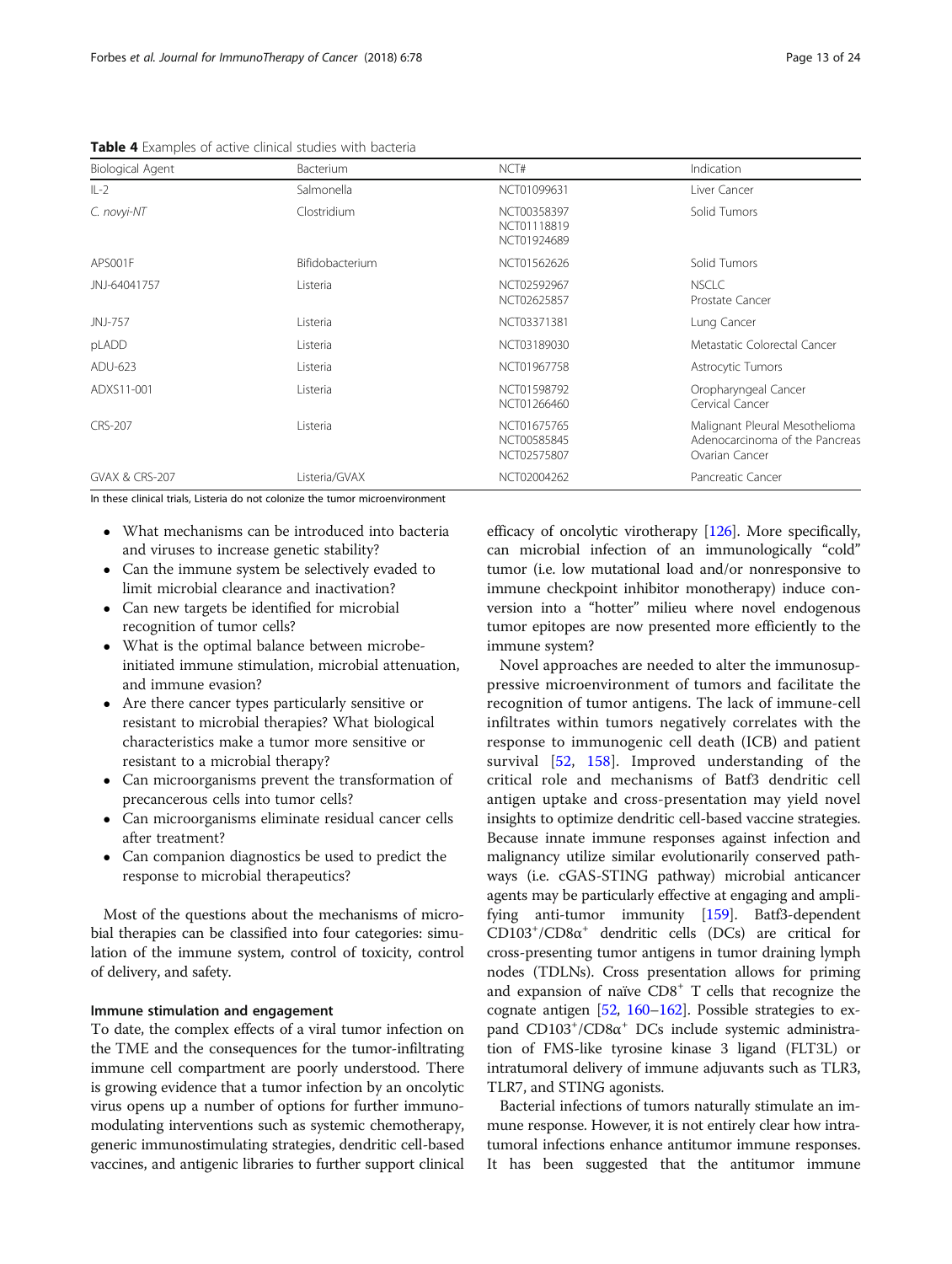responses result from the infection-induced immunogenic immune-cell death causing epitope spreading [\[84](#page-20-0)]. A complex immunotherapeutic strategy is needed for a sustained and robust anti-tumor effect. It is not enough to administer immunostimulatory cytokines, such as IL-2 and IL-15, to elicit innate and adaptive anti-tumor immune responses, primarily involving NK cells and cytotoxic T-cells, respectively. It is now understood that tumors avoid immune-mediated elimination by the secretion of immunoinhibitory molecules, recruitment of immunosuppressive cells, and the upregulation of immunoinhibitory checkpoints such as CTLA-4 and PD-L1 [\[163](#page-22-0)]. Studies addressing the questions of how bacteria kill tumor cells are still limited. Additional mechanisms will surely be revealed once data from more studies on this issue become available.

#### Control of efficacy

One of the major questions affecting bacterial therapy is how to produce a high enough local concentration of a therapeutic. Compared to viruses, bacteria are larger and can be used to deliver multiple gene products. However, bacteria are small relative to mammalian cells (about 1000-fold by volume), meaning that any produced protein must be effective at low concentrations. Regardless of the mode of action, efficacy depends on the local concentration of the therapeutic molecule. A high local titer can be achieved by manipulation of bacterial gene expression, metabolism, or protein secretion. The local tumor concentration could also be enhanced by increasing tumor colonization and proliferation. Better understanding of these mechanisms could greatly improve bacterial therapy.

In comparison, viral therapeutics have limited coding capacity due to small genomes and are limited to delivering only a small number of genes. In the context of delivering an immunomodulatory gene sequence, most viral vectors deliver a single gene (e.g. GM-CSF, IL-12, or IFN- $\alpha$ 2b) and conflicting data raise questions as to whether this is sufficient for immune activation robust enough to break peripheral tolerance to tumor antigens. Strategies to address this may include addition of other immunomodulators (e.g. TLR agonists such as imiquimod) to therapeutic regimens, and/or use of viral vectors encoding regulatory RNA sequences implicated in the global regulation of immunosuppression or pathways at the level of the transcriptome.

## Control of colonization and delivery

The control of localization and delivery is essential for bacterial therapies. Focusing therapy specifically to malignant tissue can greatly increase efficacy and reduce toxicity to normal tissue. Early clinical trials with bacteria showed that facultative anaerobes colonize human tumors, but at lower densities and with more heterogeneity than in mouse models [[150\]](#page-22-0). Although much is known about the mechanisms that control bacterial tumor colonization, more strategies are needed to harness these mechanisms and make the organisms perform optimally in human tumors.

There are three categories of bacterial therapies based on how they accumulate in tumors: obligate anaerobes (e.g. Clostridium and Bifidobacterium), facultative anaerobes (e.g. Salmonella and Escherichia); and immune-cell-targeting bacteria (e.g. Listeria). The spores of obligate anaerobes germinate exclusively within the hypoxic regions of the cancer [\[10,](#page-18-0) [26](#page-19-0), [164\]](#page-22-0). Vegetative anaerobes cannot survive in oxygenate environments of normal organs and can only survive in the anoxic regions of tumors [[130](#page-21-0), [165\]](#page-22-0). Facultative anaerobes accumulate in tumors via several interacting mechanisms. After intravenous injection, bacteria flood into tumors following inflammation [[166](#page-22-0)] and become entrapped in the vasculature [[167](#page-22-0)]. Small molecules produced by tumors draw bacteria into the tissue, where they preferentially replicate in the favorable microenvironment [\[79,](#page-20-0) [168](#page-22-0)]. Listeria accumulates in tumors by infecting (MDSC) [[113](#page-21-0), [169,](#page-22-0) [170](#page-22-0)]. These cells are present in blood in large numbers of patients and mice with cancer [\[171\]](#page-22-0), and are selectively attracted to the TME [\[172](#page-22-0)]. Once at the tumor site, Listeria spreads from MDSC into tumor cells by polymerization of actin filaments and production of the pore-forming enzyme listeriolysin O [[173\]](#page-22-0). For all three types of bacteria, immune suppression prevents clearance in the tumor environment but not in normal tissues, which lack immune suppression [\[174](#page-22-0)].

#### Delivery of viral particles

Because viral particles are inert outside of host cells, classic delivery of naked virus depends on passive accumulation. High viral titers can be safely administered when using a highly tumor-selective virus and tumors with leaky vasculature. To be effective, the inoculum needs to remain in the circulation for sufficient time to allow passage through the tumor vascular bed. This becomes a particular issue for viral species that have not evolved to spread in the blood, and so have little or no protection against complement or removal by the reticuloendothelial system [[175,](#page-22-0) [176\]](#page-22-0). Even species that are well adapted to evade these innate immune responses are likely to be severely restricted in their ability to be delivered systemically when faced with an anti-viral adaptive immune response, especially circulating neutralizing antibodies. This might be due to previous vaccinations (e.g. vaccinia, measles), prior exposure to a virus (e.g. adenovirus) or simply as a result of repeated treatment with the same viral therapy.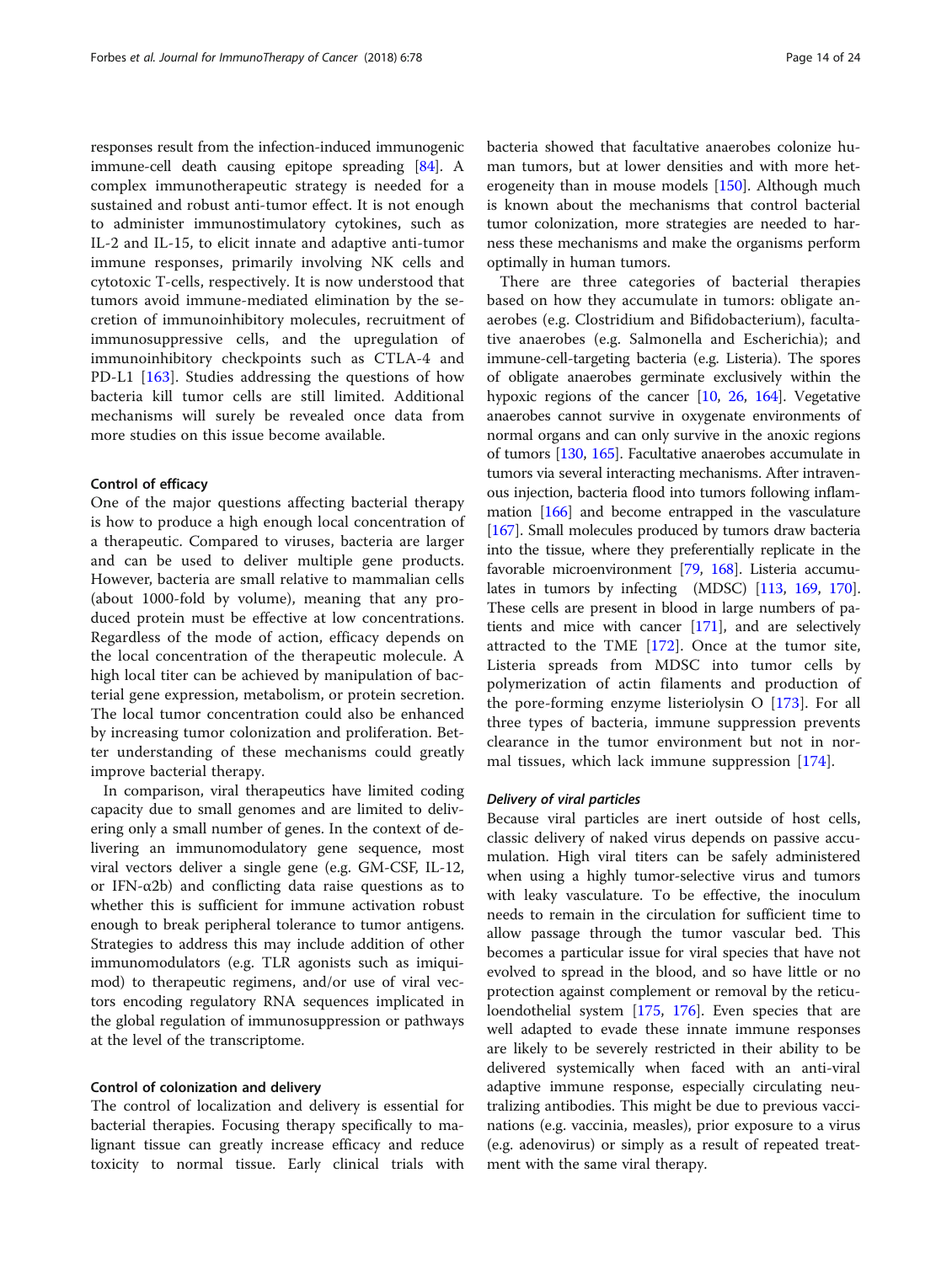The easiest way to avoid such delivery hurdles is to directly inject the virus into the tumor. Intratumoral administration would circumvent antiviral immune responses, enable more direct contact with cancer cells and reduce systemic toxicity [[177\]](#page-22-0). However, this method of administration creates another set of issues, including the need for a surgeon to perform such procedures; an inability to target multiple metastases; reaching areas of the tumor beyond the needle tract; and ensuring the virus is not delivered to necrotic regions or simply escapes the tumor.

Several strategies have been developed to try to enhance the systemic delivery of oncolytic viral therapies. One approach has been to chemically modify the viral particle itself [[178\]](#page-22-0), such as chemical attachment to large inert molecules (notably polyethylene glycol, PEG) [[179](#page-22-0)–[181](#page-22-0)] or wrapping of the viral particle in a synthetic lipid envelope [[182](#page-22-0)] or polymer coat [\[183\]](#page-22-0). Other strategies include complement inhibition [\[184\]](#page-22-0) and cytokine conditioning to mobilize a cellular population upon which the virus can hitchhike [\[185\]](#page-22-0). These approaches have successfully demonstrated the ability to de-target viruses from non-tumor cells (notably hepatocytes) and to increase circulation time. However, they often suffer from an inability to reliably release infectious virus in the tumor. Because the modifications often inhibit the natural routes of viral cell entry, they need to be selectively removed within the tumor or alternative cell entry routes developed. Similar approaches involving enzymatically removing immune activating surface molecules (such as through deglycosylation) [\[186\]](#page-22-0) or genetic engineering of the virus itself (such as swapping of coat proteins between related viral strains that have evolved to spread differently in a host) [[187](#page-22-0)] have demonstrated greater successes.

Another strategy that has demonstrated success in pre-clinical models is to pre-infect ex vivo cells that are known to traffic to the sites of tumor beds following infusion into the patient. In this way, cells (known as "carrier cells" or "Trojan horses"), including some stem cells or immune cell populations that naturally traffic to and infiltrate tumors, can be used as delivery vehicles to actively carry the viral payload to the tumor target [\[188](#page-22-0)]. This has the additional advantages that the virus may be concealed from innate or adaptive immunity effectors in the circulation and may replicate within the carrier cell, so further increasing viral delivery into the tumor. However, there are also additional complexities, such as ensuring cell trafficking is not inhibited by viral infection, defining doses and manufacturing primary cells or cell lines for clinical use. In addition, the cells that are most commonly attracted to tumors tend to be involved in immunosuppression or disease progression, so care must be taken to ensure they cannot provide pro-tumor properties. However, it has also been demonstrated that some viruses naturally infect lymphocytes in circulation and utilize these cells as in situ carrier vehicles to enhance spread within a host. These phenomena have also been shown to occur in the clinic resulting in enhanced delivery of oncolytic viruses, such as reovirus [[189\]](#page-22-0). As such, there is potential to further exploit these naturally occurring pathways to enhance systemic delivery of oncolytic viruses in general.

#### Safety

Modern microbial therapies have an excellent safety record. In almost all oncolytic virus trials to date, few adverse events have been attributed to replicating viruses. However, off-target effects and viral mutation/transmission remain ongoing concerns. An open question is the optimal administration of oncolytic viruses. When replicating viruses are administered systemically, non-malignant cells are spared because they retain more robust anti-viral defenses than transformed cells. Infected normal cells either destroy the oncolytic virus or commit apoptotic suicide resulting in a self-limiting infection. As demonstrated by intralesional administration of T-VEC, distant tumor regression suggests that in situ vaccination has primed a systemic immune response (the abscopal effect). It remains unclear if systemic administration can improve response rates without additive or synergistic toxicity. Because human bodies have evolved to fight infections, immunity to microbial agents may develop in response to systemic administration. Major challenges in the development of systemic delivery are serum neutralization and hepatotoxicity. A neutralizing antibody response has been observed in almost every patient treated with viruses, but has not been correlated with a response or lack thereof.

Numerous tumor-targeting bacterial strains have shown a therapeutic benefit in experimental tumor models for decades, and yet clinical development has been slow to follow. Safety is a major concern for therapy with live bacteria, where therapeutic effect is intertwined with toxicity. Preclinical pharmacologic and toxicologic studies with live bacteria have shown satisfactory safety profiles in both healthy and tumor-bearing experimental animals [[28](#page-19-0), [29](#page-19-0)]. However, robust intratumoral colonization is required for optimal therapeutic effect. Such an aggressive infection, even confined within the target tumor, will inevitably result in clinical symptoms and laboratory findings that may be considered dose-limiting toxicities (DLTs). This dilemma is perhaps best illustrated in the therapy with oncolytic bacteria. The objective for oncolytic bacterial therapy is essentially to convert a solid tumor into an abscess that forms when an extensive bacterial colonization and subsequent tumor lysis take place [\[10,](#page-18-0) [190](#page-22-0)]. Abscess formation is obviously a desired therapeutic effect and a significant toxicity at the same time. Therefore, whether or not the abscess should be qualified as a DLT is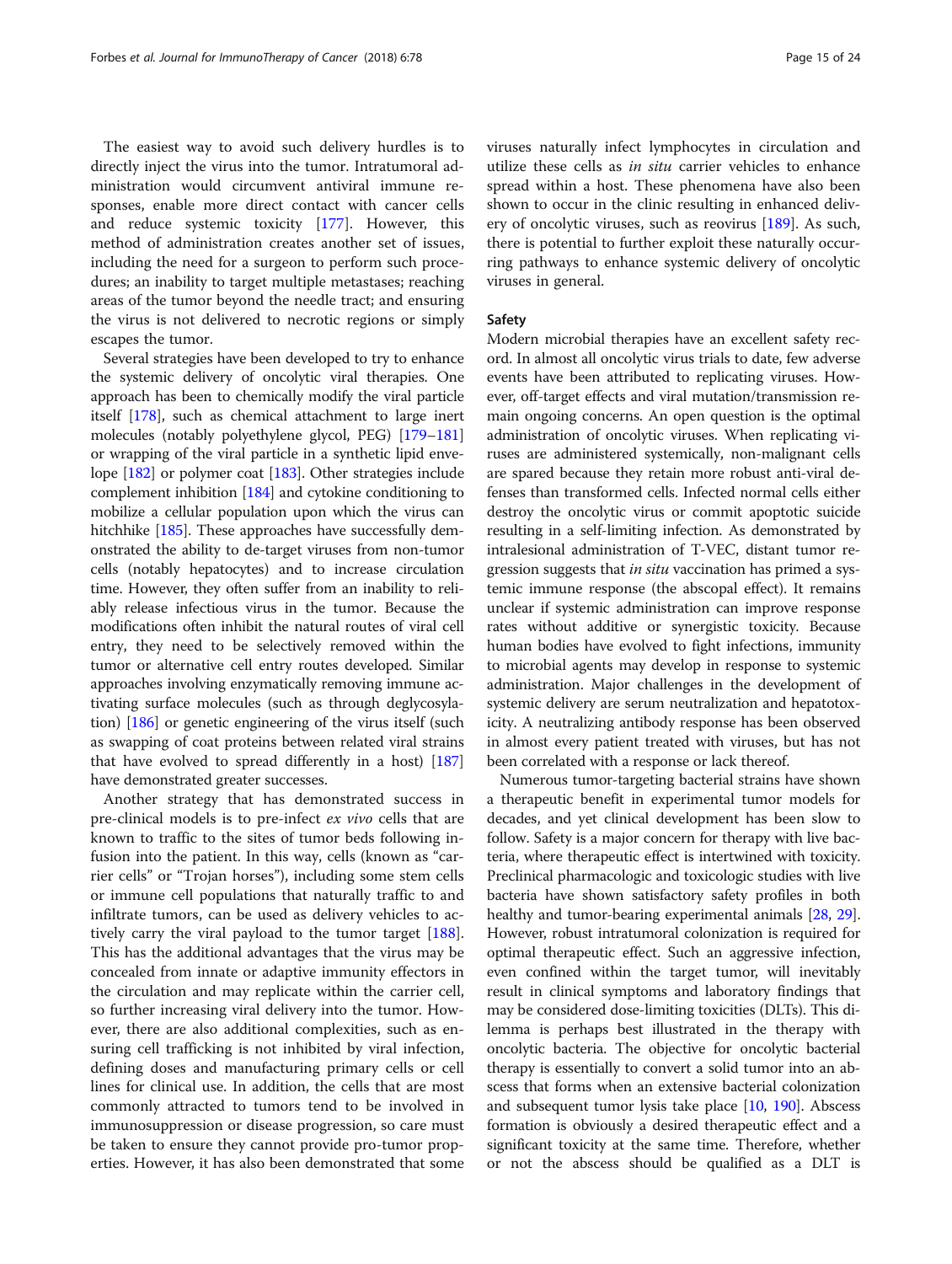debatable. In this way, it is the very mechanism of tissue-specific pathogenesis that provides the potency to be exploited as a curative. Because of the plasticity of bacteria, the overarching question is whether clever genetic manipulations can be made to utilize endogenous mechanisms and shift the balance toward an effective therapy with minimal safety concerns [\[98](#page-20-0)].

## Where next?

Three issues that are essential for the development of microbial therapies are 1) finding the most appropriate predictive animal models, 2) development microbial therapies into cancer prophylactics, and 3) defining standard techniques for GMP manufacture.

## Better animal models

Animal models are invaluable to the understanding of neoplastic development and to the evaluation of novel therapeutics. Each model has its benefits and deficiencies which should be carefully considered prior to the study. The implementation of multiple models over the course of the translational development path will aid in recapitulating as many aspects of human biology as possible. The choice of model should balance cost and efficiency with accurate representation of pathology and progression.

Allo- and xenotransplant models provide time-saving experimental protocols and less expensive animals than more complicated models. The use of immunocompromised xenotransplant models can provide information about the efficacy of oncolytic therapies, but are inappropriate for immunotherapies. Immune-deficient mice lack the ability to develop an adaptive memory response against both the microbe and the implanted tumor. Although allo-transplant models are immunocompetent, the speed of tumor growth in transplant models can prevent development of systemic or TME immune states present in human cancer [\[191](#page-22-0)].

Genetically engineered mouse models (GEMMs) may more acurately recapitulate essential aspects of human cancer [\[192\]](#page-22-0). Autochthonous tumors form in GEMMs from a single cell and grow with a time course similar to human cancer. This slower rate allows more natural structural maturation of the TME [[193](#page-22-0)] and more closely approximate the molecular and histopathological features of human neoplasms [\[194](#page-22-0), [195\]](#page-22-0). The major limitations of autochthonous tumors in GEMMs are their cost, relatively low mutational load, and reduced clonal heterogeneity. Many GEMMs result in numerous transformed "cancer-seeding" niches, with uneven synchronies but relatively homogeneous genetics, which can make GEMMs hard to cure via microbial therapies.

Patient-derived xenografts (PDX), reconstitute the heterogeneity of the genomic aberrations seen in human

cancers. This property overcomes the major limitation of GEMMs, but introduces additional limitations. In this model, primary human tumor tissue is introduced into "humanized" mice that have been reconstituted with a human hematopoietic system [[196](#page-23-0)]. This model can be cost prohibitive and has several limitations. There are inherent deficiencies of the human immune system when it is developed within a mouse, and tumor cells do not completely interact with host stromal and immune compartments in the local microenvironment. This system is also limited by the technical challenge of human leukocyte antigen (HLA) matching implanted tumors with the immune system of the reconstituted mice.

The use of rodents to determine the safety and efficacy of novel agents has inherent limitations because infectious biological agents have co-evolved with mammals and are species-specific pathogens. The inherent resistance of mice to some human pathogens makes preclinical testing of these microbial agents particularly challenging. Alternate models to evaluate the safety and/or efficacy are Syrian hamsters and non-human primates.

Evaluating therapeutic efficacy in veterinary clinical trials is also a useful approach as it permits safety and efficacy testing in large spontaneous tumor models [\[197](#page-23-0)–[202](#page-23-0)]. Spontaneous canine and feline cancers represent a naturally occurring heterogeneous model of cancer that resemble human disease in their histopathological and molecular characteristics [\[203](#page-23-0)]. Two important aspects of companion animals are that (1) the microbiome of pet dogs shares many features with that of humans [[204](#page-23-0)–[207\]](#page-23-0), and (2) the process of immunoediting occurs over the course of months to years, a time frame not achievable in murine models [[208\]](#page-23-0). When considering a large companion animal trial, it is important to consider the frequency and biology of tumors which can sometimes be quite distinct from human disease.

## New strategies for microbial-based cancer prevention

Microbial therapies have the potential to be potent cancer prophylactics. To be effective, prophylactic vaccines could (1) target cancers with viral etiology, (2) directly target precancerous lesions, or (3) enhance the immune response against precancerous cells. Some cancers have a viral etiology including liver cancer, cervical, head and neck, anal cancer, Burkitt Lymphoma, nasopharyngeal carcinoma, Merkel Cell Carcinoma, Kaposi Sarcoma, and HTLV-1 associated T-Cell Leukemia/Lymphoma. While the effectiveness of vaccination against cancers with viral etiology has been demonstrated for human papillomavirus (HPV) and hepatitis B (HBV), other vaccines are needed to target additional viruses that are highly associated with cancer, including HCV, MCV, EBV, HHV-8, and HTLV-1. Microbial autologous DNA/ RNA vaccines could prevent recurrence by targeting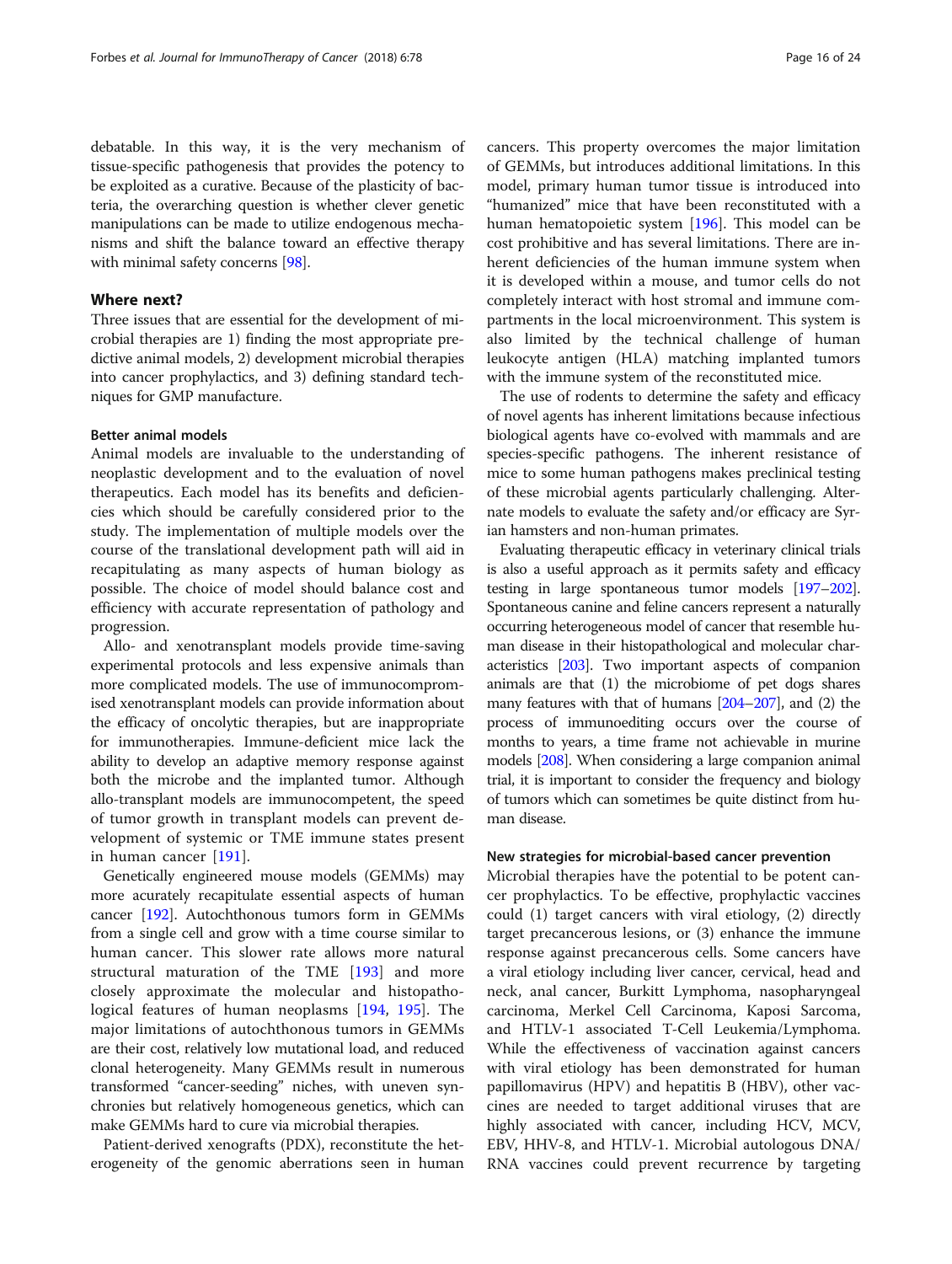known tumor-associated antigens. Targeting precancerous lesions would prevent the transformation into tumor cells. These vaccines could be prepared to target antigens from patient-derived tumors or human tumor cell lines. Prophylactic vaccines might be useful in cases where there is known family history risk, including known genetic determinants that lead to a high risk of cancer. Microbial-based therapies could also prevent cancer by eliminating cancer-associated microorganisms, or by targeting neovascularization and dormant cancer cells. Microorganisms that target tumor antigens would also be useful for eliminating residual cancer cells after treatment.

#### GMP manufacture

The GMP manufacture of microbial-based cell therapies is a regulated process that centers on product safety, consistency, and stability. Any investigational new drug (IND) application submitted to the United States Food and Drug Administration (FDA) is required to have a comprehensive description of the chemistry, manufacturing, and control (CMC) information used while generating the product. The FDA has recently published detailed information, in the form of an industry guidance, on the information that must be submitted in an IND pertaining to bacterial- or viral-based biologic products [[209](#page-23-0)].

Critical to the CMC package for any biological product manufactured under GMP conditions is the ability to properly characterize the sterility, purity, identity, potency, and stability of the drug substance and drug product, including its raw materials, and critical intermediates. GMP manufacture of microbial-based cell therapies begins with raw materials and a list of each component used in the manufacturing process. Second to raw materials is the generation of a seed stock, expansion and characterization of the microbial Master Cell Bank (MCB), and any further expansion into a working cell bank (WCB). Key considerations in the manufacture of the seed stock, MCB and WCB include verification of the absence of any lysogenic prophage (for bacteria), genome sequence information characterizing any chromosomal modifications (deletions and additions), phenotypic confirmation of attenuation, microbial purity (clonality), cell viability, and the stability, restriction digest pattern(s), and sequence identity of any episomal constructs (e.g. bacterial expression plasmids). The stability of these features within the MCB and WCB should be characterized over time to gain an understanding of when failure occurs. During early phase production, a master manufacturing record (MMR) is established based on at least one process development experience at the intended manufacturing scale. The MMR is subject to industry standard Quality Assurance (QA) and Quality Control (QC) review procedures and sponsor approval

before being accepted for use and employed to officially codify and record manufacturing steps.

Manufacturing processes are typically divided into upstream, downstream, fill/finish, and release testing components. For bacterial cell therapies, the upstream process usually begins with MCB/WCB vial thaw and includes fermentation and formation of the crude cell paste. Downstream processing of bacterial cell therapies terminates after formulation and that process intermediate is defined as the formulated drug substance. A suite of release tests is typically performed on the formulated drug substance prior to advancing to the fill/finish stage. In fill/finish, the drug substance is individually vialed, packaged, labeled as appropriate and is now defined as the drug product. Vialed drug product is subject to further release testing and released for stability testing and use in clinical trials. For non-living bacteria-based products and virotherapies, sterility must also be determined prior to use. With living bacterial cell therapies, demonstrable microbial purity is required.

## NCI translational research assistance

The National Cancer Institute (NCI) offers translational research assistance for microbial-based cancer therapies through programs such as the NCI Experimental Therapeutics (NExT) program (Table [5\)](#page-17-0). The NExT program provides drug discovery and development resources and expertise to advance promising new therapies to clinical development. Following a peer-reviewed application process, biotechnology-based therapeutic products are supported by an array of contract resources. Intellectual property (IP) brought in by applicants is maintained by the originator. Any new IP developed under the contract is offered to the applicant under exclusive license.

The Frederick National Laboratory for Cancer Research's (FNLCR) Biopharmaceutical Development Program (BDP) is one such contractor used for development of clinical grade biotechnology products. Operated by Leidos Biomedical Research Inc., the BDP facilities include development laboratories, QC analytical laboratories, and GMP facilities, totaling approximately 60,000 sq. ft. The production areas within the GMP facility are designed to ISO 5 (Class 100), ISO 7 (Class 10,000) and/or ISO 8 (Class 100,000) specifications to achieve levels appropriate for GMP bulk biologics manufacturing and final filling operations. The BDP includes capabilities in process development, GMP manufacturing, analytical testing, QA oversight, and regulatory strategy ([https://frederick.cancer.gov/Science/](https://frederick.cancer.gov/Science/Bdp/Default.aspx) [Bdp/Default.aspx](https://frederick.cancer.gov/Science/Bdp/Default.aspx)). Over the past 15 years the BDP has provided NCI with expertise in developing biologic products such as recombinant proteins, monoclonal antibodies, immunotoxins, cell banks, immunocytokines, vaccines, and mammalian viruses. BDP technical expertise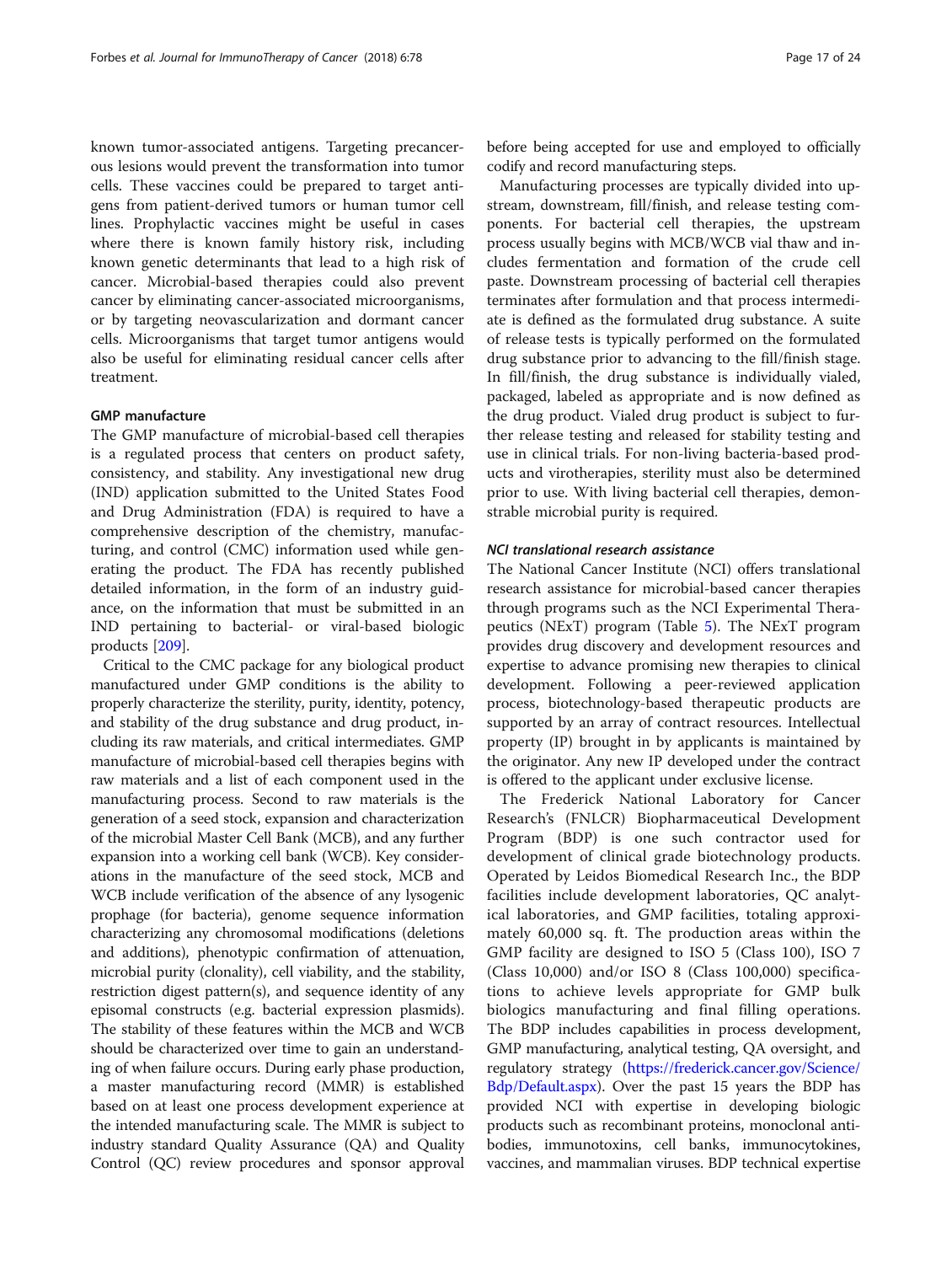<span id="page-17-0"></span>

| Table 5 Examples of translational research support at NIH |  |  |  |
|-----------------------------------------------------------|--|--|--|
|-----------------------------------------------------------|--|--|--|

| Program                                                                  | Mission/Objective                                                                                                                                                                          | Website link                                                                                                      |
|--------------------------------------------------------------------------|--------------------------------------------------------------------------------------------------------------------------------------------------------------------------------------------|-------------------------------------------------------------------------------------------------------------------|
| NCI: Experimental Therapeutics<br>(NExT) Program                         | Supports promising new anticancer-drug (small molecule,<br>biologics) discovery and development projects towards<br>clinical evaluation and registration.                                  | https://next.cancer.gov/                                                                                          |
| NCI: Division of Cancer Prevention<br>(PREVENT)                          | Supports development in cancer prevention intervention<br>and biomarkers.                                                                                                                  | https://prevention.cancer.gov/major-programs/<br>prevent-cancerpreclinical                                        |
| NCATS: Bridging Interventional<br>Development Gaps (BrIDGs)<br>Program   | Advances promising therapeutic agents for both common<br>and rare diseases through late-stage preclinical development<br>toward an IND application.                                        | https://ncats.nih.gov/bridgs                                                                                      |
| NCATS: Therapeutics for Rare and<br>Neglected Diseases (TRND)<br>Program | Supports preclinical development of therapeutic drugs to<br>treat rare and neglected disorders toward the goal of an<br>IND application.                                                   | https://ncats.nih.gov/trnd                                                                                        |
| NIAID: Translation Resource Tools                                        | Supports preclinical and clinical research for vaccines,<br>diagnostics, and therapeutics.                                                                                                 | https://www.niaid.nih.gov/research/therapeutic-<br>developmentservices                                            |
| NINDS: Create Bio Program                                                | Supports optimization of biotechnology product and<br>biologics-based therapies for development and IND-enabling<br>studies, as well as early-phase clinical trials.                       | https://www.ninds.nih.gov/Current-Research/<br>Research-Funded-NINDS/Translational-Research/<br><b>CREATE-BIO</b> |
| NHLBI: SMARTT Program                                                    | Accelerates translation of research for therapeutic candidates<br>or diagnostic imaging agents from in vivo efficacy to IND<br>submission for treatment of heart, lung, or blood diseases. | https://www.nhlbismartt.org/                                                                                      |

includes bacterial fermentation, mammalian cell culture, protein and virus production and purification, and aseptic fill/finish manufacturing operations. Analytical capabilities include protein biochemistry, bioanalytical testing, physio-chemical analysis, virus testing, molecular biology analysis, stability assessments, and standard quality control techniques for raw materials and facility operations. The BDP manufacturing capabilities and regulatory support are most appropriate for IND-enabling and clinical use. Once a commercial partner is identified, BDP transfers the technology to the company for commercial manufacturing and licensing.

In addition to the NExT program, translational research resources are available through other NCI and NIH programs. These programs provide access to drug development resources to enable submission of IND applications to the FDA. Some examples of NIH translational research programs are listed in Table 5, with website links for further details and application instructions.

## Guidance for future development: Regulatory perspectives

The development of new microbial therapies is regulated by federal regulatory bodies (e.g., the US FDA) to assure the safety and rights of human subjects for initial clinical trials. They also ensure that the marketing approval of these therapies are based on the demonstration of safety and substantial evidence of efficacy. At least three regulatory issues need to be considered for developing microbial therapies: unintended spreading (shedding) of therapeutic organisms, demonstration of systemic effect of oncolytic viruses, and potential infection following treatment with bacteria-based therapies.

Microbial-based therapies often involve live viruses or bacteria that can replicate and thus self-amplify. Thus, one safety concern from a regulatory perspective is that these microbes may be shed from patients and spread to individuals who are in close contact. Although genetic modification may limit the ability of these microbes to be pathogenic, shedding could still occur, particularly for microbial agents that are systemically administered. Therefore, early in the clinical development of microbe-based therapy, it is important that the clinical-trial design includes plans to monitor shedding. Such monitoring not only serves to protect the public health but also provides information for the design of later-phase trials. The details of the monitoring program such as sample collection, monitoring methods, cut-off thresholds and their interpretation, may vary among different microbes. FDA has published a Guidance for Industry to address these issues entitled 'Design and Analysis of Shedding Studies for Virus or Bacteria-Based Gene Therapy and Oncolytic Products' [\[210\]](#page-23-0). This guidance can help sponsors and developers to design appropriate shedding studies.

One of the most challenging issues is how to assess the efficacy of intratumorally administered oncolytic viral therapy (IT OVT), a local therapy, in the context of a systemic disease such as metastasis. To address this issue, it is crucial to consider whether such an IT OVT could lead to a systemic treatment effect. The measures to take to demonstrate such an effect could include 1) observation of an abscopal-like effect showing tumor regressions in the lesions that are not injected, in particular, visceral lesions for an OV given to non-visceral lesions; 2) demonstration of prolongation of progression-free or overall survival in patients who have received an IT OVT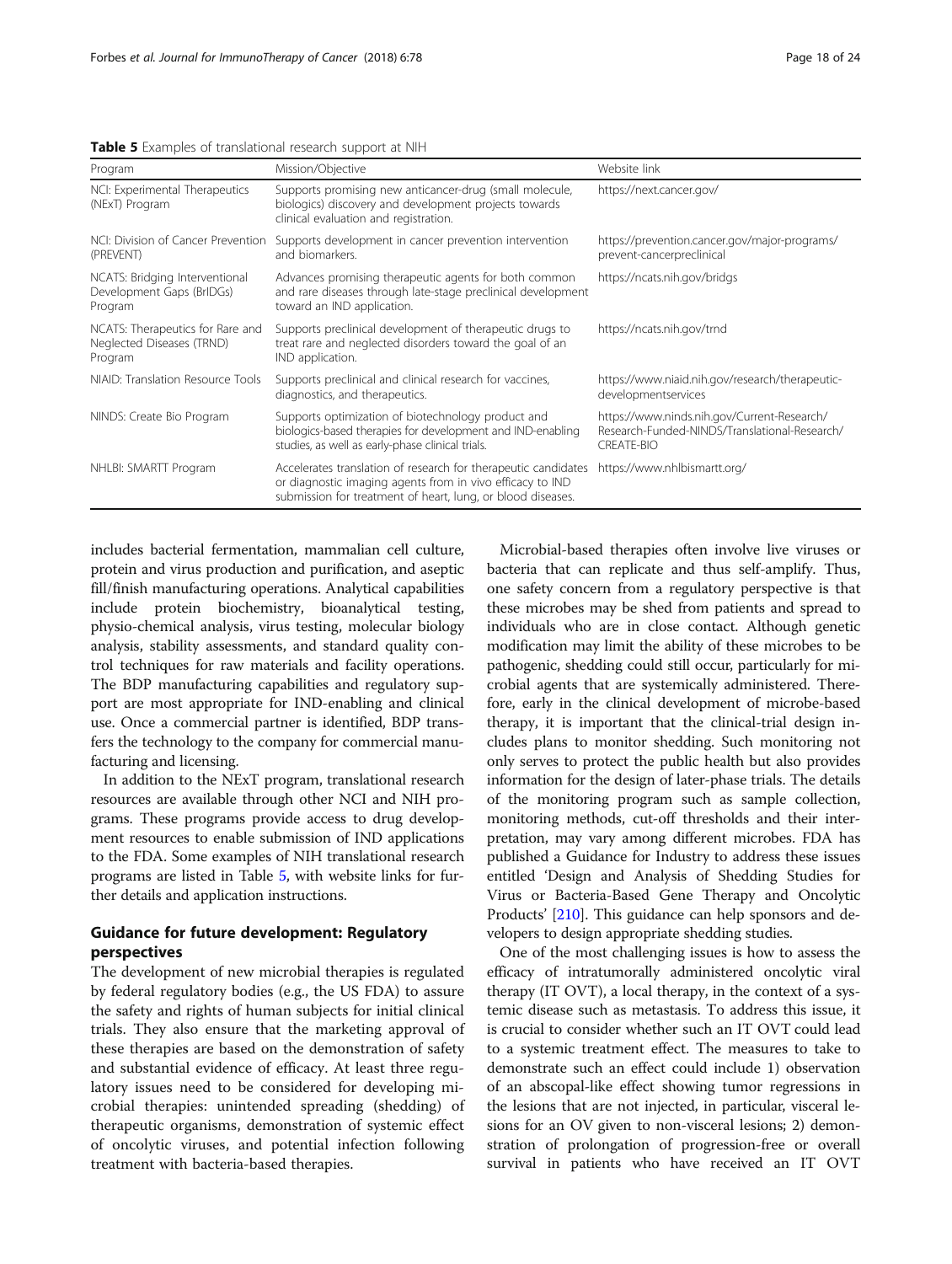<span id="page-18-0"></span>compared with those who have received control; and 3) demonstration of a systemic immune response. However, the latter could only be used as supportive if it is not accompanied by an improvement in clinical outcome assessment.

One of the main concerns of bacteria-based cancer therapy is that these bacteria could cause clinically significant infection and sepsis, especially in cancer patients who may be already immunocompromised due to their underlying disease and/or from concomitant treatment. Some invasive procedures may be needed to administer some of these live bacterial products which may add additional risks to patients. Thus, in early clinical trials design, investigators and sponsors need to consider appropriate plans to mitigate these concerns (e.g., antibiotic use post administration of live bacterial products).

## Conclusion

We hope that this White Paper will serve to nucleate the growing field of oncolytic microbial therapy. There is much excitement about the potential of this field to treat currently-intractable cancers, and to synergize with other growing modalities such as immunotherapy. In the process of putting this paper together, we saw how many parallels exist between bacterial and viral therapies. We also learned that they both face similar obstacles to commercialization. By harnessing a broad set of mechanisms that cannot be achieved with other strategies, microbial therapies (both viruses and bacteria) have the potential to create the next generation of therapeutics and will accelerate our gains against cancer mortality. Of the many factors that generate enthusiasm about microbial therapies, the ability to specifically target malignant tissue and deliver genetically-engineered payloads are two of the greatest. Achieving these visions will require integration across many disciplines, including oncology, infectious disease, immunology, surgery, manufacturing, preclinical modeling, and regulatory affairs. By providing therapies with unique mechanisms of action, microbial therapies are destined to become integral components of effective cancer management.

#### Availability of data and materials

Not applicable; no datasets were generated or analysed during the current study.

#### Authors' contributions

RC, LD, LE, SF, MG, CG, JG, HG, RH, BK, KL, KL, AM, EM, SR, DS, PT, ST, RV, HZ and SZ all provided original text. NF and GM provided original text, complied submissions and edited the manuscript. K. Liu disclaims that K. Liu's contribution to this article is an informal communication and represents K. Liu's own best judgment. K. Liu's comments do not bind or obligate FDA. All authors read and approved the final manuscript

#### Ethics approval and consent to participate

Not applicable.

#### Consent for publication

Not applicable.

#### Competing interests

The authors declare that they have no competing interests

#### Publisher's Note

Springer Nature remains neutral with regard to jurisdictional claims in published maps and institutional affiliations.

#### Author details

<sup>1</sup>Department of Chemical Engineering, University of Massachusetts, 159 Goessmann Hall, Amherst, MA 01003, USA. <sup>2</sup> Replimune, Abingdon, UK.<br><sup>3</sup> Department of Medicine, Memorial Sloan Kettering Cancer Center, Ne <sup>3</sup>Department of Medicine, Memorial Sloan Kettering Cancer Center, New York, NY 10065, USA. <sup>4</sup>Mayo Clinic, Rochester, USA. <sup>5</sup>Geisel School of Medicine at Dartmouth, Hanover, USA. <sup>6</sup>Vaxiion Therapeutics, San Diego, USA. <sup>7</sup> Albert Einstein College of Medicine, Bronx, USA. <sup>8</sup> National Cancer Institute, National Institutes of Health, Bethesda, USA. <sup>9</sup>Qu Biologics, Burnaby Canada. <sup>10</sup>UC, San Diego, San Diego, USA. <sup>11</sup>AntiCancer Inc., San Diego, USA. <sup>12</sup>University of Texas, Austin, USA. <sup>13</sup>Center for Biologics Evaluation and Research, US Food and Drug Administration, Silver Spring, USA. <sup>14</sup>Duke University, Durham, USA. <sup>15</sup>Salspera, LLC, Oakdale, USA. <sup>16</sup>Leidos Biomedical Research, Inc., Frederick, USA. <sup>17</sup>University of Minnesota, Minneapolis, USA.<br><sup>18</sup>Yale University, New Haven, USA. <sup>19</sup>University of Pittsburgh, Pittsburgh, USA. <sup>20</sup>BioMed Valley Discoveries, Inc., Kansas City, USA. <sup>21</sup>Johns Hopkins University, Baltimore, USA. 22Center for Immunotherapy, Vaccines and Virotherapy , Biodesign Institute, Arizona State University, 727 E Tyler Street, Room A330E, Tempe, AZ 85281, USA.

#### Received: 9 March 2018 Accepted: 27 June 2018 Published online: 06 August 2018

#### References

- 1. Kocijancic D, Leschner S, Felgner S, Komoll RM, Frahm M, Pawar V, Weiss S. Therapeutic benefit of Salmonella attributed to LPS and TNF-alpha is exhaustible and dictated by tumor susceptibility. Oncotarget. 2017;8: 36492–508.
- 2. Ganai S, Arenas RB, Sauer JP, Bentley B, Forbes NS. In tumors Salmonella migrate away from vasculature toward the transition zone and induce apoptosis. Cancer Gene Ther. 2011;18:457–66.
- 3. Brown JM, Wilson WR. Exploiting tumour hypoxia in cancer treatment. Nat Rev Cancer. 2004;4:437–47.
- 4. Hoffman RM. (ed.) Bacterial Therapy of Cancer: Methods and Protocols. Methods in Molecular Biology. Volume 1409. Totowa: Humana Press Inc; 2016. p. 1–186.
- 5. McCarthy EF. The toxins of William B. Coley and the treatment of bone and soft-tissue sarcomas. Iowa Orthop J. 2006;26:154–8.
- 6. Richardson MA, Ramirez T, Russell NC, Moye LA. Coley toxins immunotherapy: a retrospective review. Altern Ther Health Med. 1999;5:42–7.
- 7. Cann SAH, van Netten JP, van Netten C. Dr William Coley and tumour regression: a place in history or in the future. Postgraduate Medical Journal. 2003;79:672–80.
- 8. Zhao M, Yang M, Li XM, Jiang P, Baranov E, Li S, Xu M, Penman S, Hoffman RM. Tumor-targeting bacterial therapy with amino acid auxotrophs of GFPexpressing Salmonella typhimurium. Proc Natl Acad Sci U S A. 2005;102: 755–60.
- 9. Moese JR, Moese G. Oncolysis by clostridia. I. Activity of clostridium butyricum (m-55) and other nonpathogenic clostridia against the Ehrlich carcinoma. Cancer Res. 1964;24:212–6.
- 10. Roberts NJ, Zhang L, Janku F, Collins A, Bai RY, Staedtke V, Rusk AW, Tung D, Miller M, Roix J, et al. Intratumoral injection of Clostridium novyi-NT spores induces antitumor responses. Sci Transl Med. 2014;6:249ra111.
- 11. Kelly E, Russell SJ. History of oncolytic viruses: genesis to genetic engineering. Mol Ther. 2007;15:651–9.
- 12. Miest TS, Cattaneo R. New viruses for cancer therapy: meeting clinical needs. Nat Rev Microbiol. 2014;12:23–34.
- 13. d'Herelle FH. Sur un microbe invisible antagoniste des bacilles dysenteriques. C R Hebd Seances Acad Sci Paris. 1917;165:373–90.
- 14. Dock G. The influence of complicating diseases upon leukemia. Am J Med Sci. 1904;127:563–92.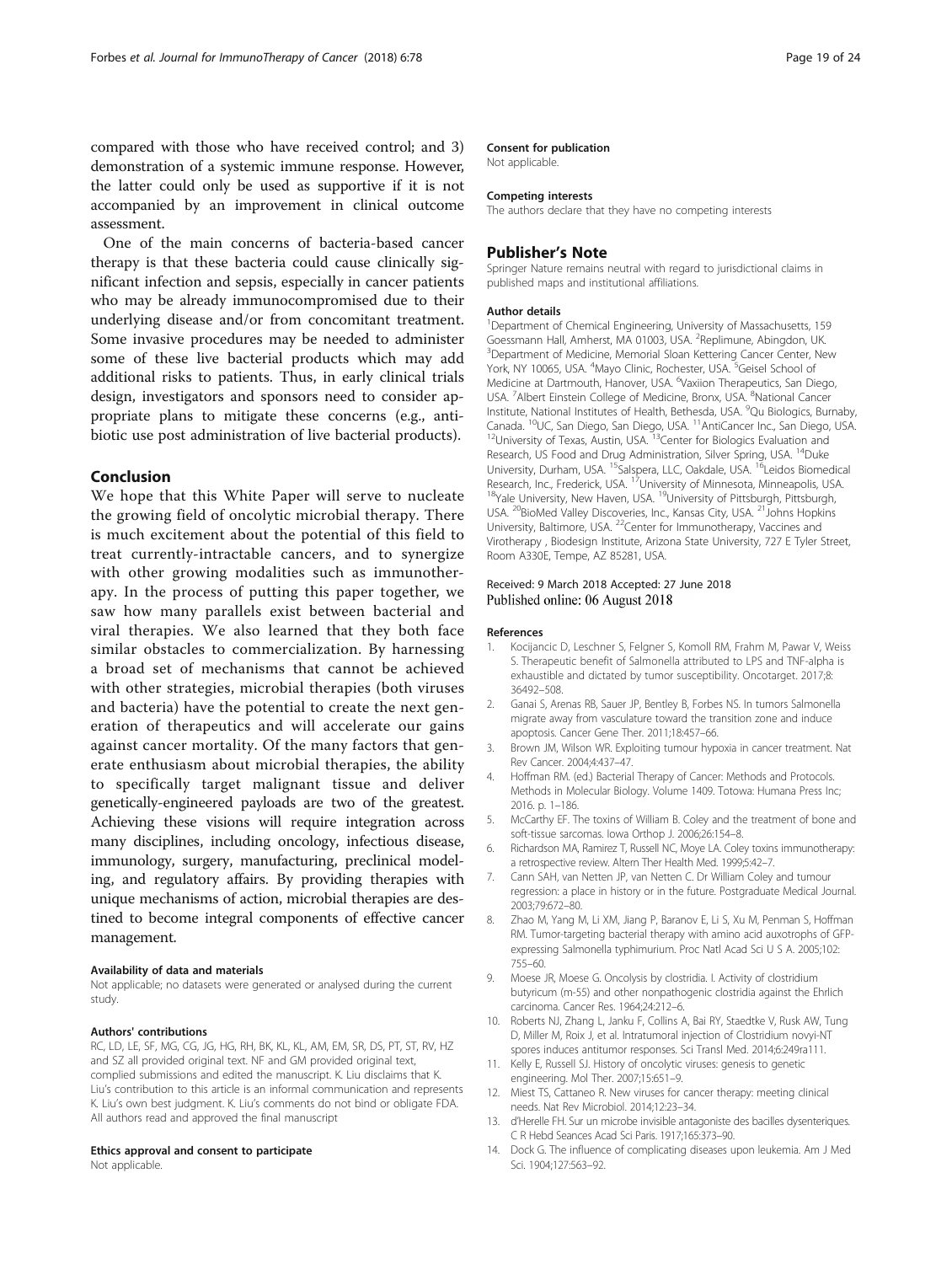- <span id="page-19-0"></span>15. Pelner L, Fowler GA, Nauts HC. Effects of concurrent infections and their toxins on the course of leukemia. Acta Med Scand Suppl. 1958;338:1–47.
- 16. Hoster HA, Zanes RP Jr, Von Haam E. Studies in Hodgkin's syndrome; the association of viral hepatitis and Hodgkin's disease; a preliminary report. Cancer Res. 1949;9:473–80.
- 17. Martuza RL, Malick A, Markert JM, Ruffner KL, Coen DM. Experimental therapy of human glioma by means of a genetically engineered virus mutant. Science. 1991;252:854–6.
- 18. Forbes NS. Engineering the perfect (bacterial) cancer therapy. Nature Reviews Cancer. 2010;10:785–94.
- Felgner S, Kocijancic D, Frahm M, Weiss S. Bacteria in Cancer Therapy: Renaissance of an Old Concept. Int J Microbiol. 2016;2016:8451728.
- 20. Andtbacka RH, Kaufman HL, Collichio F, Amatruda T, Senzer N, Chesney J, Delman KA, Spitler LE, Puzanov I, Agarwala SS, et al. Talimogene Laherparepvec Improves Durable Response Rate in Patients With Advanced Melanoma. J Clin Oncol. 2015;33:2780–8.
- 21. Breitbach CJ, Lichty BD, Bell JC. Oncolytic Viruses: Therapeutics With an Identity Crisis. EBioMedicine. 2016;9:31–6.
- 22. Ilkow CS, Swift SL, Bell JC, Diallo JS. From scourge to cure: tumour-selective viral pathogenesis as a new strategy against cancer. PLoS Pathog. 2014;10: e1003836.
- 23. Pol J, Buque A, Aranda F, Bloy N, Cremer I, Eggermont A, Erbs P, Fucikova J, Galon J, Limacher JM, et al. Trial Watch-Oncolytic viruses and cancer therapy. Oncoimmunology. 2016;5:e1117740.
- 24. Dang LH, Bettegowda C, Huso DL, Kinzler KW, Vogelstein B. Combination bacteriolytic therapy for the treatment of experimental tumors. Proc Natl Acad Sci U S A. 2001;98:15155–60.
- 25. Ganai S, Arenas RB, Forbes NS. Tumour-targeted delivery of TRAIL using Salmonella typhimurium enhances breast cancer survival in mice. Br J Cancer. 2009;101:1683–91.
- 26. Agrawal N, Bettegowda C, Cheong I, Geschwind JF, Drake CG, Hipkiss EL, Tatsumi M, Dang LH, Diaz LA Jr, Pomper M, et al. Bacteriolytic therapy can generate a potent immune response against experimental tumors. Proc Natl Acad Sci U S A. 2004;101:15172–7.
- 27. Thamm DH, Kurzman ID, King I, Li Z, Sznol M, Dubielzig RR, Vail DM, MacEwen EG. Systemic administration of an attenuated, tumor-targeting Salmonella typhimurium to dogs with spontaneous neoplasia: phase I evaluation. Clin Cancer Res. 2005;11:4827–34.
- 28. Clairmont C, Lee KC, Pike J, Ittensohn M, Low KB, Pawelek J, Bermudes D, Brecher SM, Margitich D, Turnier J, et al. Biodistribution and genetic stability of the novel antitumor agent VNP20009, a genetically modified strain of Salmonella typhimurium. J Infect Dis. 2000;181:1996–2002.
- 29. Diaz LA Jr, Cheong I, Foss CA, Zhang X, Peters BA, Agrawal N, Bettegowda C, Karim B, Liu G, Khan K, et al. Pharmacologic and toxicologic evaluation of C. novyi-NT spores. Toxicol Sci. 2005;88:562–75.
- 30. Wood LM, Paterson Y. Attenuated Listeria monocytogenes: a powerful and versatile vector for the future of tumor immunotherapy. Front Cell Infect Microbiol. 2014;4:51.
- 31. Le DT, Wang-Gillam A, Picozzi V, Greten TF, Crocenzi T, Springett G, Morse M, Zeh H, Cohen D, Fine RL, et al. Safety and survival with GVAX pancreas prime and Listeria Monocytogenes-expressing mesothelin (CRS-207) boost vaccines for metastatic pancreatic cancer. J Clin Oncol. 2015;33:1325–33.
- 32. Miles B, Safran HP, Monk BJ. Therapeutic options for treatment of human papillomavirus-associated cancers - novel immunologic vaccines: ADXS11- 001. Gynecol Oncol Res Pract. 2017;4:10.
- 33. Maciag PC, Radulovic S, Rothman J. The first clinical use of a live-attenuated Listeria monocytogenes vaccine: a Phase I safety study of Lm-LLO-E7 in patients with advanced carcinoma of the cervix. Vaccine. 2009;27:3975–83.
- 34. Safran H, Leonard KL, Perez K, Vrees M, Klipfel A, Schechter S, Oldenburg N, Roth L, Shah N, Rosati K, et al. Tolerability of ADXS11-001 Lm-LLO Listeria Based Immunotherapy With Mitomycin, Fluorouracil and Radiation for Anal Cancer. Int J Radiat Oncol Biol Phys. 2018;100:1175–78.
- 35. Le DT, Brockstedt DG, Nir-Paz R, Hampl J, Mathur S, Nemunaitis J, Sterman DH, Hassan R, Lutz E, Moyer B, et al. A live-attenuated Listeria vaccine (ANZ-100) and a live-attenuated Listeria vaccine expressing mesothelin (CRS-207) for advanced cancers: phase I studies of safety and immune induction. Clin Cancer Res. 2012;18:858–68.
- 36. Kamat AM, Flaig TW, Grossman HB, Konety B, Lamm D, O'Donnell MA, Uchio E, Efstathiou JA, Taylor JA 3rd. Expert consensus document: Consensus statement on best practice management regarding the use of

intravesical immunotherapy with BCG for bladder cancer. Nat Rev Urol. 2015;12:225–35.

- 37. Sharma P, Allison JP. The future of immune checkpoint therapy. Science. 2015;348:56–61.
- 38. Schildberg FA, Klein SR, Freeman GJ, Sharpe AH. Coinhibitory Pathways in the B7-CD28 Ligand-Receptor Family. Immunity. 2016;44:955–72.
- 39. Topalian SL, Drake CG, Pardoll DM. Immune checkpoint blockade: a common denominator approach to cancer therapy. Cancer Cell. 2015;27:450–61.
- 40. Zou W, Wolchok JD, Chen L. PD-L1 (B7-H1) and PD-1 pathway blockade for cancer therapy: Mechanisms, response biomarkers, and combinations. Sci Transl Med. 2016;8:328rv324.
- 41. Pitt JM, Vetizou M, Daillere R, Roberti MP, Yamazaki T, Routy B, Lepage P, Boneca IG, Chamaillard M, Kroemer G, Zitvogel L. Resistance Mechanisms to Immune-Checkpoint Blockade in Cancer: Tumor-Intrinsic and -Extrinsic Factors. Immunity. 2016;44:1255–69.
- 42. Shin DS, Zaretsky JM, Escuin-Ordinas H, Garcia-Diaz A, Hu-Lieskovan S, Kalbasi A, Grasso CS, Hugo W, Sandoval S, Torrejon DY, et al. Primary Resistance to PD-1 Blockade Mediated by JAK1/2 Mutations. Cancer Discov. 2017;7:188–201.
- 43. Myint ZW, Goel G. Role of modern immunotherapy in gastrointestinal malignancies: a review of current clinical progress. J Hematol Oncol. 2017;10:86.
- 44. Murphy AG, Kelly RJ. The Evolving Role of Checkpoint Inhibitors in the Management of Gastroesophageal Cancer. Hematol Oncol Clin North Am. 2017;31:485–98.
- 45. Laccetti AL, Subudhi SK. Immunotherapy for metastatic prostate cancer: immuno-cold or the tip of the iceberg? Curr Opin Urol. 2017;27:566–71.
- 46. Foley K, Kim V, Jaffee E, Zheng L. Current progress in immunotherapy for pancreatic cancer. Cancer Lett. 2016;381:244–51.
- 47. Prieto J, Melero I, Sangro B. Immunological landscape and immunotherapy of hepatocellular carcinoma. Nat Rev Gastroenterol Hepatol. 2015;12:681–700.
- 48. Yarchoan M, Hopkins A, Jaffee EM. Tumor Mutational Burden and Response Rate to PD-1 Inhibition. N Engl J Med. 2017;377:2500–1.
- 49. Anagnostou V, Smith KN, Forde PM, Niknafs N, Bhattacharya R, White J, Zhang T, Adleff V, Phallen J, Wali N, et al. Evolution of Neoantigen Landscape during Immune Checkpoint Blockade in Non-Small Cell Lung Cancer. Cancer Discov. 2017;7:264–76.
- 50. Gao J, Ward JF, Pettaway CA, Shi LZ, Subudhi SK, Vence LM, Zhao H, Chen J, Chen H, Efstathiou E, et al. VISTA is an inhibitory immune checkpoint that is increased after ipilimumab therapy in patients with prostate cancer. Nat Med. 2017;23:551–5.
- 51. George S, Miao D, Demetri GD, Adeegbe D, Rodig SJ, Shukla S, Lipschitz M, Amin-Mansour A, Raut CP, Carter SL, et al. Loss of PTEN Is Associated with Resistance to Anti-PD-1 Checkpoint Blockade Therapy in Metastatic Uterine Leiomyosarcoma. Immunity. 2017;46:197–204.
- 52. Spranger S, Bao R, Gajewski TF. Melanoma-intrinsic beta-catenin signalling prevents anti-tumour immunity. Nature. 2015;523:231–5.
- 53. Peng W, Chen JQ, Liu C, Malu S, Creasy C, Tetzlaff MT, Xu C, McKenzie JA, Zhang C, Liang X, et al. Loss of PTEN Promotes Resistance to T Cell-Mediated Immunotherapy. Cancer Discov. 2016;6:202–16.
- 54. Zaretsky JM, Garcia-Diaz A, Shin DS, Escuin-Ordinas H, Hugo W, Hu-Lieskovan S, Torrejon DY, Abril-Rodriguez G, Sandoval S, Barthly L, et al. Mutations Associated with Acquired Resistance to PD-1 Blockade in Melanoma. N Engl J Med. 2016;375:819–29.
- 55. Sade-Feldman M, Jiao YJ, Chen JH, Rooney MS, Barzily-Rokni M, Eliane JP, Bjorgaard SL, Hammond MR, Vitzthum H, Blackmon SM, et al. Resistance to checkpoint blockade therapy through inactivation of antigen presentation. Nat Commun. 2017;8:1136.
- 56. Chiocca EA, Aguilar LK, Bell SD, Kaur B, Hardcastle J, Cavaliere R, McGregor J, Lo S, Ray-Chaudhuri A, Chakravarti A, et al. Phase IB study of gene-mediated cytotoxic immunotherapy adjuvant to up-front surgery and intensive timing radiation for malignant glioma. J Clin Oncol. 2011;29:3611–9.
- 57. Sonawane P, Choi YA, Pandya H, Herpai DM, Fokt I, Priebe W, Debinski W. Novel Molecular Multilevel Targeted Antitumor Agents. Cancer Transl Med. 2017;3:69–79.
- Assi H, Candolfi M, Baker G, Mineharu Y, Lowenstein PR, Castro MG. Gene therapy for brain tumors: basic developments and clinical implementation. Neurosci Lett. 2012;527:71–7.
- 59. Cattaneo R, Russell SJ. How to develop viruses into anticancer weapons. PLoS Pathog. 2017;13:e1006190.
- 60. Waehler R, Russell SJ, Curiel DT. Engineering targeted viral vectors for gene therapy. Nature Reviews Genetics. 2007;8:573–87.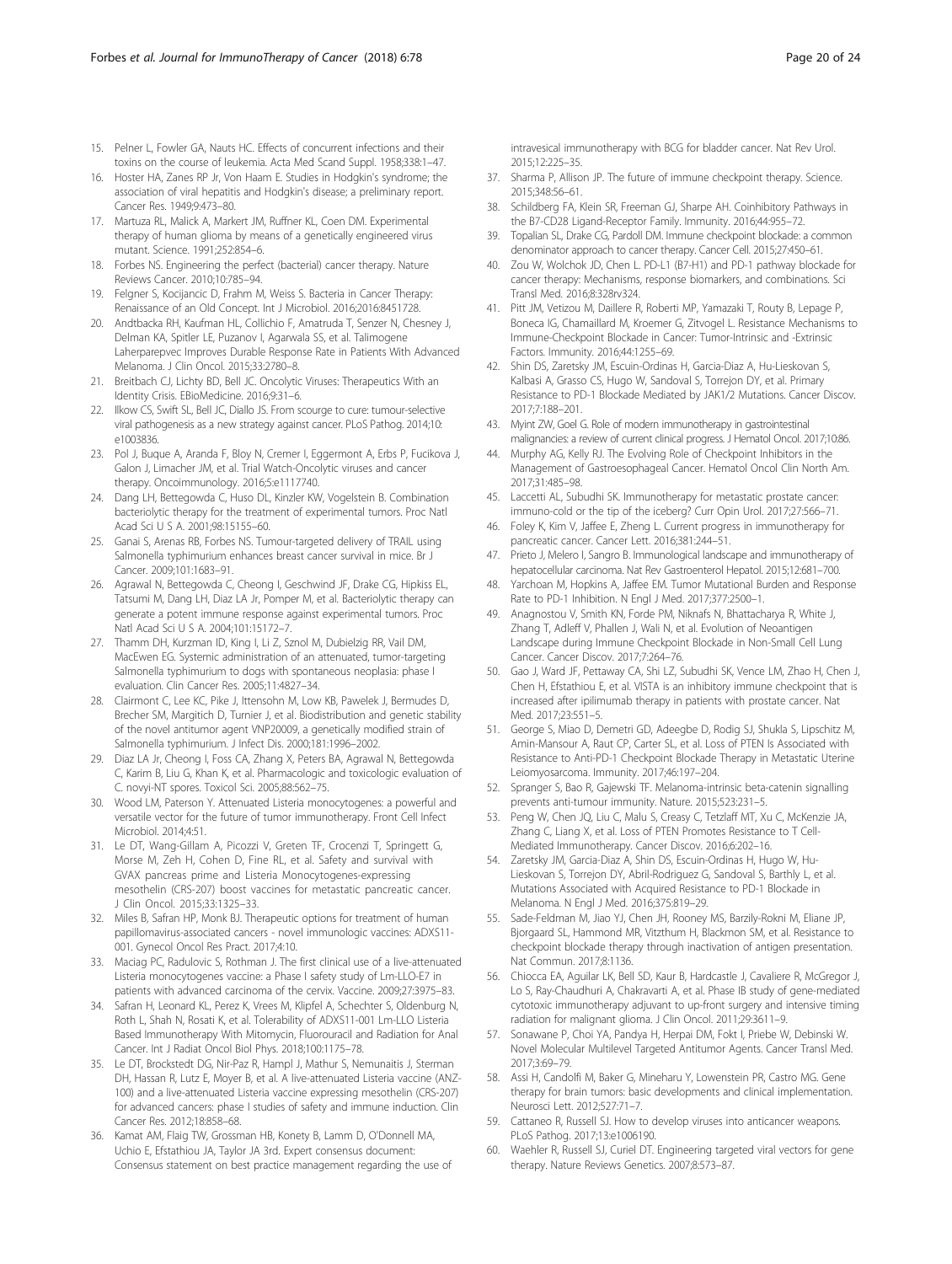- <span id="page-20-0"></span>61. Guo ZS, Thorne SH, Bartlett DL. Oncolytic virotherapy: Molecular targets in tumor-selective replication and carrier cell-mediated delivery of oncolytic viruses. Biochimica Et Biophysica Acta-Reviews on Cancer. 2008;1785:217–31.
- 62. Cattaneo R, Miest T, Shashkova EV, Barry MA. Reprogrammed viruses as cancer therapeutics: targeted, armed and shielded. Nature Reviews Microbiology. 2008;6:529–40.
- 63. Hartman ZC, Wei J, Glass OK, Guo H, Lei G, Yang XY, Osada T, Hobeika A, Delcayre A, Le Pecq JB, et al. Increasing vaccine potency through exosome antigen targeting. Vaccine. 2011;29:9361–7.
- 64. Nair SK, Boczkowski D, Morse M, Cumming RI, Lyerly HK, Gilboa E. Induction of primary carcinoembryonic antigen (CEA)-specific cytotoxic T lymphocytes in vitro using human dendritic cells transfected with RNA. Nat Biotechnol. 1998;16:364–9.
- 65. Ren J, Gwin WR, Zhou X, Wang X, Huang H, Jiang N, Zhou L, Agarwal P, Hobeika A, Crosby E, et al. Adaptive T cell responses induced by oncolytic Herpes Simplex Virus-granulocyte macrophage-colony-stimulating factor therapy expanded by dendritic cell and cytokine-induced killer cell adoptive therapy. Oncoimmunology. 2017;6:e1264563.
- 66. Hartman ZC, Osada T, Glass O, Yang XY, Lei GJ, Lyerly HK, Clay TM. Ligandindependent toll-like receptor signals generated by ectopic overexpression of MyD88 generate local and systemic antitumor immunity. Cancer Res. 2010;70:7209–20.
- 67. Hammerich L, Binder A, Brody JD. In situ vaccination: Cancer immunotherapy both personalized and off-the-shelf. Mol Oncol. 2015;9:1966–81.
- Pierce RH, Campbell JS, Pai SI, Brody JD, Kohrt HE. In-situ tumor vaccination: Bringing the fight to the tumor. Hum Vaccin Immunother. 2015;11:1901–9.
- 69. Richman SP, Gutterman JU, Hersh EM. Cancer immunotherapy. Can Med Assoc J. 1979;120:322–4. 329
- 70. Rook AH, Gelfand JM, Wysocka M, Troxel AB, Benoit B, Surber C, Elenitsas R, Buchanan MA, Leahy DS, Watanabe R, et al. Topical resiquimod can induce disease regression and enhance T-cell effector functions in cutaneous T-cell lymphoma. Blood. 2015;126:1452–61.
- 71. Lizotte PH, Wen AM, Sheen MR, Fields J, Rojanasopondist P, Steinmetz NF, Fiering S. In situ vaccination with cowpea mosaic virus nanoparticles suppresses metastatic cancer. Nat Nanotechnol. 2016;11:295–303.
- 72. Yarchoan M, Johnson BA 3rd, Lutz ER, Laheru DA, Jaffee EM. Targeting neoantigens to augment antitumour immunity. Nat Rev Cancer. 2017; 17:569.
- 73. Elsedawy NB, Russell SJ. Oncolytic vaccines. Expert Rev Vaccines. 2013;12: 1155–72.
- 74. Perez OD, Logg CR, Hiraoka K, Diago O, Burnett R, Inagaki A, Jolson D, Amundson K, Buckley T, Lohse D, et al. Design and selection of Toca 511 for clinical use: modified retroviral replicating vector with improved stability and gene expression. Mol Ther. 2012;20:1689–98.
- 75. Lawler SE, Speranza MC, Cho CF, Chiocca EA. Oncolytic Viruses in Cancer Treatment: A Review. JAMA Oncol. 2017;3:841–9.
- Middlebrook JL, Dorland RB. Bacterial toxins: cellular mechanisms of action. Microbiol Rev. 1984;48:199–221.
- 77. Uchugonova A, Zhang Y, Salz R, Liu F, Suetsugu A, Zhang L, Koenig K, Hoffman RM, Zhao M. Imaging the Different Mechanisms of Prostate Cancer Cell-killing by Tumor-targeting Salmonella typhimurium A1-R. Anticancer Res. 2015;35:5225–9.
- 78. Chang WW, Lee CH. Salmonella as an innovative therapeutic antitumor agent. Int J Mol Sci. 2014;15:14546–54.
- 79. Kasinskas RW, Forbes NS. Salmonella typhimurium lacking ribose chemoreceptors localize in tumor quiescence and induce apoptosis. Cancer research. 2007;67:3201–9.
- 80. Zhang M, Swofford CA, Forbes NS. Lipid A controls the robustness of intratumoral accumulation of attenuated Salmonella in mice. International journal of cancer. 2014;135:647–57.
- 81. St. Jean AT, Swofford CA, Brentzel ZJ, Forbes NS. Bacterial delivery of Staphylococcus aureus alpha-hemolysin causes tumor regression and necrosis in murine tumors. Molecular Therapy. 2014;22:1266–74.
- 82. Seavey MM, Maciag PC, Al-Rawi N, Sewell D, Paterson Y. An anti-vascular endothelial growth factor receptor 2/fetal liver kinase-1 Listeria monocytogenes anti-angiogenesis cancer vaccine for the treatment of primary and metastatic Her-2/neu+ breast tumors in a mouse model. J Immunol. 2009;182:5537–46.
- 83. Rankin EB, Giaccia AJ. Hypoxic control of metastasis. Science. 2016;352: 175–80.
- 84. Jahangir A, Chandra D, Quispe-Tintaya W, Singh M, Selvanesan BC, Gravekamp C. Immunotherapy with Listeria reduces metastatic breast

cancer in young and old mice through different mechanisms. Oncoimmunology. 2017;6:e1342025.

- 85. Sorenson BS, Banton KL, Frykman NL, Leonard AS, Saltzman DA. Attenuated Salmonella typhimurium with interleukin 2 gene prevents the establishment of pulmonary metastases in a model of osteosarcoma. J Pediatr Surg. 2008; 43:1153–8.
- 86. Chen DS, Mellman I. Oncology meets immunology: the cancer-immunity cycle. Immunity. 2013;39:1–10.
- 87. Galluzzi L, Buque A, Kepp O, Zitvogel L, Kroemer G. Immunogenic cell death in cancer and infectious disease. Nat Rev Immunol. 2017;17:97–111.
- 88. Kepp O, Senovilla L, Vitale I, Vacchelli E, Adjemian S, Agostinis P, Apetoh L, Aranda F, Barnaba V, Bloy N, et al. Consensus guidelines for the detection of immunogenic cell death. Oncoimmunology. 2014;3:e955691.
- 89. Mogensen TH. Pathogen recognition and inflammatory signaling in innate immune defenses. Clin Microbiol Rev. 2009;22:240–73. Table of Contents
- 90. Lizotte PH, Baird JR, Stevens CA, Lauer P, Green WR, Brockstedt DG, Fiering SN. Attenuated Listeria monocytogenes reprograms M2-polarized tumorassociated macrophages in ovarian cancer leading to iNOS-mediated tumor cell lysis. Oncoimmunology. 2014;3:e28926.
- 91. Stern C, Kasnitz N, Kocijancic D, Trittel S, Riese P, Guzman CA, Leschner S, Weiss S. Induction of CD4(+) and CD8(+) anti-tumor effector T cell responses by bacteria mediated tumor therapy. Int J Cancer. 2015;137:2019–28.
- 92. Richer MJ, Nolz JC, Harty JT. Pathogen-specific inflammatory milieux tune the antigen sensitivity of CD8(+) T cells by enhancing T cell receptor signaling. Immunity. 2013;38:140–52.
- 93. Din MO, Danino T, Prindle A, Skalak M, Selimkhanov J, Allen K, Julio E, Atolia E, Tsimring LS, Bhatia SN, Hasty J. Synchronized cycles of bacterial lysis for in vivo delivery. Nature. 2016;536:81–5.
- 94. Shizuya H, Birren B, Kim UJ, Mancino V, Slepak T, Tachiiri Y, Simon M. Cloning and stable maintenance of 300-kilobase-pair fragments of human DNA in Escherichia coli using an F-factor-based vector. Proc Natl Acad Sci U S A. 1992; 89:8794–7.
- 95. Forbes NS. Profile of a bacterial tumor killer. Nature biotechnology. 2006;24: 1484–5.
- 96. Mengesha A, Dubois L, Lambin P, Landuyt W, Chiu RK, Wouters BG, Theys J. Development of a flexible and potent hypoxia-inducible promoter for tumor-targeted gene expression in attenuated Salmonella. Cancer Biology & Therapy. 2006;5:1120–8.
- 97. Arrach N, Zhao M, Porwollik S, Hoffman RM, McClelland M. Salmonella promoters preferentially activated inside tumors. Cancer research. 2008;68:4827–32.
- 98. Swofford CA, Van Dessel N, Forbes NS. Quorum-sensing Salmonella selectively trigger protein expression within tumors. Proc Natl Acad Sci U S A. 2015;112:3457–62.
- 99. Jiang SN, Phan TX, Nam TK, Nguyen VH, Kim HS, Bom HS, Choy HE, Hong Y, Min JJ. Inhibition of Tumor Growth and Metastasis by a Combination of Escherichia coli-mediated Cytolytic Therapy and Radiotherapy. Mol Ther. 2010;18(3):635–42.
- 100. Ryan RM, Green J, Williams PJ, Tazzyman S, Hunt S, Harmey JH, Kehoe SC, Lewis CE. Bacterial delivery of a novel cytolysin to hypoxic areas of solid tumors. Gene Ther. 2009;16:329–39.
- 101. St Jean AT, Swofford CA, Panteli JT, Brentzel ZJ, Forbes NS. Bacterial delivery of Staphylococcus aureus alpha-hemolysin causes regression and necrosis in murine tumors. Mol Ther. 2014;22:1266–74.
- 102. Swofford CA, St Jean AT, Panteli JT, Brentzel ZJ, Forbes NS. Identification of Staphylococcus aureus alpha-hemolysin as a protein drug that is secreted by anticancer bacteria and rapidly kills cancer cells. Biotechnology and bioengineering. 2014;111:1233–45.
- 103. Nguyen VH, Kim HS, Ha JM, Hong Y, Choy HE, Min JJ. Genetically engineered Salmonella typhimurium as an imageable therapeutic probe for cancer. Cancer Res. 2010;70:18–23.
- 104. Essmann F, Bantel H, Totzke G, Engels IH, Sinha B, Schulze-Osthoff K, Janicke RU. Staphylococcus aureus alpha-toxin-induced cell death: predominant necrosis despite apoptotic caspase activation. Cell Death Differ. 2003;10:1260–72.
- 105. Gouaux E. alpha-hemolysin from Staphylococcus aureus: An archetype of beta-barrel, channel-forming toxins. Journal of Structural Biology. 1998;121: 110–22.
- 106. Song LZ, Hobaugh MR, Shustak C, Cheley S, Bayley H, Gouaux JE. Structure of staphylococcal alpha-hemolysin, a heptameric transmembrane pore. Science. 1996;274:1859–66.
- 107. Menestrina G, Dalla Serra M, Comai M, Coraiola M, Viero G, Werner S, Colin DA, Monteil H, Prevost G. Ion channels and bacterial infection: the case of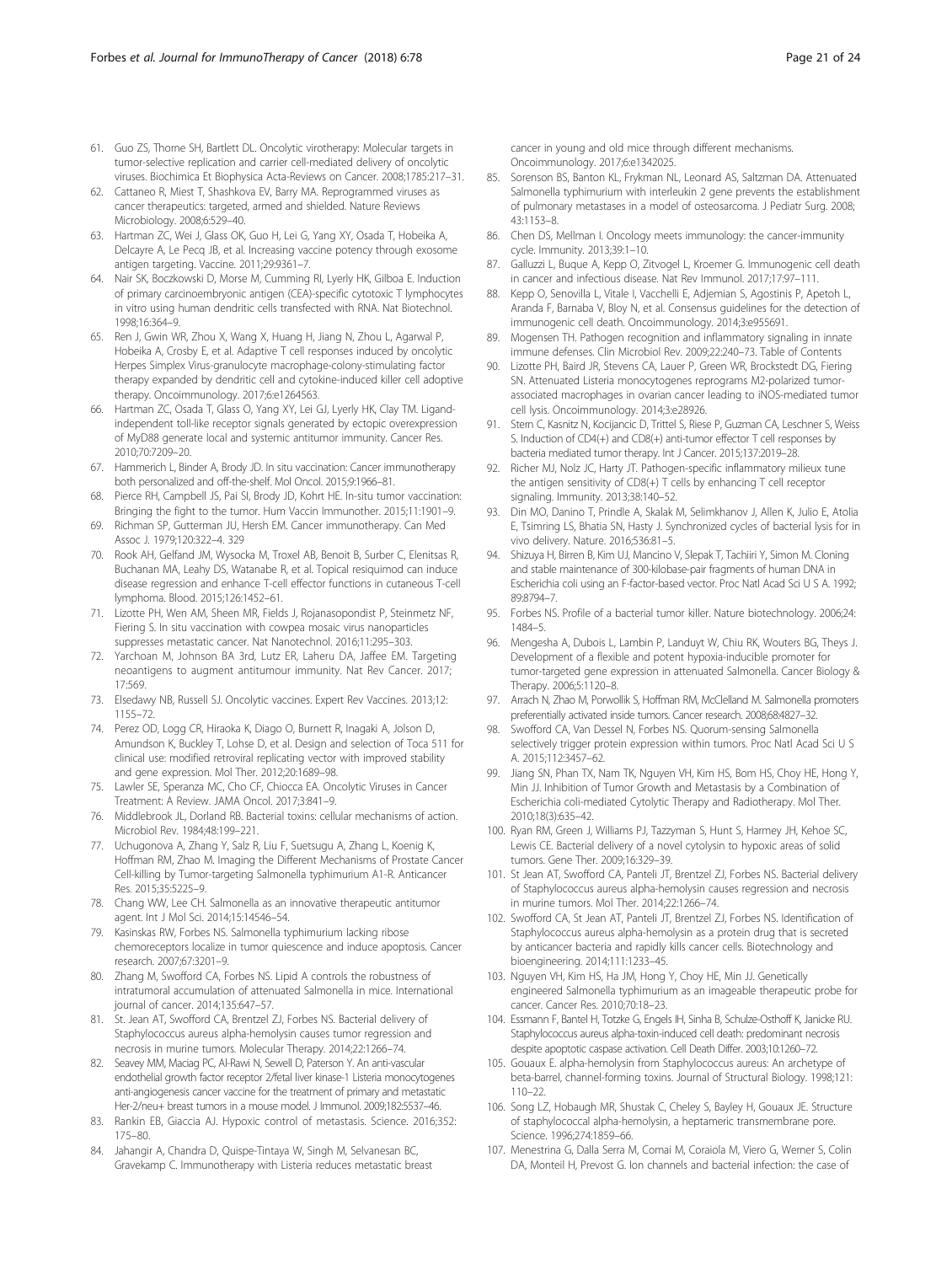<span id="page-21-0"></span>beta-barrel pore-forming protein toxins of Staphylococcus aureus. FEBS Lett. 2003;552:54–60.

- 108. Loeffler M, Le'Negrate G, Krajewska M, Reed JC. Inhibition of tumor growth using salmonella expressing Fas ligand. J Natl Cancer Inst. 2008;100:1113–6.
- 109. Theys J, Nuyts S, Landuyt W, Van Mellaert L, Dillen C, Bohringer M, Durre P, Lambin P, Anne J. Stable Escherichia coli-Clostridium acetobutylicum shuttle vector for secretion of murine tumor necrosis factor alpha. Applied and Environmental Microbiology. 1999;65:4295–300.
- 110. Nuyts S, Theys J, Landuyt W, van Mellaert L, Lambin P, Anne J. Increasing specificity of anti-tumor therapy: cytotoxic protein delivery by nonpathogenic clostridia under regulation of radio-induced promoters. Anticancer Res. 2001;21:857–61.
- 111. Nuyts S, Van Mellaert L, Theys J, Landuyt W, Bosmans E, Anne J, Lambin P. Radio-responsive recA promoter significantly increases TNFalpha production in recombinant clostridia after 2 Gy irradiation. Gene Ther. 2001;8:1197–201.
- 112. Walczak H, Miller RE, Ariail K, Gliniak B, Griffith TS, Kubin M, Chin W, Jones J, Woodward A, Le T, et al. Tumoricidal activity of tumor necrosis factorrelated apoptosis-inducing ligand in vivo. Nat Med. 1999;5:157–63.
- 113. Quispe-Tintaya W, Chandra D, Jahangir A, Harris M, Casadevall A, Dadachova E, Gravekamp C. Nontoxic radioactive Listeria(at) is a highly effective therapy against metastatic pancreatic cancer. Proc Natl Acad Sci U S A. 2013;110: 8668–73.
- 114. Chandra D, Selvanesan BC, Yuan Z, Libutti SK, Koba W, Beck A, Zhu K, Casadevall A, Dadachova E, Gravekamp C. 32-Phosphorus selectively delivered by listeria to pancreatic cancer demonstrates a strong therapeutic effect. Oncotarget. 2017;8:20729–40.
- 115. Xiang S, Fruehauf J, Li CJ. Short hairpin RNA-expressing bacteria elicit RNA interference in mammals. Nat Biotechnol. 2006;24:697–702.
- 116. Kanai R, Rabkin SD, Yip S, Sgubin D, Zaupa CM, Hirose Y, Louis DN, Wakimoto H, Martuza RL. Oncolytic virus-mediated manipulation of DNA damage responses: synergy with chemotherapy in killing glioblastoma stem cells. J Natl Cancer Inst. 2012;104:42–55.
- 117. Waters AM, Johnston JM, Reddy AT, Fiveash J, Madan-Swain A, Kachurak K, Bag AK, Gillespie GY, Markert JM, Friedman GK. Rationale and Design of a Phase 1 Clinical Trial to Evaluate HSV G207 Alone or with a Single Radiation Dose in Children with Progressive or Recurrent Malignant Supratentorial Brain Tumors. Hum Gene Ther Clin Dev. 2017;28:7–16.
- 118. Heimberger AB, Sun W, Hussain SF, Dey M, Crutcher L, Aldape K, Gilbert M, Hassenbusch SJ, Sawaya R, Schmittling B, et al. Immunological responses in a patient with glioblastoma multiforme treated with sequential courses of temozolomide and immunotherapy: case study. Neuro Oncol. 2008;10:98–103.
- 119. Roulstone V, Khan K, Pandha HS, Rudman S, Coffey M, Gill GM, Melcher AA, Vile R, Harrington KJ, de Bono J, Spicer J. Phase I trial of cyclophosphamide as an immune modulator for optimizing oncolytic reovirus delivery to solid tumors. Clin Cancer Res. 2015;21:1305–12.
- 120. Durham NM, Mulgrew K, McGlinchey K, Monks NR, Ji H, Herbst R, Suzich J, Hammond SA, Kelly EJ. Oncolytic VSV Primes Differential Responses to Immuno-oncology Therapy. Mol Ther. 2017;25:1917–32.
- 121. Moesta AK, Cooke K, Piasecki J, Mitchell P, Rottman JB, Fitzgerald K, Zhan J, Yang B, Le T, Belmontes B, et al. Local Delivery of OncoVEX(mGM-CSF) Generates Systemic Antitumor Immune Responses Enhanced by Cytotoxic T-Lymphocyte-Associated Protein Blockade. Clin Cancer Res. 2017;23:6190–202.
- 122. Rajani K, Parrish C, Kottke T, Thompson J, Zaidi S, Ilett L, Shim KG, Diaz RM, Pandha H, Harrington K, et al. Combination Therapy With Reovirus and Anti-PD-1 Blockade Controls Tumor Growth Through Innate and Adaptive Immune Responses. Mol Ther. 2016;24:166–74.
- 123. Woller N, Gurlevik E, Fleischmann-Mundt B, Schumacher A, Knocke S, Kloos AM, Saborowski M, Geffers R, Manns MP, Wirth TC, et al. Viral Infection of Tumors Overcomes Resistance to PD-1-immunotherapy by Broadening Neoantigenome-directed T-cell Responses. Mol Ther. 2015;23:1630–40.
- 124. Zamarin D, Wolchok JD. Potentiation of immunomodulatory antibody therapy with oncolytic viruses for treatment of cancer. Mol Ther Oncolytics. 2014;1:14004.
- 125. Chesney J, Puzanov I, Collichio F, Singh P, Milhem MM, Glaspy J, Hamid O, Ross M, Friedlander P, Garbe C, et al. Randomized, Open-Label Phase II Study Evaluating the Efficacy and Safety of Talimogene Laherparepvec in Combination With Ipilimumab Versus Ipilimumab Alone in Patients With Advanced, Unresectable Melanoma. J Clin Oncol. 2018;36:1658.
- 126. Ribas A, Dummer R, Puzanov I, VanderWalde A, Andtbacka RHI, Michielin O, Olszanski AJ, Malvehy J, Cebon J, Fernandez E, et al. Oncolytic Virotherapy

Promotes Intratumoral T Cell Infiltration and Improves Anti-PD-1 Immunotherapy. Cell. 2017;170:1109–19. e1110

- 127. Nishio N, Diaconu I, Liu H, Cerullo V, Caruana I, Hoyos V, Bouchier-Hayes L, Savoldo B, Dotti G. Armed oncolytic virus enhances immune functions of chimeric antigen receptor-modified T cells in solid tumors. Cancer Res. 2014;74:5195–205.
- 128. Rosewell Shaw A, Porter CE, Watanabe N, Tanoue K, Sikora A, Gottschalk S, Brenner MK, Suzuki M. Adenovirotherapy Delivering Cytokine and Checkpoint Inhibitor Augments CAR T Cells against Metastatic Head and Neck Cancer. Mol Ther. 2017;25:2440–51.
- 129. Tanoue K, Rosewell Shaw A, Watanabe N, Porter C, Rana B, Gottschalk S, Brenner M, Suzuki M. Armed Oncolytic Adenovirus-Expressing PD-L1 Mini-Body Enhances Antitumor Effects of Chimeric Antigen Receptor T Cells in Solid Tumors. Cancer Res. 2017;77:2040–51.
- 130. Lambin P, Theys J, Landuyt W, Rijken P, van der Kogel A, van der Schueren E, Hodgkiss R, Fowler J, Nuyts S, de Bruijn E, et al. Colonisation of Clostridium in the body is restricted to hypoxic and necrotic areas of tumours. Anaerobe. 1998;4:183–8.
- 131. Westphal K, Leschner S, Jablonska J, Loessner H, Weiss S. Containment of tumor-colonizing bacteria by host neutrophils. Cancer Res. 2008;68: 2952–60.
- 132. Dang LH, Bettegowda C, Agrawal N, Cheong I, Huso D, Frost P, Loganzo F, Greenberger L, Barkoczy J, Pettit GR, et al. Targeting vascular and avascular compartments of tumors with C. novyi-NT and anti-microtubule agents. Cancer Biol Ther. 2004;3:326–37.
- 133. Bettegowda C, Dang LH, Abrams R, Huso DL, Dillehay L, Cheong I, Agrawal N, Borzillary S, McCaffery JM, Watson EL, et al. Overcoming the hypoxic barrier to radiation therapy with anaerobic bacteria. Proc Natl Acad Sci U S A. 2003;100:15083–8.
- 134. Hedley D, Ogilvie L, Springer C. Carboxypeptidase-G2-based gene-directed enzyme-prodrug therapy: a new weapon in the GDEPT armoury. Nat Rev Cancer. 2007;7:870–9.
- 135. Pawelek JM, Low KB, Bermudes D. Tumor-targeted Salmonella as a novel anticancer vector. Cancer Res. 1997;57:4537–44.
- 136. Stritzker J, Pilgrim S, Szalay AA, Goebel W. Prodrug converting enzyme gene delivery by L. monocytogenes. BMC Cancer. 2008;8:94.
- 137. Gulley JL, Madan RA, Pachynski R, Mulders P, Sheikh NA, Trager J, Drake CG. Role of Antigen Spread and Distinctive Characteristics of Immunotherapy in Cancer Treatment. J Natl Cancer Inst. 2017;109
- 138. Hodge JW, Sabzevari H, Yafal AG, Gritz L, Lorenz MG, Schlom J. A triad of costimulatory molecules synergize to amplify T-cell activation. Cancer Res. 1999;59:5800–7.
- 139. Madan RA, Arlen PM, Mohebtash M, Hodge JW, Gulley JL. Prostvac-VF: a vector-based vaccine targeting PSA in prostate cancer. Expert Opin Investig Drugs. 2009;18:1001–11.
- 140. Bazett M, Costa AM, Bosiljcic M, Anderson RM, Alexander MP, Wong SWY, Dhanji S, Chen JM, Pankovich J, Lam S, et al. Harnessing innate lung anticancer effector functions with a novel bacterial-derived immunotherapy. Oncoimmunology. 2018;7:e1398875.
- 141. You YN, Lakhani VT, Wells SA Jr. The role of prophylactic surgery in cancer prevention. World J Surg. 2007;31:450–64.
- 142. Bhatt AP, Redinbo MR, Bultman SJ. The role of the microbiome in cancer development and therapy. CA Cancer J Clin. 2017;67:326–44.
- 143. Frazer IH, Quinn M, Nicklin JL, Tan J, Perrin LC, Ng P, O'Connor VM, White O, Wendt N, Martin J, et al. Phase 1 study of HPV16-specific immunotherapy with E6E7 fusion protein and ISCOMATRIX adjuvant in women with cervical intraepithelial neoplasia. Vaccine. 2004;23:172–81.
- 144. Schiller JT, Lowy DR. Prospects for cervical cancer prevention by human papillomavirus vaccination. Cancer Res. 2006;66:10229–32.
- 145. Hilleman MR, Buynak EB, Roehm RR, Tytell AA, Bertland AU, Lampson GP. Purified and inactivated human hepatitis B vaccine: progress report. Am J Med Sci. 1975;270:401–4.
- 146. Gatti-Mays ME, Redman JM, Collins JM, Bilusic M. Cancer vaccines: Enhanced immunogenic modulation through therapeutic combinations. Hum Vaccin Immunother. 2017;13:2561–74.
- 147. Kaur B, Chiocca EA, Cripe TP. Oncolytic HSV-1 virotherapy: clinical experience and opportunities for progress. Curr Pharm Biotechnol. 2012;13:1842–51.
- 148. Bell J, McFadden G. Viruses for tumor therapy. Cell Host Microbe. 2014;15:260–5.
- 149. Cunningham C, Nemunaitis J. A phase I trial of genetically modified Salmonella typhimurium expressing cytosine deaminase (TAPET-CD, VNP20029) administered by intratumoral injection in combination with 5-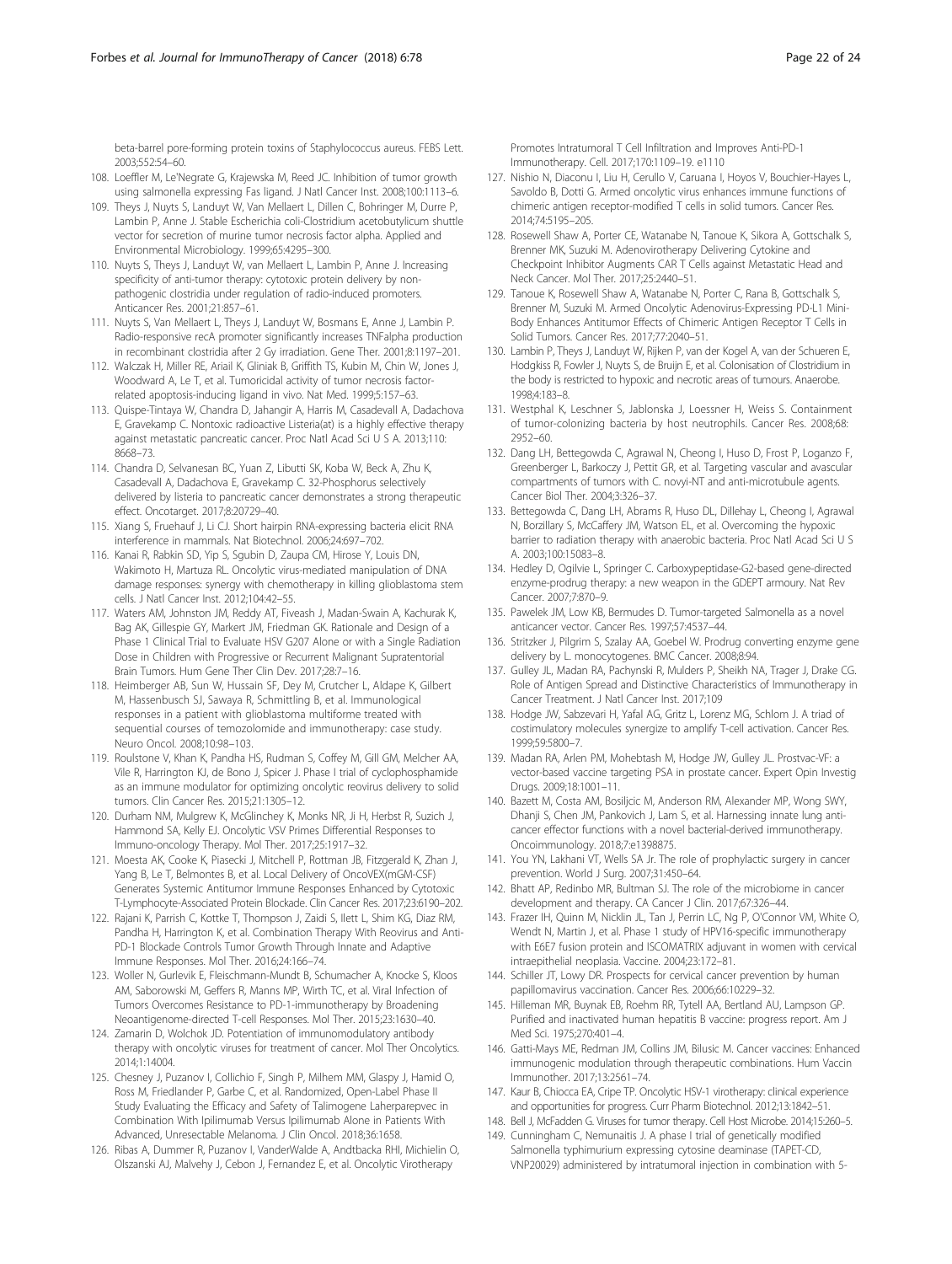<span id="page-22-0"></span>fluorocytosine for patients with advanced or metastatic cancer. Protocol no: CL-017. Version: April 9, 2001. Hum Gene Ther. 2001;12:1594–6.

- 150. Toso JF, Gill VJ, Hwu P, Marincola FM, Restifo NP, Schwartzentruber DJ, Sherry RM, Topalian SL, Yang JC, Stock F, et al. Phase I study of the intravenous administration of attenuated Salmonella typhimurium to patients with metastatic melanoma. J Clin Oncol. 2002;20:142–52.
- 151. Heimann DM, Rosenberg SA. Continuous intravenous administration of live genetically modified salmonella typhimurium in patients with metastatic melanoma. J Immunother. 2003;26:179–80.
- 152. Nemunaitis J, Cunningham C, Senzer N, Kuhn J, Cramm J, Litz C, Cavagnolo R, Cahill A, Clairmont C, Sznol M. Pilot trial of genetically modified, attenuated Salmonella expressing the E. coli cytosine deaminase gene in refractory cancer patients. Cancer Gene Ther. 2003;10:737–44.
- 153. Fritz SE, Henson MS, Greengard E, Winter AL, Stuebner KM, Yoon U, Wilk VL, Borgatti A, Augustin LB, Modiano JF, Saltzman DA. A phase I clinical study to evaluate safety of orally administered, genetically engineered Salmonella enterica serovar Typhimurium for canine osteosarcoma. Vet Med Sci. 2016;2: 179–90.
- 154. Krick EL, Sorenmo KU, Rankin SC, Cheong I, Kobrin B, Thornton K, Kinzler KW, Vogelstein B, Zhou S, Diaz LA Jr. Evaluation of Clostridium novyi-NT spores in dogs with naturally occurring tumors. Am J Vet Res. 2012;73:112–8.
- 155. Kashiwagi N, Nakanishi K, Kozuka T, Sato Y, Tanaka K, Tsukaguchi I, Uemura H, Fujii T, Yoshino K, Tomiyama N. Vascular supply with angio-CT for superselective intra-arterial chemotherapy in advanced maxillary sinus cancer. Br J Radiol. 2010;83:171–8.
- 156. Egeland TA, Gaustad JV, Galappathi K, Rofstad EK. Magnetic resonance imaging of tumor necrosis. Acta Oncol. 2011;50:427–34.
- 157. Fleming IN, Manavaki R, Blower PJ, West C, Williams KJ, Harris AL, Domarkas J, Lord S, Baldry C, Gilbert FJ. Imaging tumour hypoxia with positron emission tomography. Br J Cancer. 2015;112:238–50.
- 158. Tumeh PC, Harview CL, Yearley JH, Shintaku IP, Taylor EJ, Robert L, Chmielowski B, Spasic M, Henry G, Ciobanu V, et al. PD-1 blockade induces responses by inhibiting adaptive immune resistance. Nature. 2014;515:568–71.
- 159. Margolis SR, Wilson SC, Vance RE. Evolutionary Origins of cGAS-STING Signaling. Trends Immunol. 2017;38:733–43.
- 160. Hildner K, Edelson BT, Purtha WE, Diamond M, Matsushita H, Kohyama M, Calderon B, Schraml BU, Unanue ER, Diamond MS, et al. Batf3 deficiency reveals a critical role for CD8alpha+ dendritic cells in cytotoxic T cell immunity. Science. 2008;322:1097–100.
- 161. Ginhoux F, Liu K, Helft J, Bogunovic M, Greter M, Hashimoto D, Price J, Yin N, Bromberg J, Lira SA, et al. The origin and development of nonlymphoid tissue CD103+ DCs. J Exp Med. 2009;206:3115–30.
- 162. Zhang Y, Chen G, Liu Z, Tian S, Zhang J, Carey CD, Murphy KM, Storkus WJ, Falo LD Jr, You Z. Genetic Vaccines To Potentiate the Effective CD103+ Dendritic Cell-Mediated Cross-Priming of Antitumor Immunity. J Immunol. 2015;194:5937–47.
- 163. Callahan MK, Wolchok JD. At the bedside: CTLA-4- and PD-1-blocking antibodies in cancer immunotherapy. J Leukoc Biol. 2013;94:41–53. 164. Zhou S, Bettegowda C, Agrawal N. Combination bacteriolytic cancer
- therapy: Attacking cancer from inside out. Discov Med. 2004;4:33–7.
- 165. Minton NP. Clostridia in cancer therapy. Nature Reviews Microbiology. 2003; 1:237–42.
- 166. Leschner S, Westphal K, Dietrich N, Viegas N, Jablonska J, Lyszkiewicz M, Lienenklaus S, Falk W, Gekara N, Loessner H, Weiss S. Tumor invasion of Salmonella enterica serovar Typhimurium is accompanied by strong hemorrhage promoted by TNF-alpha. PloS one. 2009;4:e6692.
- 167. Forbes NS, Munn LL, Fukumura D, Jain RK. Sparse initial entrapment of systemically injected Salmonella typhimurium leads to heterogeneous accumulation within tumors. Cancer Res. 2003;63:5188–93.
- 168. Kasinskas RW, Forbes NS. Salmonella typhimurium specifically chemotax and proliferate in heterogeneous tumor tissue in vitro. Biotechnology and Bioengineering. 2006;94:710–21.
- 169. Chandra D, Jahangir A, Quispe-Tintaya W, Einstein MH, Gravekamp C. Myeloid-derived suppressor cells have a central role in attenuated Listeria monocytogenes-based immunotherapy against metastatic breast cancer in young and old mice. British journal of cancer. 2013;108:2281–90.
- 170. Chandra D, Gravekamp C. Myeloid-derived suppressor cells: Cellular missiles to target tumors. Oncoimmunology. 2013;2:e26967.
- 171. Ostrand-Rosenberg S, Sinha P. Myeloid-derived suppressor cells: linking inflammation and cancer. Journal of immunology. 2009;182:4499–506.
- 172. Hiratsuka S, Watanabe A, Aburatani H, Maru Y. Tumour-mediated upregulation of chemoattractants and recruitment of myeloid cells predetermines lung metastasis. Nature cell biology. 2006;8:1369–75.
- 173. Tilney LG, Portnoy DA. Actin filaments and the growth, movement, and spread of the intracellular bacterial parasite, Listeria monocytogenes. J Cell Biol. 1989;109:1597–608.
- 174. Sznol M, Lin SL, Bermudes D, Zheng LM, King I. Use of preferentially replicating bacteria for the treatment of cancer. J Clin Invest. 2000;105:1027–30.
- 175. Thorne SH. Strategies to achieve systemic delivery of therapeutic cells and microbes to tumors. Expert Opin Biol Ther. 2007;7:41–51.
- 176. Kueberuwa G, Cawood R, Seymour LW. Blood compatibility of enveloped viruses. Current opinion in molecular therapeutics. 2010;12:412–20.
- 177. Fountzilas C, Patel S, Mahalingam D. Review: Oncolytic virotherapy, updates and future directions. Oncotarget. 2017;8:102617–39.
- 178. Morrison J, Briggs SS, Green N, Fisher K, Subr V, Ulbrich K, Kehoe S, Seymour LW. Virotherapy of ovarian cancer with polymer-cloaked adenovirus retargeted to the epidermal growth factor receptor. Mol Ther. 2008;16:244–51.
- 179. Kwon OJ, Kang E, Choi JW, Kim SW, Yun CO. Therapeutic targeting of chitosan-PEG-folate-complexed oncolytic adenovirus for active and systemic cancer gene therapy. J Control Release. 2013;169:257–65.
- 180. Tian J, Xu Z, Smith JS, Hofherr SE, Barry MA, Byrnes AP. Adenovirus activates complement by distinctly different mechanisms in vitro and in vivo: indirect complement activation by virions in vivo. J Virol. 2009;83:5648–58.
- 181. Carlisle R, Choi J, Bazan-Peregrino M, Laga R, Subr V, Kostka L, Ulbrich K, Coussios CC, Seymour LW. Enhanced tumor uptake and penetration of virotherapy using polymer stealthing and focused ultrasound. J Natl Cancer Inst. 2013;105:1701–10.
- 182. Zhang X, Huang Y, Ghazwani M, Zhang P, Li J, Thorne SH, Li S. Tunable pHresponsive polymeric micelle for cancer treatment. ACS Macro Letters. 2015; 4:620–3.
- 183. Fisher KD, Stallwood Y, Green NK, Ulbrich K, Mautner V, Seymour LW. Polymer-coated adenovirus permits efficient retargeting and evades neutralising antibodies. Gene Ther. 2001;8:341–8.
- 184. Evgin L, Acuna SA, Tanese de Souza C, Marguerie M, Lemay CG, Ilkow CS, Findlay CS, Falls T, Parato KA, Hanwell D, et al. Complement inhibition prevents oncolytic vaccinia virus neutralization in immune humans and cynomolgus macaques. Mol Ther. 2015;23:1066–76.
- 185. Ilett E, Kottke T, Donnelly O, Thompson J, Willmon C, Diaz R, Zaidi S, Coffey M, Selby P, Harrington K, et al. Cytokine conditioning enhances systemic delivery and therapy of an oncolytic virus. Mol Ther. 2014;22:1851–63.
- 186. Rojas JJ, Sampath P, Bonilla B, Ashley A, Hou W, Byrd D, Thorne SH. Manipulating TLR Signaling Increases the Anti-tumor T Cell Response Induced by Viral Cancer Therapies. Cell Rep. 2016;15:264–73.
- 187. Kuhn I, Harden P, Bauzon M, Chartier C, Nye J, Thorne S, Reid T, Ni S, Lieber A, Fisher K, et al. Directed evolution generates a novel oncolytic virus for the treatment of colon cancer. PLoS One. 2008;3:e2409.
- 188. Thorne SH, Contag CH. Integrating the biological characteristics of oncolytic viruses and immune cells can optimize therapeutic benefits of cell-based delivery. Gene Ther. 2008;15(10):753–8.
- 189. Adair RA, Roulstone V, Scott KJ, Morgan R, Nuovo GJ, Fuller M, Beirne D, West EJ, Jennings VA, Rose A, et al. Cell carriage, delivery, and selective replication of an oncolytic virus in tumor in patients. Sci Transl Med. 2012;4:138ra177.
- 190. Carey RW, Holland JF, Whang HY, Neter E, Bryant B. Clostridial oncolysis in man. Europ J Cancer. 1967;3:37–46.
- 191. Bourquin C, von der Borch P, Zoglmeier C, Anz D, Sandholzer N, Suhartha N, Wurzenberger C, Denzel A, Kammerer R, Zimmermann W, Endres S. Efficient eradication of subcutaneous but not of autochthonous gastric tumors by adoptive T cell transfer in an SV40 T antigen mouse model. J Immunol. 2010;185:2580–8.
- 192. Kersten K, de Visser KE, van Miltenburg MH, Jonkers J. Genetically engineered mouse models in oncology research and cancer medicine. EMBO Mol Med. 2017;9:137–53.
- 193. Walrath JC, Hawes JJ, Van Dyke T, Reilly KM. Genetically engineered mouse models in cancer research. Adv Cancer Res. 2010;106:113–64.
- 194. Gengenbacher N, Singhal M, Augustin HG. Preclinical mouse solid tumour models: status quo, challenges and perspectives. Nat Rev Cancer. 2017;17:751–65.
- 195. Tschida BR, Largaespada DA, Keng VW. Mouse models of cancer: Sleeping Beauty transposons for insertional mutagenesis screens and reverse genetic studies. Semin Cell Dev Biol. 2014;27:86–95.